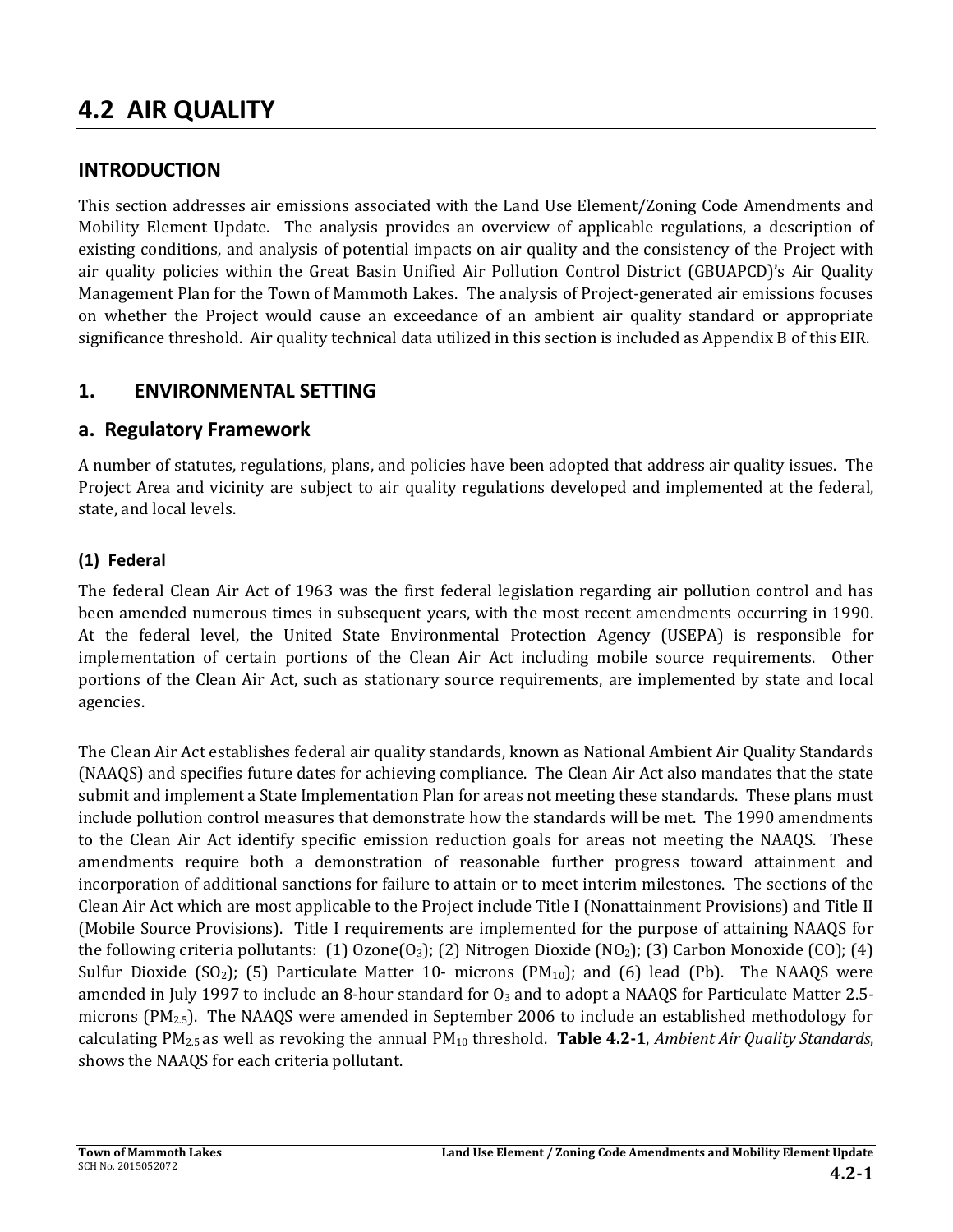#### **Table 4.2-1**

#### **Ambient Air Quality Standards**

<span id="page-1-0"></span>

|                                                  | Average                                     |                                              | California Standards <sup>a</sup>                                                                                                                                                                                                                                            | National Standards <sup>b</sup>                     |                                                                                 |                                              |  |
|--------------------------------------------------|---------------------------------------------|----------------------------------------------|------------------------------------------------------------------------------------------------------------------------------------------------------------------------------------------------------------------------------------------------------------------------------|-----------------------------------------------------|---------------------------------------------------------------------------------|----------------------------------------------|--|
| Pollutant                                        | Time                                        | Concentration <sup>c</sup>                   | Method <sup>d</sup>                                                                                                                                                                                                                                                          | Primary <sup>c,e</sup>                              | Secondary <sup>c,f</sup>                                                        | Method $\overline{\mathbf{g}}$               |  |
|                                                  | 1 Hour                                      | $0.09$ ppm<br>$(180 \text{ µg/m}^3)$         | Ultraviolet<br>Photometry                                                                                                                                                                                                                                                    |                                                     | Same as                                                                         | Ultraviolet                                  |  |
| $0_3$ h                                          | 8 Hour                                      | $0.070$ ppm<br>$(137 \text{ µg/m}^3)$        |                                                                                                                                                                                                                                                                              | 0.070 ppm<br>$(137 \,\mu g/m^3)$                    | Primary<br>Standard                                                             | Photometry                                   |  |
|                                                  | 1 Hour                                      | $0.18$ ppm<br>$(339 \text{ µg/m}^3)$         | Gas Phase Chemi-                                                                                                                                                                                                                                                             | 100 ppb (188<br>$\mu$ g/m <sup>3</sup> )            | None                                                                            | Gas Phase Chemi-<br>luminescence             |  |
| $NO2$ i                                          | Annual<br>Arithmetic<br>Mean                | $0.030$ ppm<br>$(57 \,\mu g/m^3)$            | luminescence                                                                                                                                                                                                                                                                 | 53 ppb<br>$(100 \,\mathrm{\upmu g/m^3})$            | Same as<br>Primary<br>Standard                                                  |                                              |  |
|                                                  | 1 Hour                                      | 20 ppm<br>$(23 \text{ mg/m}^3)$              | Non-Dispersive                                                                                                                                                                                                                                                               | 35 ppm<br>$(40 \text{ mg/m}^3)$                     | None                                                                            |                                              |  |
| CO                                               | 8 Hour                                      | 9.0 ppm<br>(10mg/m <sup>3</sup> )            | Infrared<br>Photometry                                                                                                                                                                                                                                                       | 9 ppm<br>$(10 \text{ mg/m}^3)$                      |                                                                                 | Non-Dispersive<br><b>Infrared Photometry</b> |  |
|                                                  | 8 Hour<br>(Lake<br>Tahoe)                   | 6 ppm<br>$(7 \text{ mg/m}^3)$                | (NDIR)                                                                                                                                                                                                                                                                       |                                                     |                                                                                 | (NDIR)                                       |  |
|                                                  | 1 Hour                                      | $0.25$ ppm<br>$(655 \,\mu g/m^3)$            |                                                                                                                                                                                                                                                                              | 75 ppb (196<br>$\mu$ g/m <sup>3</sup> )             |                                                                                 | Ultraviolet                                  |  |
|                                                  | 3 Hour                                      |                                              | Ultraviolet<br>Fluorescence                                                                                                                                                                                                                                                  |                                                     | $0.5$ ppm<br>$(1300 \,\mathrm{\upmu g/m^3})$                                    | Fluorescence;<br>Spectrophotometry           |  |
| $SO2$ j                                          | 24 Hour                                     | $\overline{0.04}$ ppm<br>$(105 \,\mu g/m^3)$ |                                                                                                                                                                                                                                                                              | $0.14$ ppm (for<br>certain areas) <sup>j</sup>      |                                                                                 | (Pararosaniline<br>Method) <sup>9</sup>      |  |
|                                                  | Annual<br>Arithmetic<br>Mean                |                                              |                                                                                                                                                                                                                                                                              | $0.030$ ppm (for<br>certain areas) i                |                                                                                 |                                              |  |
|                                                  | 24 Hour                                     | $50 \mu g/m^3$                               |                                                                                                                                                                                                                                                                              | $150 \mu g/m^3$                                     | Same as                                                                         | <b>Inertial Separation</b>                   |  |
| $PM_{10}$ k                                      | Annual<br>Arithmetic<br>Mean                | $20 \mu g/m^3$                               | Gravimetric or<br><b>Beta Attenuation</b>                                                                                                                                                                                                                                    |                                                     | Primary<br>Standard                                                             | and Gravimetric<br>Analysis                  |  |
| $PM_{2.5}$ k                                     | 24 Hour                                     |                                              | No Separate State Standard                                                                                                                                                                                                                                                   | $35 \mu g/m^3$                                      | Same as<br>Primary<br><b>Inertial Separation</b><br>Standard<br>and Gravimetric |                                              |  |
|                                                  | Annual<br>Arithmetic<br>Mean                | $12 \mu g/m^3$                               | Gravimetric or<br><b>Beta Attenuation</b>                                                                                                                                                                                                                                    | $12.0 \,\mathrm{\upmu g/m^{3}}$ k                   | $15 \mu g/m^3$                                                                  | Analysis                                     |  |
|                                                  | 30 Day<br>Average                           | 1.5 $μg/m3$                                  |                                                                                                                                                                                                                                                                              |                                                     |                                                                                 |                                              |  |
| Lead l,m                                         | Calendar<br>Quarter                         |                                              | Atomic<br>Absorption                                                                                                                                                                                                                                                         | $1.5 \mu g/m^3$ (for<br>certain areas) <sup>m</sup> | Same as                                                                         | High Volume Sampler<br>and Atomic            |  |
|                                                  | Rolling 3-<br>Month<br>Average <sup>m</sup> |                                              |                                                                                                                                                                                                                                                                              | $0.15 \,\mathrm{\upmu g/m^3}$                       | Primary<br>Standard                                                             | Absorption                                   |  |
| Visibility<br>Reducing<br>Particles <sup>n</sup> | 8 Hour                                      |                                              | Extinction coefficient of 0.23 per<br>kilometer - visibility of ten miles or<br>more $(0.07 - 30$ miles or more for<br>Lake Tahoe) due to particles when<br>relative humidity is less than 70<br>percent. Method: Beta Attenuation and<br>Transmittance through Filter Tape. |                                                     | <b>No</b><br>Federal                                                            |                                              |  |
| Sulfates<br>(SO <sub>4</sub> )                   | 24 Hour                                     | $25 \mu g/m^3$                               | Ion<br>Chromatography                                                                                                                                                                                                                                                        |                                                     | <b>Standards</b>                                                                |                                              |  |
| Hydrogen<br>Sulfide                              | 1 Hour                                      | $0.03$ ppm<br>$(42 \,\mu g/m^3)$             | Ultraviolet<br>Fluorescence                                                                                                                                                                                                                                                  |                                                     |                                                                                 |                                              |  |
| Vinyl<br>Chloride <sup>1</sup>                   | 24 Hour                                     | $0.01$ ppm<br>$(26 \,\mu g/m^3)$             | Gas<br>Chromatography                                                                                                                                                                                                                                                        |                                                     |                                                                                 |                                              |  |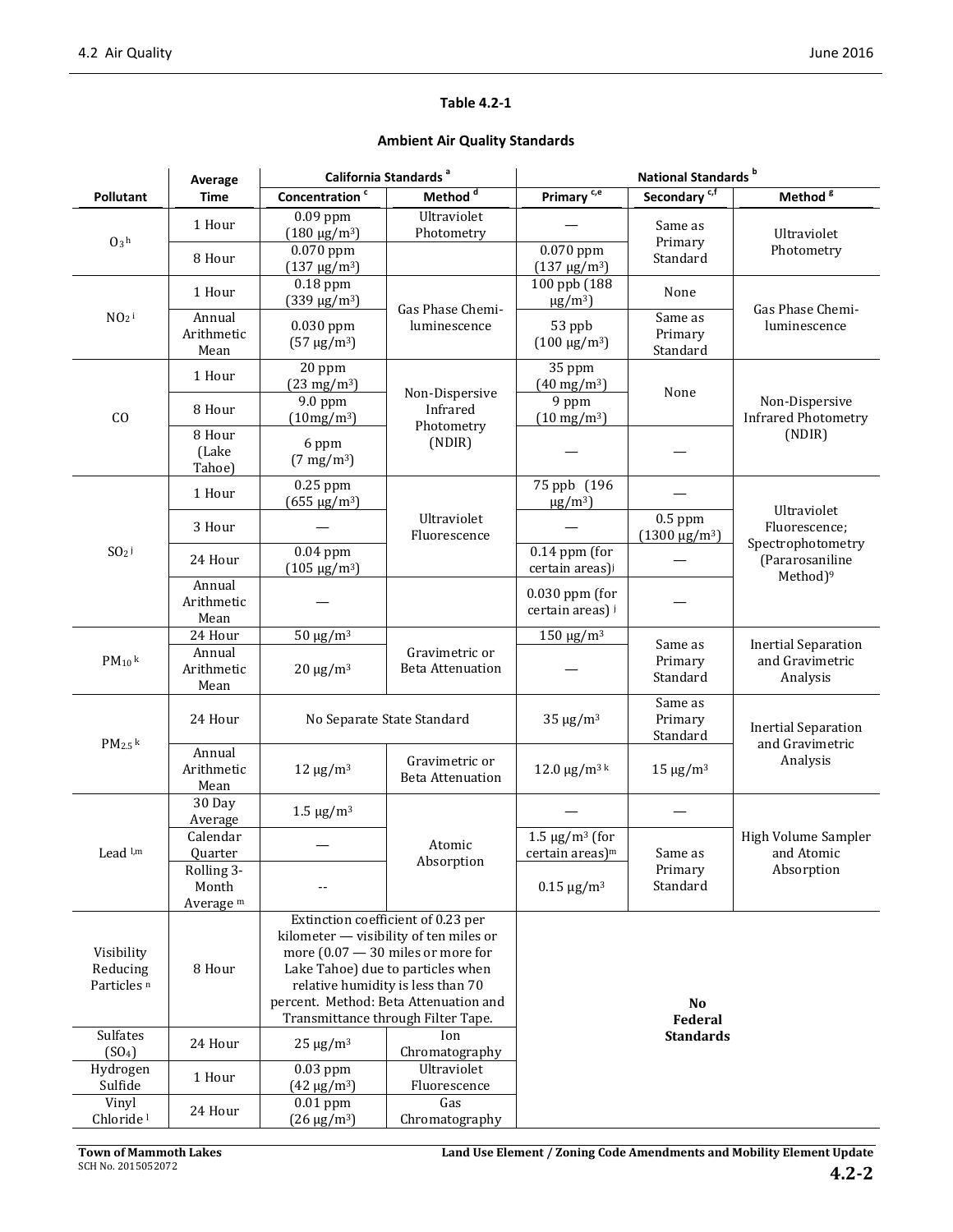#### **Table 4.2-1 (Continued)**

#### **Ambient Air Quality Standards**

|                  | Average | California Standards |               | <b>National Standards</b> |                |                     |  |
|------------------|---------|----------------------|---------------|---------------------------|----------------|---------------------|--|
| <b>Pollutant</b> | Time    | Concentration        | . .<br>Method | Primarv <sup>c,e</sup>    | ີ<br>secondarv | Method <sup>8</sup> |  |

*<sup>a</sup> California standards for ozone, carbon monoxide (except 8-hour Lake Tahoe), sulfur dioxide (1 and 24 hour), nitrogen dioxide, and particulate matter (PM10, PM2.5, and visibility reducing particles), are values that are not to be exceeded. All others are not to be equaled or exceeded. California ambient air quality standards are listed in the Table of Standards in Section 70200 of Title 17 of the California Code of Regulations. <sup>b</sup> National standards (other than ozone, particulate matter, and those based on annual arithmetic mean) are not to be exceeded more* 

- *near the level of the air quality standard may be used. e National Primary Standards: The levels of air quality necessary, with an adequate margin of safety to protect the public health.*
- *<sup>f</sup> National Secondary Standards: The levels of air quality necessary to protect the public welfare from any known or anticipated adverse effects of a pollutant. g Reference method as described by the USEPA. An "equivalent method" of measurement may be used but must have a "consistent*

relationship to the reference method" and must be approved by the USEPA.<br>On October 1, 2015, the national 8-hour ozone primary and secondary standards were lowered from 0.075 to 0.070 ppm.<br>To attain the 1-hour national sta

- 
- *at each site must not exceed 100 ppb.*
- *On June 2, 2010, a new 1-hour SO<sub>2</sub> standard was established and the existing 24-hour and annual primary standards were revoked. To attain the 1-hour national standard, the 3-year average of the annual 99th percentile of the 1-hour daily maximum concentrations at each site must not exceed 75 ppb. The 1971 SO2 national standards (24-hour and annual) remain in effect until one year after an area*  is designated for the 2010 standard, except that in areas designated non-attainment for the 1971 standards, the 1971 standards
- remain in effect until implementation plans to attain or maintain the 2010 standards are approved.<br><sup>k</sup> On December 14, 2012, the national annual PM<sub>2.5</sub> primary standard was lowered from 15  $\mu$ g/m<sup>3</sup> to 12.0  $\mu$ g/m<sup>3</sup>.
- *. <sup>l</sup> The California Air Resources Board has identified lead and vinyl chloride as 'toxic air contaminants' with no threshold level of exposure for adverse health effects determined. These actions allow for the implementation of control measures at levels below the ambient concentrations specified for these pollutants. <sup>m</sup> The national standard for lead was revised on October 15, 2008 to a rolling 3-month average. The 1978 lead standard (1.5 μg/m<sup>3</sup> as a*
- *quarterly average) remains in effect until one year after an area is designated for the 2008 standard, except that in areas designated non-attainment for the 1978 standard, the 1978 standard remains in effect until implementation plans to attain or maintain the 2008*
- *standard are approved. <sup>n</sup> In 1989, the California Air Resources Board converted both the general statewide 10-mile visibility standard and the Lake Tahoe 30-mile visibility standard to instrumental equivalents, which are "extinction of 0.23 per kilometer" and "extinction of 0.07 per kilometer" for the statewide and Lake Tahoe Air Basin standards, respectively.*

*Source: California Air Resources Board, Ambient Air Quality Standards (10/1/15), http://www.arb.ca.gov/research/aaqs/aaqs2.pdf. Accessed January 2016.*

*than once a year. The ozone standard is attained when the fourth highest 8-hour concentration measured at each site in a year,*  averaged over three years, is equal to or less than the standard. For PM<sub>10</sub>, the 24 hour standard is attained when the expected number *of days per calendar year with a 24-hour average concentration above 150 micrograms/per cubic meter (μg/m<sup>3</sup> ) is equal to or less than one. For PM2.5, the 24 hour standard is attained when 98 percent of the daily concentrations, averaged over three years, are equal to* 

*or less than the standard. c Concentration expressed first in units in which it was promulgated. Equivalent units given in parentheses are based upon a reference temperature of 25°C and a reference pressure of 760 torr. Most measurements of air quality are to be corrected to a reference temperature of 25°C and a reference pressure of 760 torr; ppm in this table refers to ppm by volume, or micromoles of pollutant per* 

*mole of gas. d Any equivalent procedure which can be shown to the satisfaction of the California Air Resources Board to give equivalent results at or*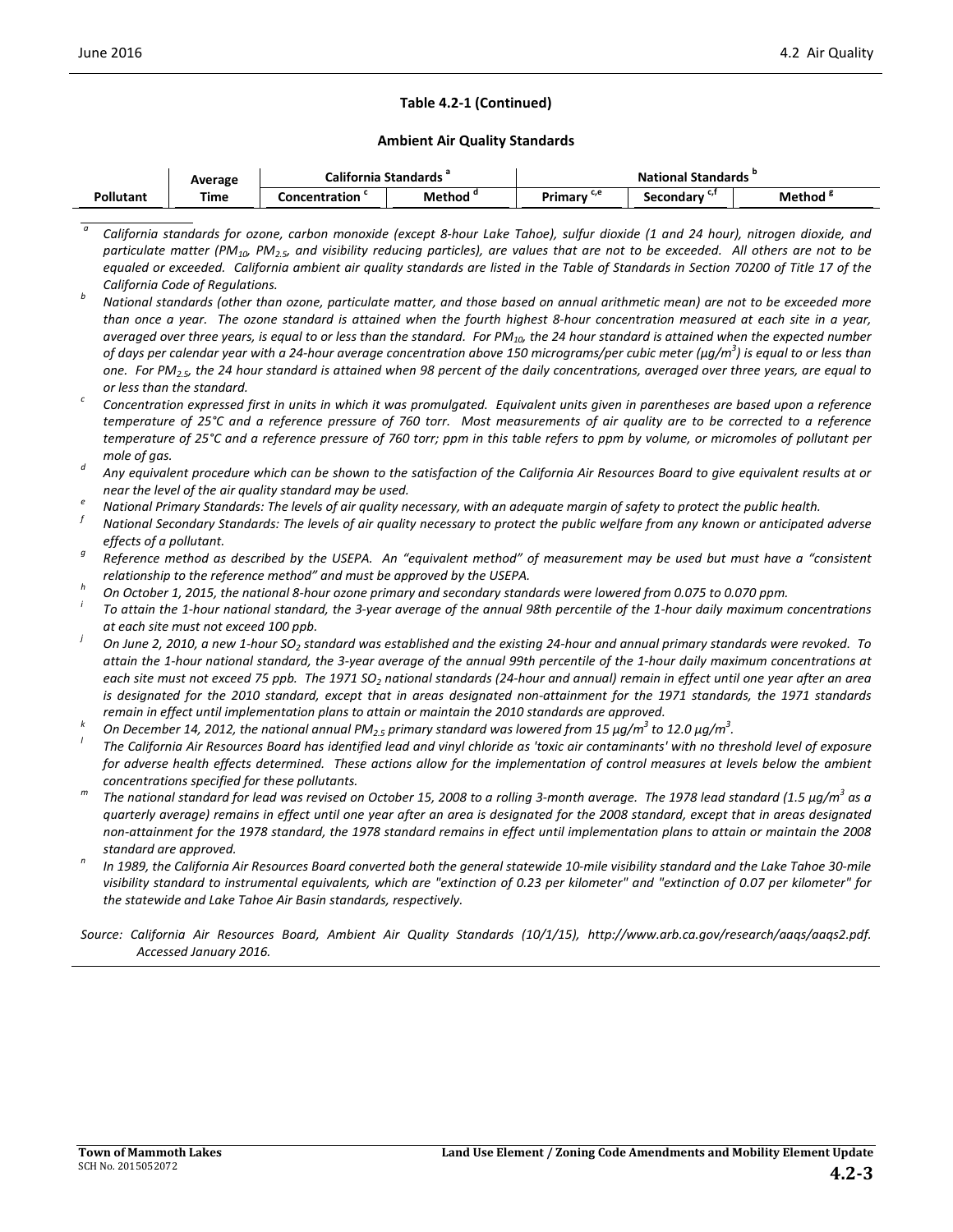Title II of the Clean Air Act pertains to mobile sources, such as cars, trucks, buses, and planes. Reformulated gasoline, automobile pollution control devices, and vapor recovery nozzles on gas pumps are a few of the mechanisms the USEPA uses to regulate mobile air emission sources. The provisions of Title II have resulted in tailpipe emission standards for vehicles, which have strengthened in recent years to improve air quality. For example, the standards for  $NO<sub>X</sub>$  emissions have lowered substantially and the specification requirements for cleaner burning gasoline are more stringent.

### **(2) State of California**

#### **(a) California Clean Air Act**

The California Clean Air Act , signed into law in 1988, requires all areas of the State to achieve and maintain the California Ambient Air Quality Standards (CAAQS) by the earliest practical date. The CAAQS are set at levels that protect human health, particularly that of infants and children, and incorporate an adequate margin of safety.<sup>[1](#page-3-0)</sup> [Table 4.2-1](#page-1-0) shows the CAAQS currently in effect for each of the criteria pollutants as well as the other pollutants recognized by the State. As shown in [Table 4.2-1,](#page-1-0) the CAAQS include more stringent standards than the NAAQS for most of the criteria air pollutants. In general, the California standards are more health protective than the corresponding NAAQS. In addition, the California Air Resources Board (CARB) has established standards for other pollutants recognized by the State, such as sulfates, hydrogen sulfide, vinyl chloride, and visibility-reducing particles.

#### **(b) California Air Resources Board Air Quality and Land Use Handbook**

The CARB published the *Air Quality and Land Use Handbook* in April 2005 to serve as a general guide for considering impacts to sensitive receptors from facilities that emit toxic air contaminant (TAC) emissions. The recommendations provided therein are voluntary and do not constitute a requirement or mandate for either land use agencies or local air districts. The goal of the guidance document is to protect sensitive receptors, such as children, the elderly, acutely ill, and chronically ill persons, from exposure to TAC emissions. Some examples of CARB's recommendations include the following: (1) avoid siting sensitive receptors within 500 feet of a freeway, urban road with 100,000 vehicles per day, or rural roads with 50,000 vehicles per day; (2) avoid siting sensitive receptors within 300 feet of a large gas station (defined as a facility with a throughput of 3.6 million gallons per year or greater), or within 50 feet of a typical gas dispensing facility; (3) avoid siting sensitive receptors within 1,000 feet of a distribution center (that accommodates more than 100 trucks per day, more than 40 trucks with operating transport refrigeration units per day, or where transport refrigeration unit operations exceed 300 hours per week); and (4) avoid siting sensitive receptors within 300 feet of any dry cleaning operation using perchloroethylene and within 500 feet of operations with two or more machines.

### **(c) California Air Resources Board On-Road and Off-Road Vehicle Rules**

In 2004, CARB adopted an Airborne Toxic Control Measure (ATCM) to limit heavy-duty diesel motor vehicle idling in order to reduce public exposure to diesel particulate matter (DPM) and other air contaminants. $^2$  $^2$ 

<span id="page-3-0"></span>*<sup>1</sup> California Air Resources Board, "Final Report – Adequacy of California Ambient Air Quality Standards," http://www.arb.ca.gov/research/aaqs/caaqs/ad-aaqs/ad-aaqs.htm. Accessed July 2015. The Children's Environmental Health Protection Act (Senate Bill 25, Escutia, 1999) required CARB to review the standards to determine if they "adequately protect public health, including infants and children, with an adequate margin of safety."*

<span id="page-3-1"></span>*<sup>2</sup> Calif. Code of Regulations, Title 13, Sec. 2485.*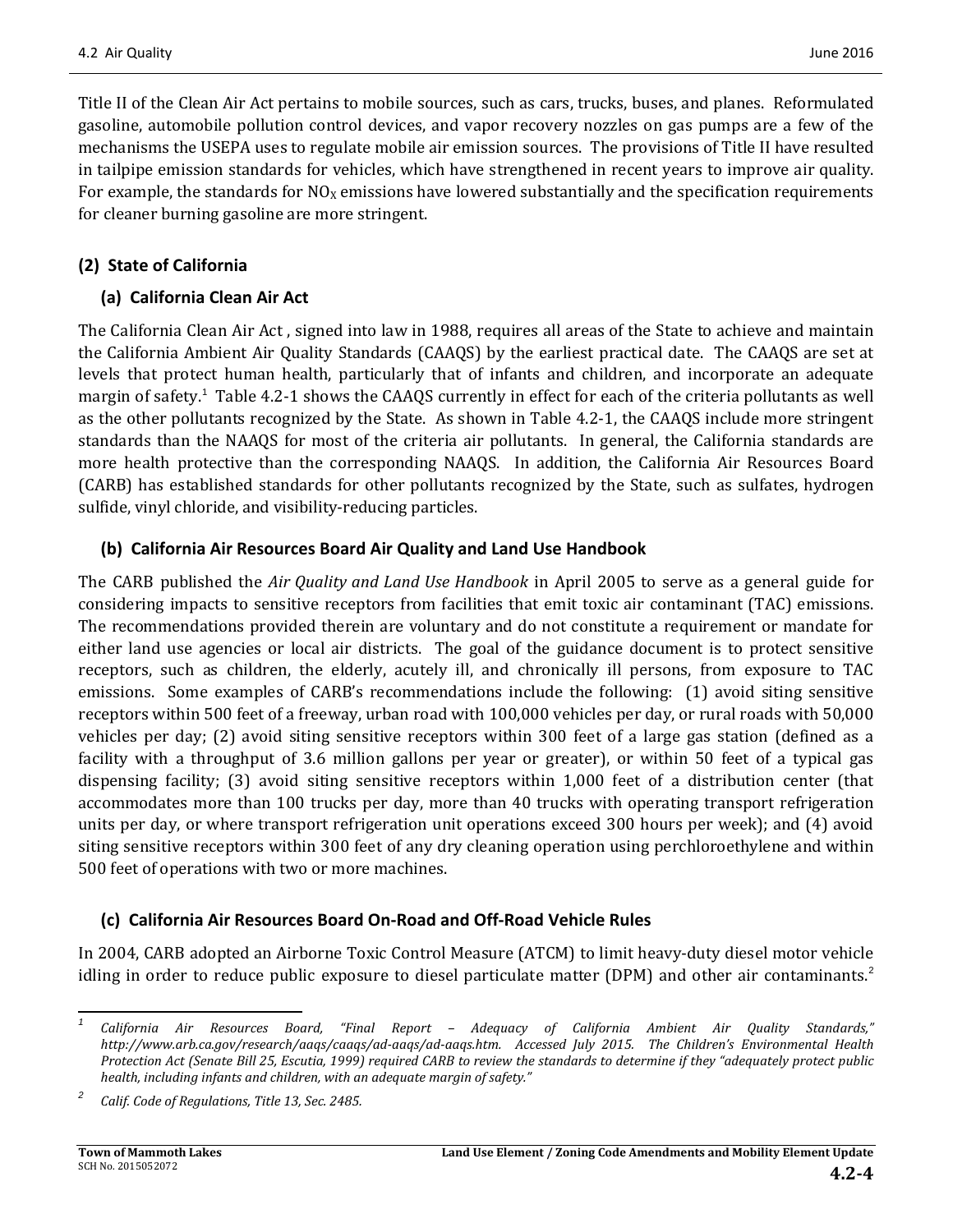The measure applies to diesel-fueled commercial vehicles with gross vehicle weight ratings greater than 10,000 pounds that are licensed to operate on highways, regardless of where they are registered. In general, the measure prohibits idling for more than five minutes at any given time.

In 2008, CARB approved the Truck and Bus regulation to reduce  $NO_{X}$ ,  $PM_{10}$ , and  $PM_{2.5}$  emissions from existing diesel vehicles operating in California (CARB Rules Chapter 1, Section 2025, subsection  $(h)$ ).<sup>[3](#page-4-0)</sup> The requirements were amended in December 2010 and apply to nearly all diesel fueled trucks and busses with a gross vehicle weight rating greater than 14,000 pounds. For the largest trucks in the fleet, those with a gross vehicle weight rating greater than 26,000 pounds, there are two methods to comply with the requirements. The first way is for the fleet owner to retrofit or replace engines, starting with the oldest engine model year, to meet 2010 engine standards, or better. This is phased over 8 years, starting in 2015 and would be fully implemented by 2023, meaning that all trucks operating in the State subject to this option would meet or exceed the 2010 engine emission standards for  $NO<sub>X</sub>$  and PM by 2023. The second option, if chosen, requires fleet owners, starting in 2012, to retrofit a portion of their fleet with diesel particulate filters achieving at least 85 percent removal efficiency, so that by January 1, 2016 their entire fleet is equipped with diesel particulate filters. However, diesel particulate filters do not typically lower  $NO<sub>X</sub>$ emissions. Thus, fleet owners choosing the second option must still comply with the 2010 engine emission standards for their trucks and busses by 2020.

In addition to limiting exhaust from idling trucks, CARB promulgated emission standards for off-road diesel construction equipment such of greater than 25 horsepower as bulldozers, loaders, backhoes and forklifts, as well as many other self-propelled off-road diesel vehicles. The regulation adopted by the CARB on July 26, 2007, aims to reduce emissions by installation of diesel soot filters and encouraging the retirement, replacement, or repower of older, dirtier engines with newer emission controlled models. Implementation is staggered based on fleet size (which is the total of all off-road horsepower under common ownership or control), with the largest fleets to begin compliance by January 1, 2014 (CARB Rules Chapter 9, Section 2[4](#page-4-1)49).<sup>4</sup> Each fleet must demonstrate compliance through one of two methods. The first option is to calculate and maintain fleet average emissions targets, which encourages the retirement or repowering of older equipment and rewards the introduction of newer cleaner units into the fleet. The second option is to meet the Best Available Control Technology (BACT) requirements by turning over or installing Verified Diesel Emission Control Strategies (e.g., engine retrofits) on a certain percentage of its total fleet horsepower. The compliance schedule requires that BACT turn overs or retrofits be fully implemented by 2023 in all equipment in large and medium fleets and across 100 percent of small fleets by 2028.

### **(d) Title 24, Building Standards Code and CALGreen Code**

The California Energy Commission first adopted the Energy Efficiency Standards for Residential and Nonresidential Buildings (California Code of Regulations, Title 24, Part 6) in 1978 in response to a legislative mandate to reduce energy consumption in the state. Although not originally intended to reduce GHG emissions, increased energy efficiency, and reduced consumption of electricity, natural gas, and other fuels

<span id="page-4-0"></span>*<sup>3</sup> Final Regulation Order, Regulation to Reduce Emissions of Diesel Particulate Matter, Oxides of Nitrogen and Other Criteria Pollutants from In-Use On-Road Diesel-Fueled Vehicles, http://www.arb.ca.gov/msprog/onrdiesel/documents/ TBFinalReg.pdf. Accessed July 2015.*

<span id="page-4-1"></span>*<sup>4</sup> Final Regulation Order, Regulation for In-Use Off-Road Diesel-Fueled Fleets, http://www.arb.ca.gov/regact/2010/ offroadlsi10/finaloffroadreg.pdf. Accessed July 2015.*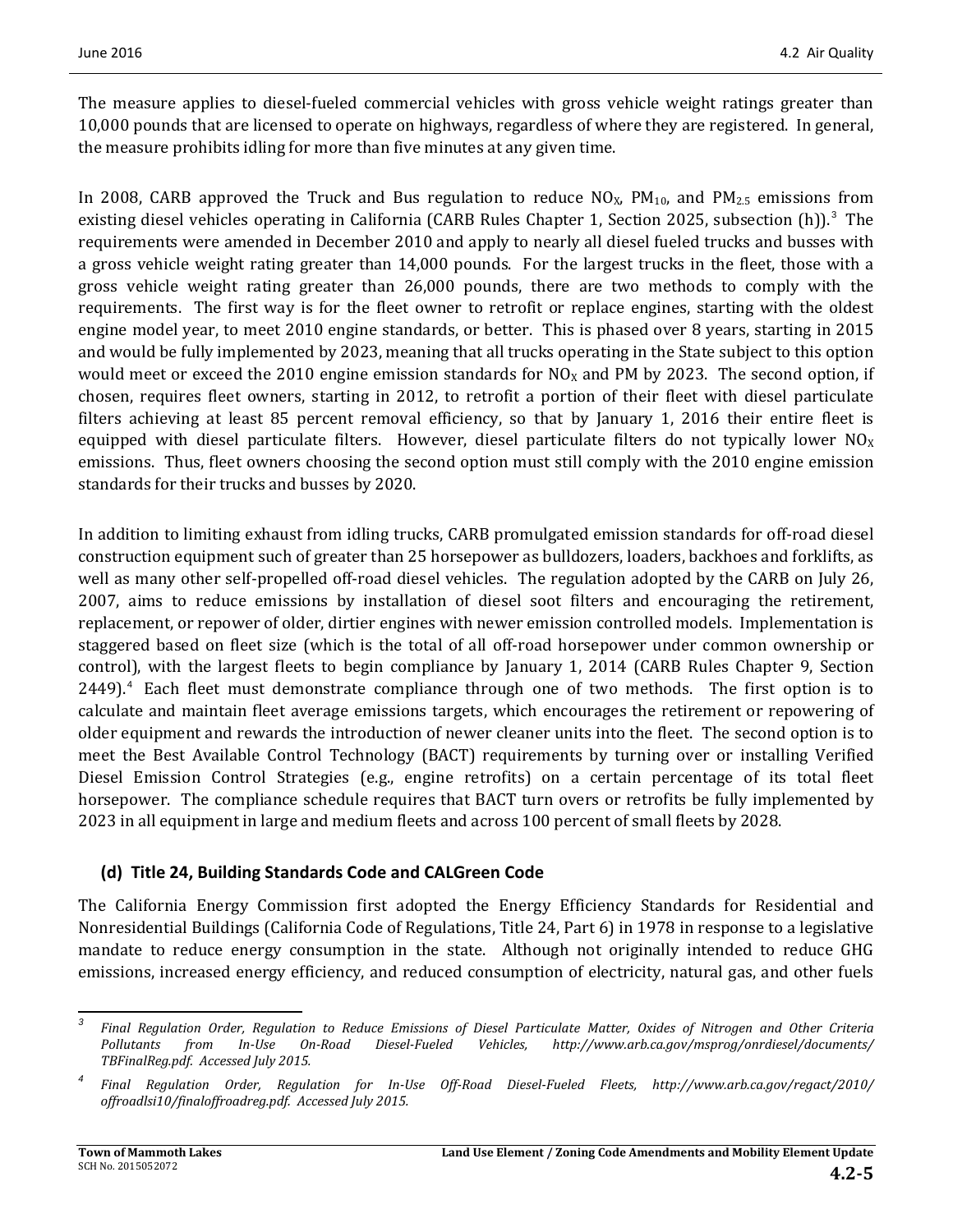would result in fewer GHG emissions from residential and nonresidential buildings subject to the standard. The standards are updated periodically to allow for the consideration and inclusion of new energy efficiency technologies and methods.

Part 11 of the Title 24 Building Standards Code is referred to as the California Green Building Standards Code. The purpose of the California Green Building Standards Code is to "improve public health, safety and general welfare by enhancing the design and construction of buildings through the use of building concepts having a positive environmental impact and encouraging sustainable construction practices in the following categories: (1) Planning and design; (2) Energy efficiency; (3) Water efficiency and conservation; (4) Material conservation and resource efficiency; and ([5](#page-5-0)) Environmental air quality."<sup>5</sup> The California Green Building Standards Code is not intended to substitute for or be identified as meeting the certification requirements of any green building program that is not established and adopted by the California Building Standards Commission. The California Green Building Standards Code is mandatory for all new buildings constructed in the state and establishes mandatory measures that include energy efficiency, water conservation, material conservation, planning and design and overall environmental quality. The California Green Building Standards Code was most recently updated in 2013; the new measures took effect on July 1, 2014.

### **(3) Great Basin Valley Air Basin**

### **(a) Great Basin Unified Air Pollution Control District**

The GBUAPCD, which covers the whole Great Basin Valley Air Basin (GBVAB), has jurisdiction over an area of approximately 13,975 square miles. This area includes all of Inyo, Mono and Alpine counties. The GBUAPCD was formed in 1974 when Inyo, Mono and Alpine Counties formed a joint powers agreement with the purpose of meeting and enforcing applicable Federal, State and local air quality regulations. While air quality in this area has improved, the GBUAPCD requires continued diligence to meet air quality standards.

Effective January 23, 2005, the Mono County portion of the GBVAB is designated as non-attainment for the state  $O_3$  and PM<sub>10</sub> ambient air quality standards. Although Mono County is categorized as nonattainment of the state O<sub>3</sub> standard, an ozone implementation plan for attaining the ozone standard in Mono County is not required pursuant to the CARB *Ozone Transport: 2001 Review*, which states that "transport from the central portion of the [San Joaquin] Valley is responsible for ozone violations in Mammoth Lakes."[6](#page-5-1)

With respect to  $PM_{10}$ , the GBUAPCD adopted the Air Quality Management Plan (AQMP) for the Town of Mammoth Lakes in November 1990, which identified  $PM_{10}$  sources and mitigation strategies intended to attain the NAAQS. The AQMP identified emissions from wood-burning stoves and fireplaces and trafficrelated road dust and cinders as the primary causes leading to exceedances of the federal  $PM_{10}$  standard in the winter, exacerbated by the substantial influx of visitors to the Mammoth Lakes area during the ski season. The combination of periods of meteorological stagnation and increased visitation to the ski resorts result in violations of  $PM_{10}$  standards. The AQMP included a number of control strategies, including a ban on new wood-burning devices, requirements to retrofit existing wood-burning devices, and a Town-wide limit on vehicle miles traveled (VMT). After adoption of the AQMP, monitored air pollution levels dropped

<span id="page-5-0"></span>*<sup>5</sup> California Building Standards Commission, Guide to the 2013 California Green Building Standards Code, Residential (2013).*

<span id="page-5-1"></span>*<sup>6</sup> California Air Resources Board, Ozone Transport: 2001 Review, (April 2001) 45.*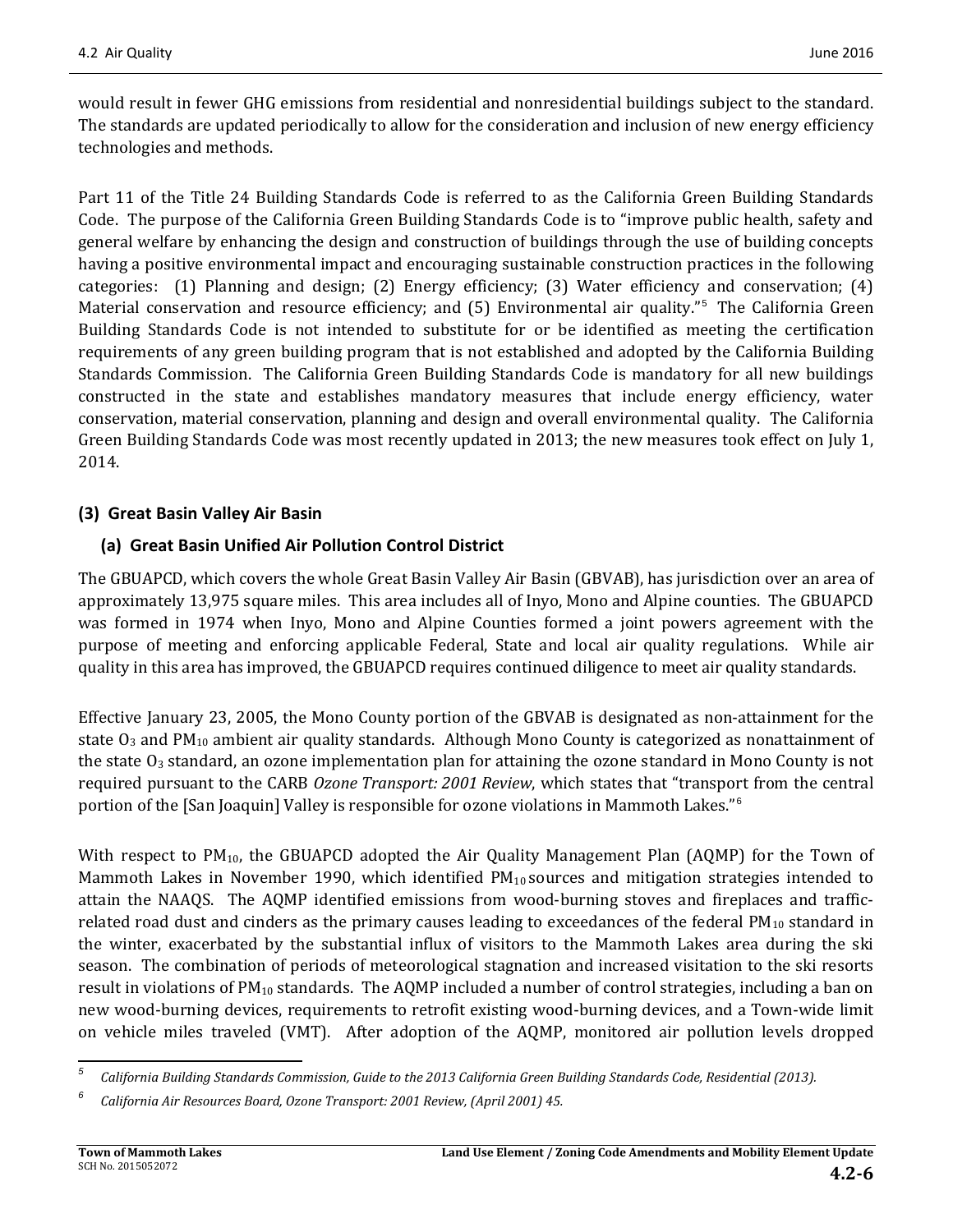substantially in Mammoth Lakes. Since 1993, the Mammoth Lakes planning area has not exceeded the federal 24-hour  $PM_{10}$  NAAQS. The GBUAPCD adopted the 2014 update to the AQMP, which describes the improved air quality conditions in the Town of Mammoth Lakes. The update also incorporates revisions to GBUAPCD rules, including updating the Town-wide VMT limit from 106,600 to 179,708 miles per day, and a request for redesignation of Mammoth Lakes as attainment for the federal  $PM_{10}$  standard. The USEPA approved the redesignation request in October 2015.

The GBUAPCD utilizes a permitting process to regulate emissions. The following list includes some of the rules and regulations that may apply to the Project:

- **GBUAPCD Rule 200-A and 200-B. Permits Required:** Before any individual builds or operates anything that may cause the issuance of air contaminants or the use of which may eliminate, reduce or control the issuance of air contaminants, such person must obtain a written authority to construct and permit to operate from an Air Pollution Control Officer.
- GBUAPCD Rules 401 and 402. Fugitive Dust and Nuisance: Rule 401 requires that airborne particles remain at their place of origin under normal wind conditions. Proper mitigation techniques approved by the GBUAPCD must be implemented to ensure that fugitive dust is contained. This does not apply to dust emissions discharged through a stack or other point source. Rule 402 states that any air discharge that may cause injury or detriment, nuisance or annoyance, or damage to any public property or considerable number of people is regulated. This rule discusses the health and safety issues that may interfere with public and private areas surrounding the site.
- GBUAPCD Rules 404-A and Rule 404-B. Particulate Matter and Oxides of Nitrogen: Rule 404-A states that a person shall not discharge from any source whatsoever, particulate matter in excess of 0.3 grains per standard dry cubic foot of exhaust gas. Rule 404-B states that a person shall not discharge from fuel burning equipment having a maximum heat input rate of more than 1.5 billion BTU per hour (gross), flue gas having a concentration of nitrogen oxides calculated as Nitrogen Dioxide ( $NO<sub>2</sub>$ ) in parts per million of flue gas by volume at 3 percent oxygen: 125 ppm with natural gas fuel, or 225 ppm with liquid or solid fuel. Additionally, a person shall not discharge from sources other than combustion sources, nitrogen oxides, calculated as nitrogen dioxide, 250 parts per million (ppm) by volume.
- GBUAPCD Rule 431. PM Reduction Control Measures: Requirements include vacuum street sweeping of wood stove cinders, requires VMT reduction measures for new developments, and limits peak VMT in the Town to 179,708 VMT.

### **(b) Regional Comprehensive Plan**

The GBVAB lies outside of a metropolitan planning organization (MPO). It is identified as an Isolated Rural area, meaning that its emissions are not part of an emissions analysis of any MPO's transportation plan or Transportation Improvement Program. Therefore, the Town of Mammoth Lakes is not subject to a Regional Comprehensive Plan to guide growth and transportation issues in the area.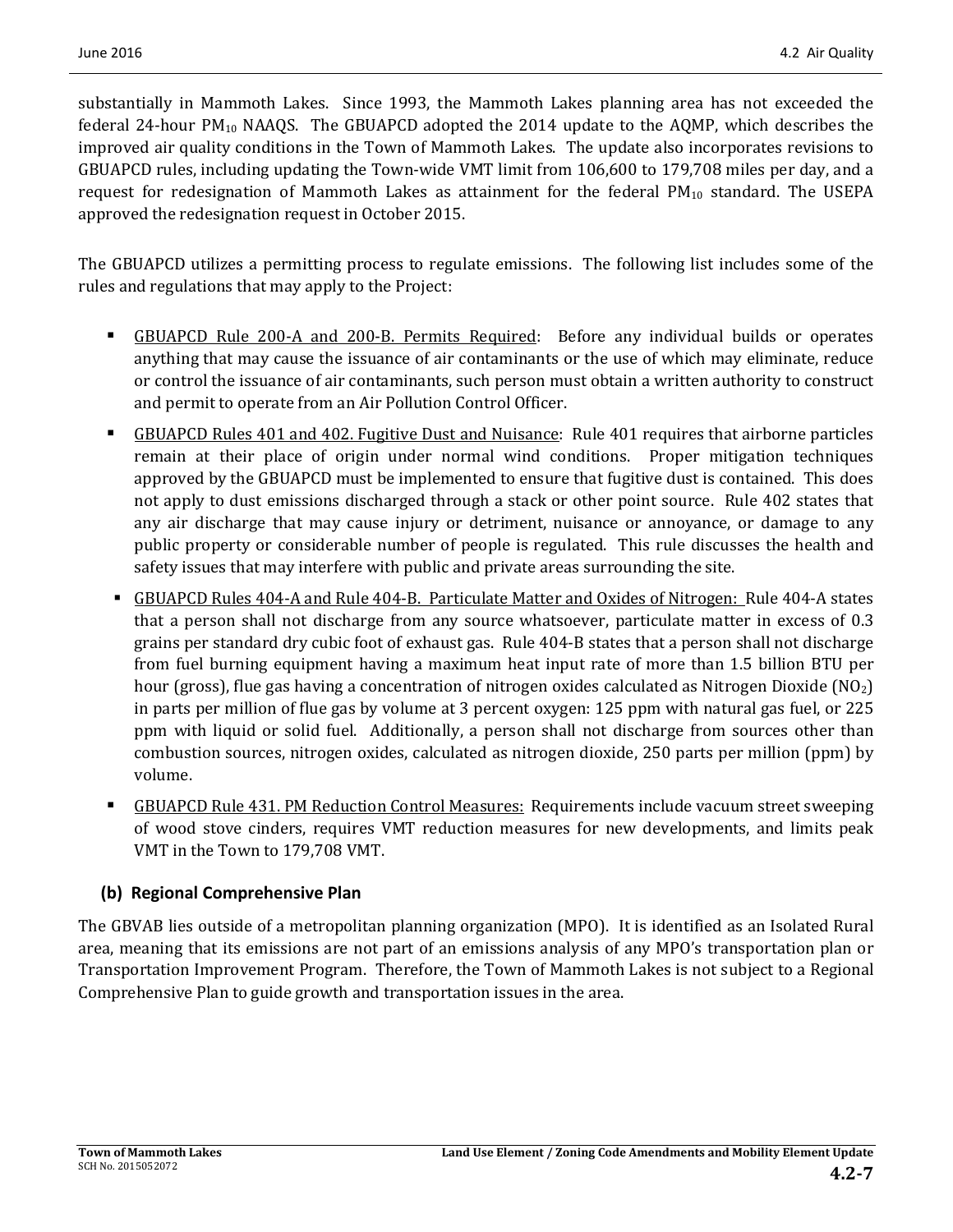### **(4) Town of Mammoth Lakes**

#### **(a) Mammoth Lakes Plans and Policies**

The Mammoth Lakes General Plan, last updated in 2007, is designed to promote the public health, safety and general welfare of the community. The Plan is a comprehensive, long term and an internally consistent document that sets forth goals and policies to govern decisions of the Town with respect to the community's future. The Air Quality Element includes goals and policies related to attaining the air quality standards and reducing air pollution. Refer to Subsection 4.2.2.c for a list of these goals and policies.

## **(b) Mammoth Lakes Municipal Code**

Chapter 8.30 of the Municipal Code (Town Particulate Emissions Regulations) requires the Town to include a limit of 179,708 VMT in its review of proposed development projects, incorporate street sweeping measures, and implement restrictions on wood-burning stoves and fireplaces, and other measures consistent with applicable GBUAPCD Rule 431 listed above.

## **b. Existing Conditions**

## **(1) Regional Context**

The Project Area is located in the GBVAB, which consists of an area of approximately 13,975 square miles and includes all of Inyo, Mono and Alpine counties. **Table 4.2-2**, *Great Basin Valleys Air Basin Attainment Status (Mammoth Lake Planning Area)*, provides a summary of the GBVAB's attainment status with respect to federal and state standards. The GBVAB is designated as having attained state standards for all pollutants except ozone and respirable particulate matter  $(PM_{10})$  (24-hour average) and having attained all federal standards. Therefore, discussion of impacts for this Project will focus on those pollutants. According to the *2014 Update Air Quality Maintenance Plan and Redesignation Request for the Town of Mammoth Lakes*, the Town of Mammoth Lakes was previously designated as non-attainment for the federal  $PM_{10}$  standards; however, ambient levels have not exceeded the national  $PM_{10}$  standards since 1993 and the GBUAPCD submitted a redesignation request to CARB and the USEPA.<sup>[7](#page-7-0)</sup> CARB approved the redesignation request in September 2014 and the USEPA approved the redesignation request in October 2015.

Certain air pollutants have been recognized to cause notable health problems and consequential damage to the environment either directly or in reaction with other pollutants, due to their presence in elevated concentrations in the atmosphere. Such pollutants have been identified and regulated as part of the overall endeavor to prevent further deterioration and facilitate improvement in the prevalent air quality. The following pollutants are regulated by the USEPA and, therefore, are subject to emission reduction measures adopted by federal, state and other regulatory agencies. These pollutants are referred to as "criteria air pollutants" as a result of the specific standards, or criteria, which have been adopted for them. The NAAQS and CAAQS for each of the monitored pollutants are summarized in Table 4.2-1. The NAAQS and CAAQS have been set at levels considered safe to protect public health, including the health of sensitive populations such as asthmatics, children, and the elderly with a margin of safety; and to protect public welfare, including protection against decreased visibility and damage to animals, crops, vegetation, and buildings. A brief description of the health effects of these criteria air pollutants are provided below.

<span id="page-7-0"></span>*<sup>7</sup> Great Basin Unified Air Pollution Control District, 2014 Update Air Quality Maintenance Plan and Redesignation Request for the Town of Mammoth Lakes, May 5, 2014.*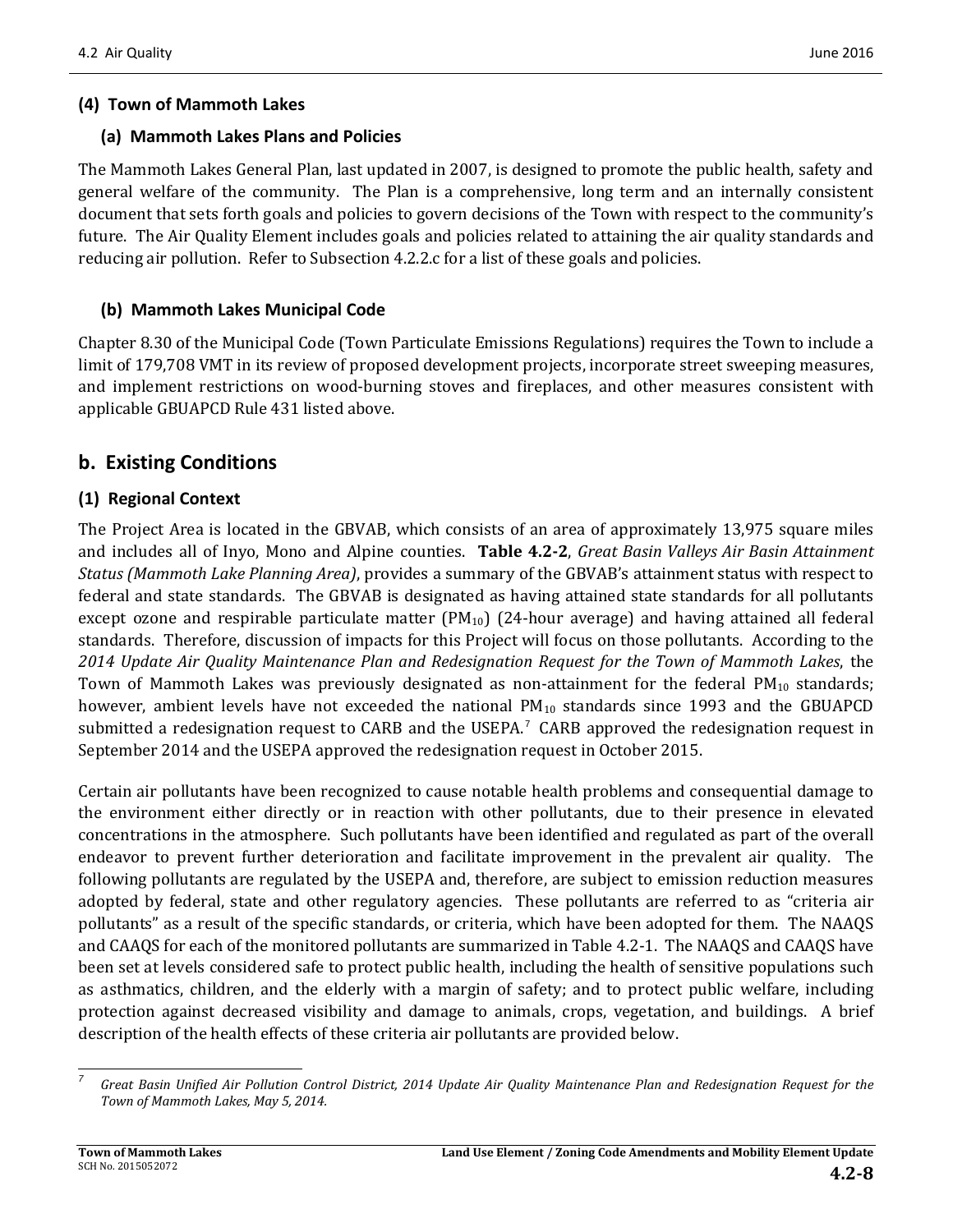#### **Table 4.2-2**

| <b>Pollutant</b>                     | <b>National Standards</b> | <b>California Standards</b> |
|--------------------------------------|---------------------------|-----------------------------|
| Ozone                                | Attainment                | Non-attainment              |
| Nitrogen Dioxide                     | Attainment                | Attainment                  |
| Carbon Monoxide                      | Attainment                | Attainment                  |
| Sulfur Dioxide                       | Attainment                | Attainment                  |
| $PM_{10}$                            | Attainment                | Non-attainment              |
| $PM_{2.5}$                           | Attainment                | Attainment                  |
| Lead                                 | Attainment                | Attainment                  |
| <b>Visibility Reducing Particles</b> | N/A                       | Attainment                  |
| <b>Sulfates</b>                      | N/A                       | Attainment                  |
| Hydrogen Sulfide                     | N/A                       | Attainment                  |
| Vinyl Chloride                       | N/A                       | $N/A^a$                     |

#### **Great Basin Valley Air Basin Attainment Status (Mammoth Lakes Planning Area)**

*N/A = not applicable*

*<sup>a</sup> In 1990 the California Air Resources Board identified vinyl chloride as a toxic air contaminant and determined that it does not have an identifiable threshold. Therefore, the California Air Resources Board does not monitor or make status designations for this pollutant.*

*Source: United States Environmental Protection Agency, EPA Region 9 Air Quality Maps, http://www.epa.gov/region9/air/maps/. Accessed April 2016; California Air Resources Board, Area Designations Maps/State and National, http://www.arb.ca.gov/desig/adm/adm.htm. Accessed April 2016.*

**O<sub>3</sub>:** Ozone is a secondary pollutant formed by the chemical reaction of volatile organic compounds (VOCs) and nitrogen oxides  $(NO<sub>x</sub>)$  under favorable meteorological conditions such as high temperature and stagnation episodes. Ozone concentrations are generally highest during the summer months when direct sunlight, light wind, and warm temperature conditions are favorable. An elevated level of ozone irritates the lungs and breathing passages, causing coughing, and pain in the chest and throat thereby increasing susceptibility to respiratory infections and reducing the ability to exercise. Effects are more severe in people with asthma and other respiratory ailments. Long-term exposure may lead to scarring of lung tissue and may lower the lung efficiency.

**VOCs.** VOCs are typically formed from combustion of fuels and/or released through evaporation of organic liquids. Some VOCs are also classified by the State as toxic air contaminants. These are compounds comprised primarily of atoms of hydrogen and carbon. Internal combustion associated with motor vehicle usage is the major source of hydrocarbons, as are architectural coatings. Emissions of VOCs themselves are not "criteria" pollutants; however, they contribute with  $NO<sub>X</sub>$  to formation of  $O<sub>3</sub>$  and are regulated as  $O<sub>3</sub>$ precursor emissions.

**NO<sub>2</sub> and NO<sub>x</sub>:** NO<sub>x</sub> is a term that refers to a group of compounds containing nitrogen and oxygen. The primary compounds of air quality concern include  $NO<sub>2</sub>$  and nitric oxide (NO), which can quickly oxidize in the atmosphere to form  $NO<sub>2</sub>$ . Ambient air quality standards have been promulgated for  $NO<sub>2</sub>$ , which is a reddish-brown, reactive gas. The principle form of  $NO<sub>x</sub>$  produced by combustion is NO, but NO reacts quickly in the atmosphere to form  $NO<sub>2</sub>$ , creating the mixture of NO and  $NO<sub>2</sub>$  referred to as  $NO<sub>X</sub>$ . Major sources of  $NO<sub>X</sub>$ emissions include power plants, large industrial facilities, and motor vehicles. Emissions of  $N_0$  are a precursor to the formation of ground-level ozone.  $NO_2$  can potentially irritate the nose and throat, aggravate lung and heart problems, and may increase susceptibility to respiratory infections, especially in people with asthma. According to the California Air Resources Board (CARB), "NO<sub>2</sub> is an oxidizing gas capable of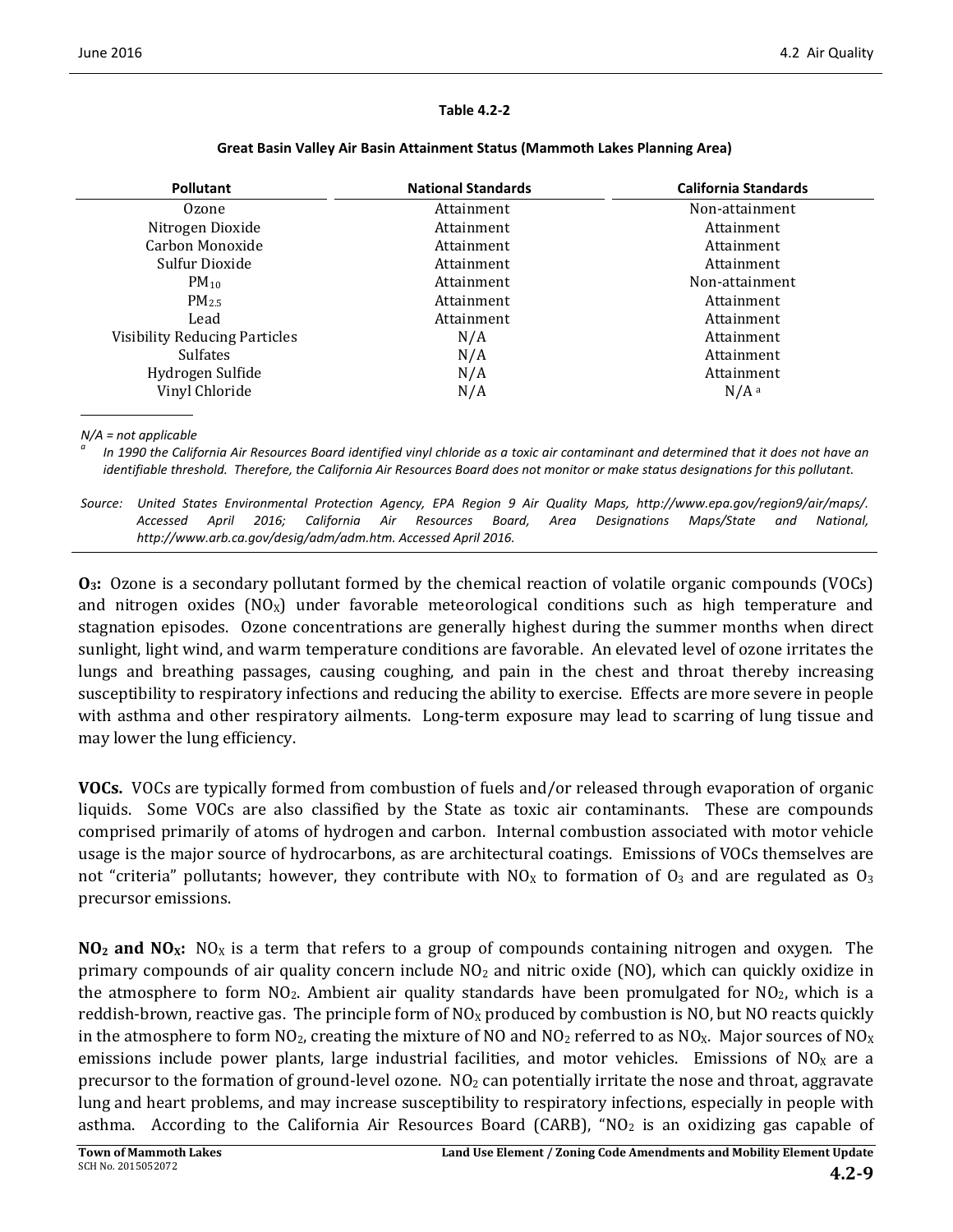damaging cells lining the respiratory tract. Exposure to  $NO<sub>2</sub>$  along with other traffic-related pollutants, is associated with respiratory symptoms, episodes of respiratory illness and impaired lung functioning. Studies in animals have reported biochemical, structural, and cellular changes in the lung when exposed to NO<sub>2</sub> above the level of the current state air quality standard. Clinical studies of human subjects suggest that NO<sub>2</sub> exposure to levels near the current standard may worsen the effect of allergens in allergic asthmatics, especially in children." $8\,$  $8\,$  NO<sub>2</sub> also contributes to the formation of PM<sub>10</sub>. The terms "NO<sub>X</sub>" and "NO<sub>2</sub>" are sometimes used interchangeably. However, the term " $NO<sub>X</sub>$ " is primarily used when discussing emissions, usually from combustion-related activities. The term " $NO<sub>2</sub>$ " is primarily used when discussing ambient air quality standards. More specifically,  $NO<sub>2</sub>$  is regulated as a criteria air pollutant under the Clean Air Act and subject to the ambient air quality standards, whereas  $NO<sub>X</sub>$  and NO are not. In cases where the thresholds of significance or impact analyses are discussed in the context of  $NO<sub>X</sub>$  emissions, it is based on the conservative assumption that all Project-related  $NO<sub>X</sub>$  emissions would oxidize in the atmosphere to form  $NO<sub>2</sub>$ .

**CO:**Carbon monoxide is primarily emitted from combustion processes and motor vehicles because of incomplete combustion of fuel. Elevated concentrations of CO weaken the heart's contractions and lower the amount of oxygen carried by the blood. It is especially dangerous for people with chronic heart disease. Inhalation of CO can cause nausea, dizziness, and headaches at moderate concentrations and can be fatal at high concentrations.

**SO2:**Major sources of SO2 include power plants, large industrial facilities, diesel vehicles, and oil-burning residential heaters. Emissions of sulfur dioxide aggravate lung diseases, especially bronchitis. It also constricts the breathing passages, especially in asthmatics and people involved in moderate to heavy exercise. Sulfur dioxide potentially causes wheezing, shortness of breath, and coughing. High levels of particulate appear to worsen the effect of sulfur dioxide, and long-term exposures to both pollutants leads to higher rates of respiratory illness.

**PM<sub>10</sub> and PM<sub>2.5</sub>:** The human body naturally prevents the entry of larger particles into the body. However, small particles including fugitive dust, with an aerodynamic diameter equal to or less than ten microns  $(PM_{10})$  and even smaller particles with an aerodynamic diameter equal to or less than 2.5 microns  $(PM_{2.5})$ , can enter the body and are trapped in the nose, throat, and upper respiratory tract. These small particulates could potentially aggravate existing heart and lung diseases, change the body's defenses against inhaled materials, and damage lung tissue. Some types of particulate could become toxic after inhalation due to the presence of certain chemicals and their reaction with internal body fluids. The elderly, children, and those with chronic lung or heart disease are most sensitive to  $PM_{10}$  and  $PM_{2.5}$ . In children, studies have shown associations between PM exposure and reduced lung function and increased respiratory symptoms and illnesses.<sup>[9](#page-9-1)</sup> Lung impairment can persist for two to three weeks after exposure to high levels of particulate matter.

"Fugitive dust" is atmospheric dust resulting from both natural and anthropogenic disturbance of soil and other granular material. Fugitive dust particles are comprised mainly of soil minerals (i.e. oxides of silicon,

<span id="page-9-0"></span>*<sup>8</sup> California Air Resources Board, "Nitrogen Dioxide – Overview," http://www.arb.ca.gov/research/aaqs/caaqs/no2-1/no2-1.htm. Accessed January 2015.*

<span id="page-9-1"></span>*<sup>9</sup> California Air Resources Board, "Particulate Matter – Overview," http://www.arb.ca.gov/research/aaqs/caaqs/pm/pm.htm. Accessed January 2015.*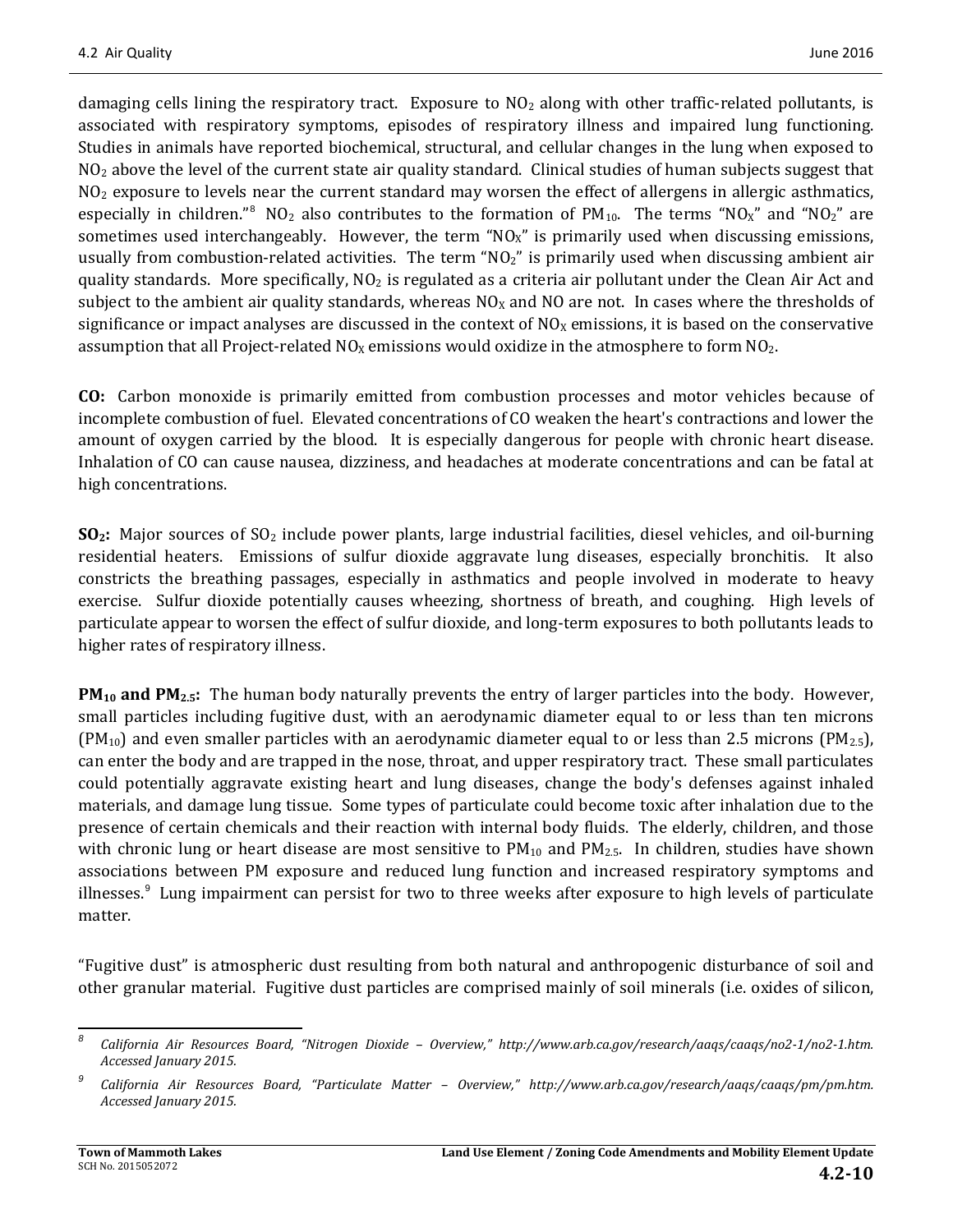aluminum, calcium, and iron), but can also consist of sea salt, pollen, spores, etc.  $PM_{10}$  is predominately comprised of windblown dust or other operations involving solid particulate materials.  $PM_{2.5}$  is more likely the result of fuel combustion and photochemical reactions. PM2.5 is both directly emitted and formed via chemical reactions in the atmosphere from precursor pollutants such as  $NO<sub>X</sub>$ ,  $SO<sub>X</sub>$ , and ammonia. However, most fugitive dust particles are larger than  $PM_{10}$  particulates and thus would not comprise either  $PM_{10}$  or  $PM<sub>2.5</sub>$ .

**Pb:** Lead is emitted from industrial facilities and from the sanding or removal of old lead-based paint. Smelting or processing the metal is the primary source of lead emissions, which is primarily a regional pollutant. Lead affects the brain and other parts of the body's nervous system. Exposure to lead in very young children impairs the development of the nervous system, kidneys, and blood forming processes in the body.

## **(2) Local Area Conditions**

## **(a) Meteorology and Pollutant Levels**

The Project Area is located in the Town of Mammoth Lakes in Mono County. Located on the eastern slope of the Sierra Nevada Mountains, the Town has a dry climate with clear skies, excellent visibility, hot summers, and wide fluctuations in daily temperatures. The average minimum temperature is in the upper 20s (degrees Fahrenheit), while the average maximum temperature is in the mid- to high 50s. Most of the precipitation in this area (approximately 70 percent) occurs between November and February. Spring is the windiest season, with fast-moving northerly weather fronts. During the day, southerly winds result from the strong solar heating of the mountain slopes, causing upslope circulation. Summer winds are northerly at night as a result of cool air draining from higher to lower elevations. The mean annual wind speed in Mammoth Lakes is less than 11 miles per hour (mph).

The extent and severity of the air pollution problem in the GBVAB is a function of the area's natural physical characteristics (weather and topography), as well as man-made influences (development patterns and lifestyle). The Mono County portion of the GBVAB has a non-attainment status for ozone (State standards only); however, as discussed previously, non-attainment of ozone is associated with the effect of transported pollution from outside of Mono County, rather than local generation of ozone or ozone precursors. All of the GBVAB is designated non-attainment for the  $PM_{10}$  State standard.

Although Mono County is categorized as non-attainment for the State ozone standard, there is no ozone implementation plan for attainment in Mono County, nor is one required under State law. As outlined in the 2001 CARB Ozone Transport Review, the CARB classifies the contribution of transported pollution from one air basin to another to be either overwhelming, significant, inconsequential, or some combination of the three. The CARB Ozone Transport Review is a statewide assessment of ozone transport between air basins. According to the CARB, ozone levels would improve in the air basin only when substantial mitigation measures are more fully implemented in upwind air basins. Local sources are not considered to have a considerable impact on ambient levels due to the climactic patterns of the eastern slopes of the Sierra Nevada Mountains.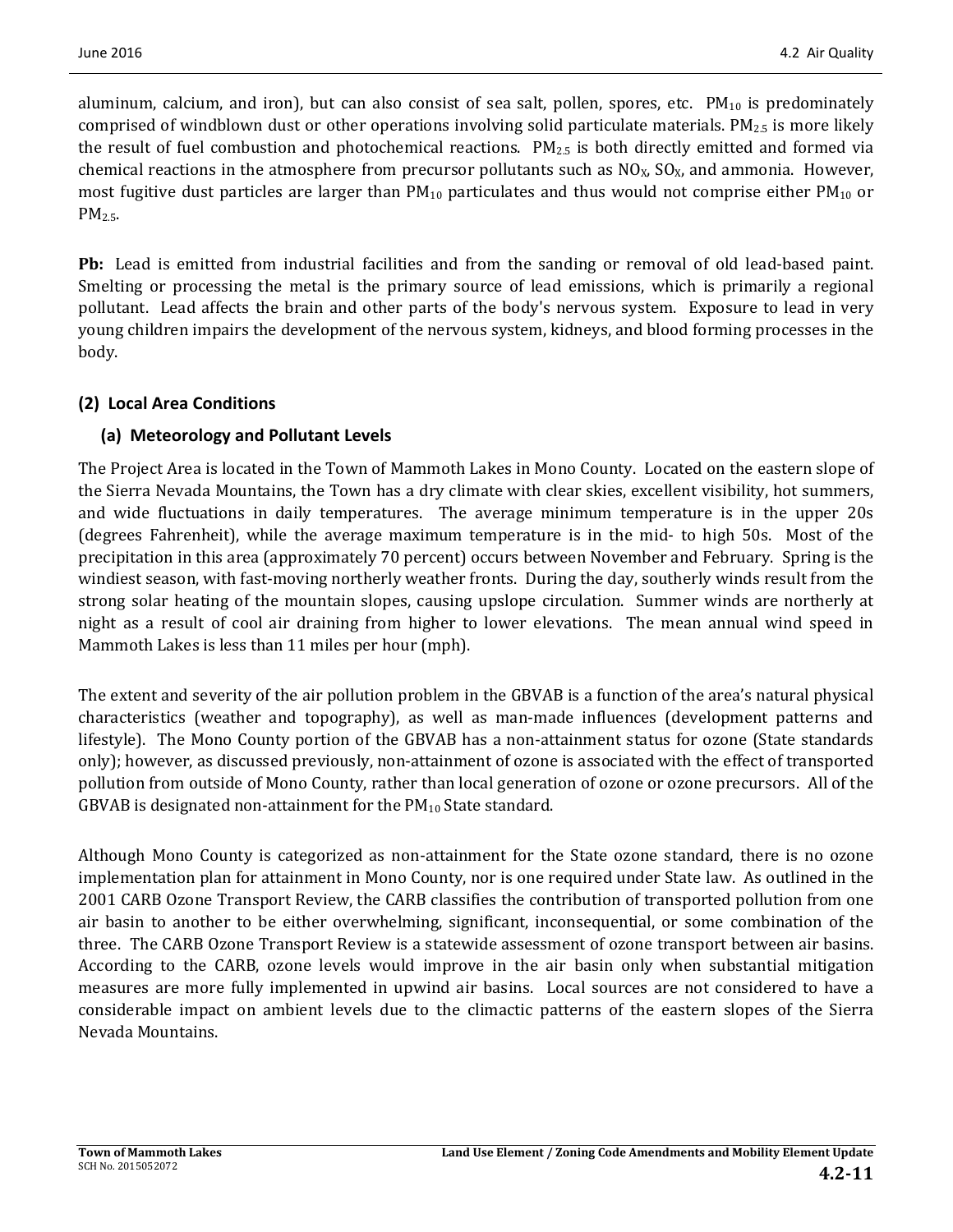#### **(b) Existing Pollutant Levels at Nearby Monitoring Stations**

Air quality is monitored by the GBUAPCD at a number of locations throughout the GBVAB. Currently, there are 19 monitoring sites in the GBVAB. The monitoring station most representative of the Project Area is the Mammoth Lakes-Gateway Home Center monitoring station, located on Highway 203 and Old Mammoth Road.. The station only monitors ambient concentrations of  $PM_{10}$ . Although Mono County is designated as non-attainment for the state ozone standard, there has been no ozone monitoring in the County since 2002. According to the CARB *Ozone Transport: 2001 Review*, "transport from the central portion of the [San Joaquin] Valley is responsible for ozone violations in Mammoth Lakes."<sup>[10](#page-11-0)</sup> The most recent data available from Mammoth Lakes-Gateway Home Center monitoring station encompasses the years 2010 to 2014. The data shown in **Table 4.2-3**, *Pollutant Standards and Ambient Air Quality Data from Representative Monitoring Stations*, indicate the PM<sub>10</sub> pollutant trends for the Project Area.

#### **Table 4.2-3**

#### **Pollutant Standards and Ambient Air Quality Data from Representative Monitoring Stations**

| <b>Pollutant</b>                                                        |      |      |      |      |      |
|-------------------------------------------------------------------------|------|------|------|------|------|
| <b>Standard and Data</b>                                                | 2011 | 2012 | 2013 | 2014 | 2015 |
| $PM_{10}$ (24 hour)                                                     |      |      |      |      |      |
| Maximum Concentration ( $\mu$ g/m <sup>3</sup> ) – Federal <sup>a</sup> | 101  | 56   | 133  | 130  | 84   |
| Maximum Concentration ( $\mu$ g/m <sup>3</sup> ) – State b              | 105  | 42   | 82   | 38   | 51   |
| Measured Days > NAAQS (150 $\mu$ g/m <sup>3</sup> ) <sup>c</sup>        | 0    |      |      | 0    |      |
| Measured Days > CAAQS (50 $\mu$ g/m <sup>3</sup> ) <sup>c</sup>         |      |      | h    |      |      |

ppm = parts per million; µg/m<sup>3</sup> = micrograms per cubic meter<br><sup>a</sup> Federal data excludes exceptional events.<br><sup>b</sup> State data may include exceptional events. State and national statistics may differ for the followina reasons: *based on California approved samplers, whereas national statistics are based on samplers using federal reference or equivalent methods. State and national statistics may therefore be based on different samplers. (2) State statistics for 1998 and later are based on local conditions. National statistics are based on standard conditions. (3) State criteria for ensuring that data are sufficiently* 

complete for calculating valid annual averages are more stringent than the national criteria.<br>Calconal criteria. Measurements are usually collected every six days. Measured days counts the days that a measurement was grea *the standard.* 

### **(c) Existing Emissions**

The Town of Mammoth Lakes is currently developed with a mix of residential units, hotel/lodging, commercial services, including outdoor and recreational uses, for residents and visitors to the Town, and limited industrial uses. The existing uses include retail, restaurants, cinema, equipment rental, storage, laundromat, gas stations, banks, pet supplies, offices, residences, churches, day care, visitor accommodations, and some construction related uses. The existing development within the Project Area and Townwide is provided in Chapter 2.0, *Project Description*. The Transportation Impact Analysis for the Project<sup>[11](#page-11-1)</sup> provides an estimate of the existing VMT for the Town of Mammoth Lakes. According to the Transportation Impact

*Source: California Air Resources Board, Air Quality Data Statistics, http://www.arb.ca.gov/adam/. Accessed April 2016; U.S. Environmental Protection Agency, AirData, http://www.epa.gov/airdata/ad\_rep\_mon.html. Accessed April 2016. Data excludes exceptional events.*

<span id="page-11-0"></span>*<sup>10</sup> California Air Resources Board, Ozone Transport: 2001 Review, (April 2001) 45.*

<span id="page-11-1"></span>*<sup>11</sup> LSC Transportation Consultants, Inc., Mammoth Mobility Element Transportation Impact Analysis, 2016.*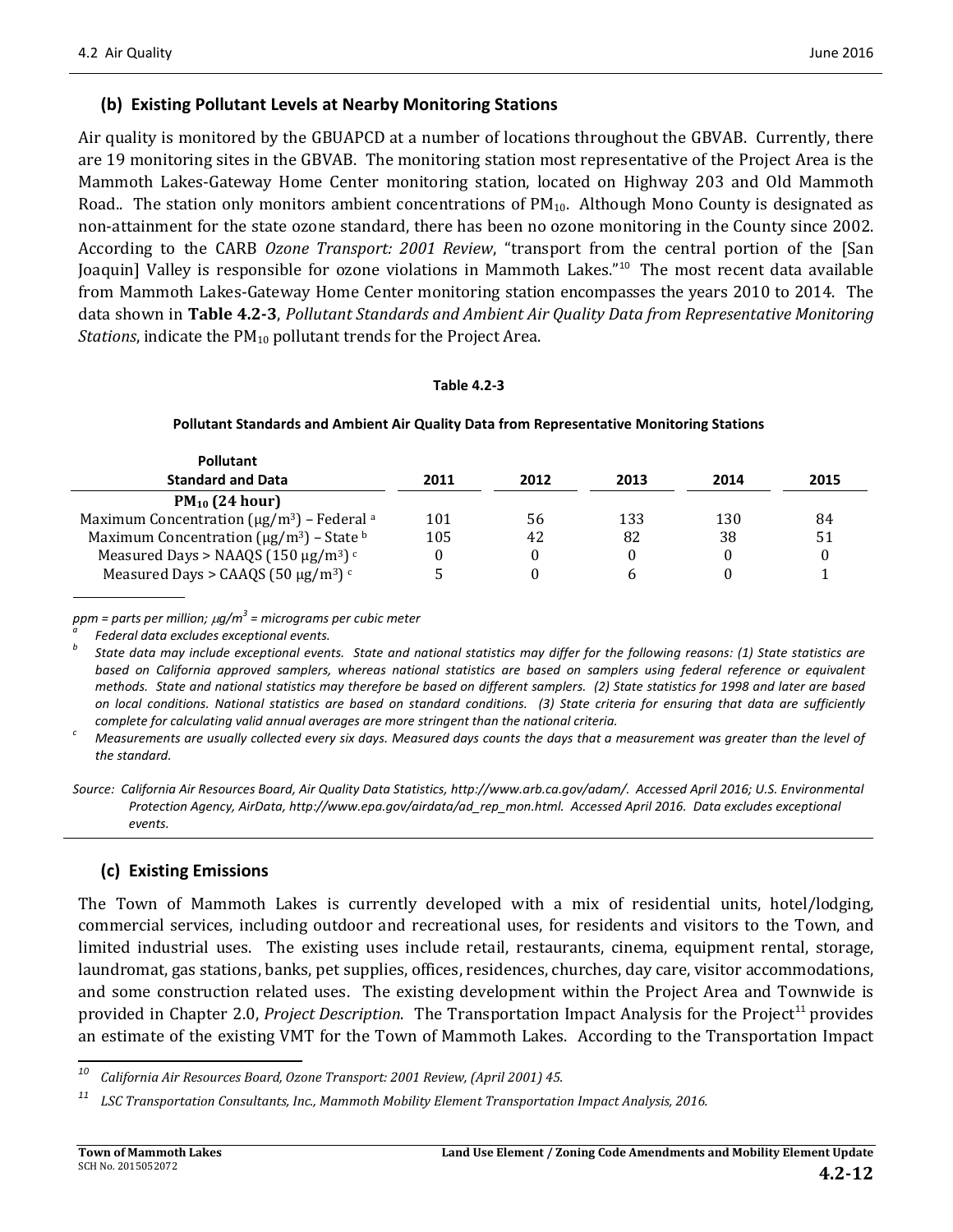Analysis the existing VMT estimates for the Town roadways included in the modeling analysis is 152,844 VMT on a peak day or approximately 41.3 million VMT per year.

Sources of emissions in the Project Area consist primarily of energy, water, and solid waste sources from commercial uses within the approximately 122-acre commercially designated area that would be covered by the proposed Land Use Element/Zoning Code Amendments and mobile sources associated with vehicle travel along Town roadways that would be affected by both the proposed Land Use Element/Zoning Code Amendments and Mobility Element Update. Under CEQA, the baseline environmental setting is established as the time that environmental assessment commences. Therefore, the existing Project Area emissions serves as the baseline and the operational air quality impacts for the Project are assessed based on the incremental change in emissions from future development resulting from the proposed Land Use Element/Zoning Code Amendments and improvements occurring under the Mobility Element Update.

## **(d) Sensitive Receptors**

Certain population groups, such as children, elderly, and acutely and chronically ill persons (especially those with cardio-respiratory diseases) are considered more sensitive to the potential effects of air pollution than others. Sensitive receptors in the Town of Mammoth Lakes include: residences, schools, hospitals, and day care facilities.

## **2. METHODOLOGY AND THRESHOLDS**

## **a. Methodology**

The evaluation of potential impacts to air quality that may result from the construction and long-term operations of the Project is conducted as follows:

## **(1) Consistency with Air Quality Plan**

The GBUAPCD's 2014 update to the AQMP contains a comprehensive list of maintenance measures to ensure that the region continues to meet the NAAQS. Projects that are consistent with the assumptions used in the AQMP do not interfere with attainment because the growth is included in the projections utilized in the formulation of the AQMP. Thus, projects, uses, and activities that are consistent with the applicable growth projections and control strategies used in the development of the AQMP would not jeopardize attainment of the air quality levels identified in the AQMP, even if they exceed project-specific emissions thresholds. The Project is assessed based on its consistency with applicable AQMP measures.

With regard to  $PM_{10}$ , the AQMP contains pollution control strategies directed at reducing emissions and maintaining attainment of the NAAQS and includes a Town-wide limit of 179,708 VMT per day to ensure PM<sub>10</sub> emissions from vehicle exhaust and re-suspended road dust and cinders would not cause an exceedance of the federal 24 hour  $PM_{10}$  standard. Therefore, a consistency analysis is performed for the Project to assess compliance with the federal 24-hour  $PM_{10}$  standard.

## **(2) Construction Impacts**

Construction activity that would occur as a result of the Land Use Element/Zoning Code Amendments and Mobility Element Update has the potential to generate emissions through the use of heavy-duty construction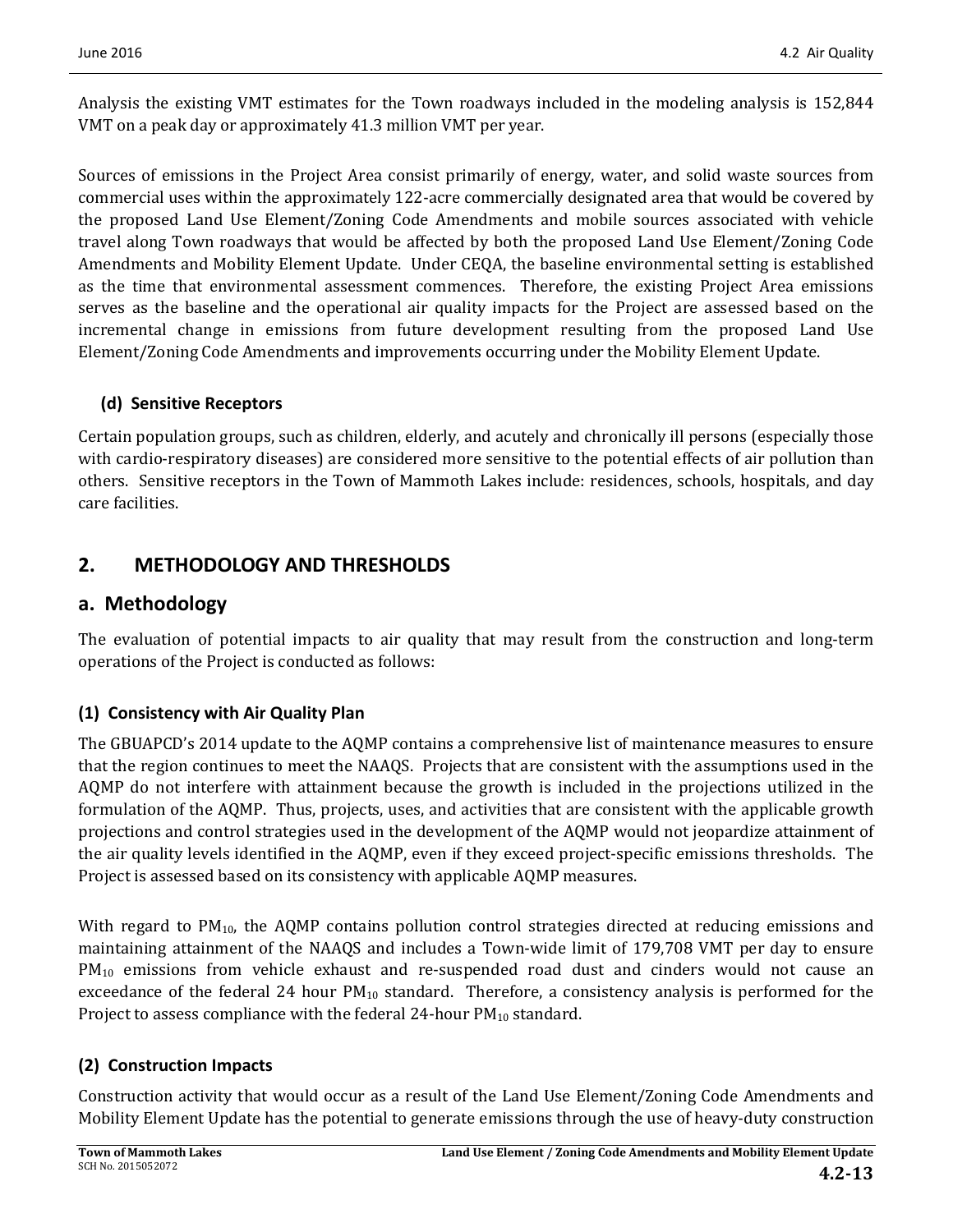equipment and through vehicle trips generated from construction workers traveling to and from construction sites. In addition, fugitive dust emissions would result from grading, soil movement and construction activities and evaporative emissions would occur from the application of architectural coatings and the laying of asphalt pavement.

Specific project-level developments are not proposed as part of this Project. As a result, specific project-level information, such as construction schedules and import and export soil quantities, are not known and it is not possible to quantify the emissions associated with project-level construction. For the purposes of conducting a programmatic assessment of the Project, construction-related air quality impacts are qualitatively assessed by evaluating consistency with applicable CARB and GBUAPCD measures to reduce construction-related emissions from the combustion of fossil fuels and from fugitive dust. The analysis also qualitatively assesses consistency with construction measures in the AQMP.

### **(3) Operational Impacts**

The analysis of a project's impact on regional air quality during long-term project operations typically considers emissions from mobile sources and stationary area sources. Mobile source emissions are generated from vehicle trips and include exhaust emissions as well as fugitive dust emissions from tire wear, brake wear, and re-suspended road dust and cinders. Area source emissions are generated from the combustion of natural gas or wood (for hot water, heat, or cooking) or other fossil fuel (boilers, landscaping equipment, etc.), and use of consumer products that contain volatiles and solvents.

The Project's change to a maximum of 2.0 FAR with no cap on the density of units or rooms could potentially increase the amount of development in the commercially designated areas compared to existing conditions. The potential increase in commercial uses would result in increased operational emissions from mobile source and area source emissions. Operational air quality impacts are assessed based on the incremental increase in emissions compared to the existing baseline conditions.

The incremental change in operational emissions are estimated using CARB's updated version of the on-road vehicle emissions factor (EMFAC) model and the California Emissions Estimator Model (CalEEMod) software. Mobile source emissions are estimated based on CARB's updated version of the on-road vehicle emissions factor (EMFAC) model. The most recent version is EMFAC2014, which "represents ARB's current understanding of motor vehicle travel activities and their associated emission levels."<sup>[12](#page-13-0)</sup> Mobile source emissions are based on the VMT estimates provided in the Transportation Impact Analysis for the Project.<sup>[13](#page-13-1)</sup> The estimated VMT takes into account trip reductions based on applicable physical and operational Project characteristics including internal capture from co-locating commercial and residential uses in close proximity. The emission factors from EMFAC2014 are applied to the VMT to obtain mobile source emissions. Emissions from re-suspended road dust and cinders are calculated outside of CalEEMod consistent with the methodology used in the AQMP since the model does not adequately account for cinders.

<span id="page-13-0"></span>*<sup>12</sup> California Air Resources Board, Mobile Source Emissions Inventory, http://www.arb.ca.gov/msei/categories.htm#emfac2014. Accessed November 2015. "USEPA approval is expected by the end of 2015. USEPA will provide a transition period during which either version may be used. Therefore, in anticipation of USEPA approval, use of EMFAC2014 before the end of the year is appropriate."*

<span id="page-13-1"></span>*<sup>13</sup> LSC Transportation Consultants, Inc., Mammoth Mobility Element Transportation Impact Analysis, 2016.*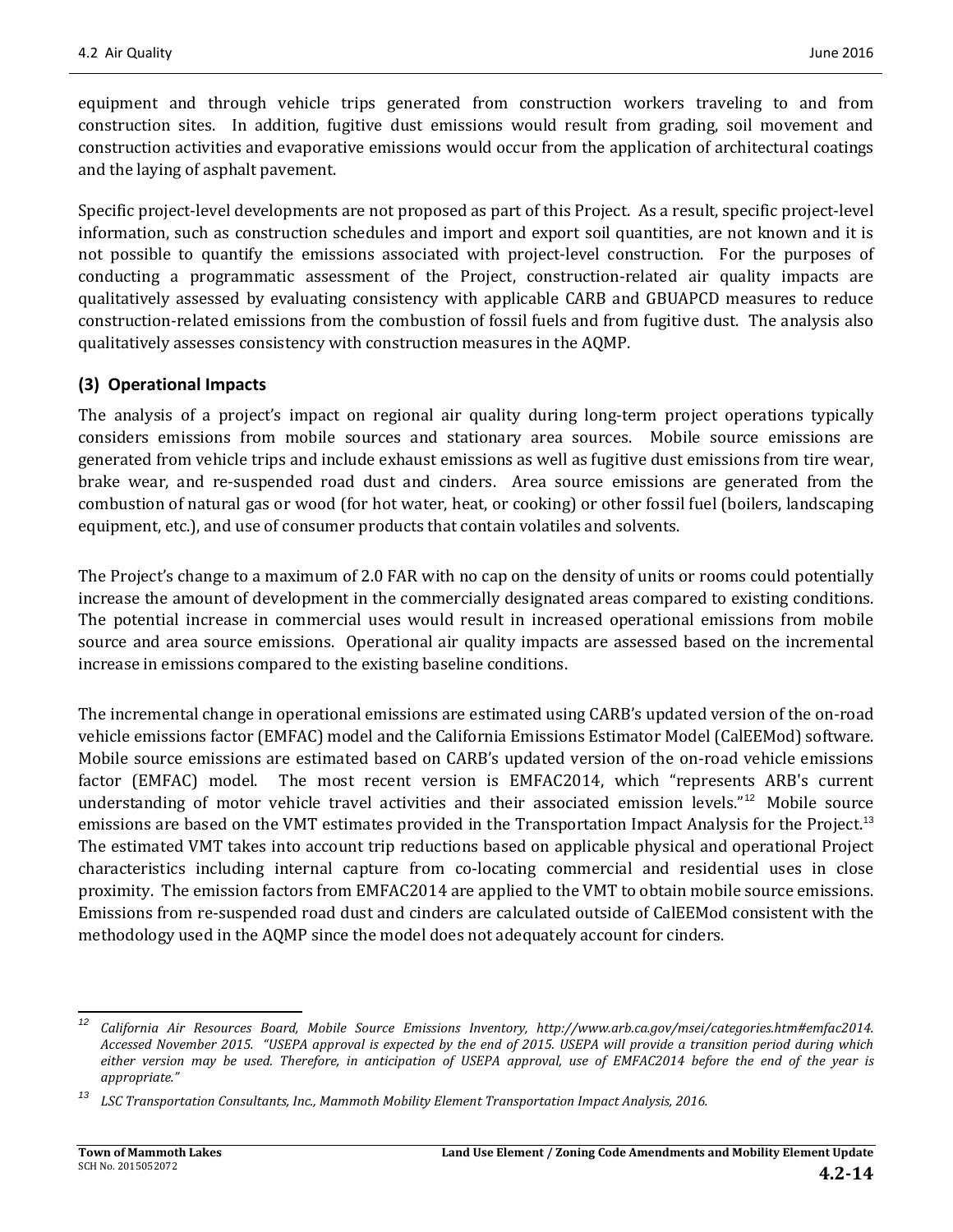CalEEMod, which is an emissions inventory model developed by CARB in consultation with the air quality management districts and air pollution control districts in the state, was used to forecast the daily regional emissions from stationary area sources that would occur during long-term Project operations. Area source emissions are based on natural gas (building heating and water heaters), landscaping equipment, and consumer product usage (including paints) rates provided in CalEEMod. Natural gas usage factors for the Project land uses are calculated within CalEEMod using the CEC's CEUS data set.<sup>[14](#page-14-0)</sup> This data set provides energy intensities of different land uses throughout the state and different climate zones. However, since the data from the CEUS is from 2002, correction factors are incorporated to account for compliance with the Title 24 Building Standards Code.

Operational air quality impacts are assessed based on the incremental change in emissions compared to baseline conditions. Under CEQA, the baseline environmental setting is established as the time that environmental assessment commences. Therefore, operational air quality impacts are assessed based on the net increase from full buildout of new development under the Project (Land Use Element/Zoning Code Amendments and Mobility Element Update).

Emissions of CO are produced in greatest quantities from motor vehicle combustion and are usually concentrated at or near ground level because they do not readily disperse into the atmosphere, particularly under cool, stable (i.e., low or no wind) atmospheric conditions. Localized areas where ambient concentrations exceed state and/or federal standards are termed CO hotspots. The potential for the Project to cause or contribute to the formation of off-site CO hotspots are evaluated using data from the Transportation Impact Analysis for the Project.<sup>[15](#page-14-1)</sup> In traffic studies, the term "level of service" (LOS) describes traffic performance at intersections or along roadway segments, and is generally expressed as a letter grade (A through F, with an A grade meaning the freest-flowing traffic). Traffic researchers and planning agencies generally assign LOS ratings to intersections based on the ratio of traffic volume (or demand) to capacity (V/C). Lower V/C ratios correspond to better performance (freer-flowing traffic). Quantitative analyses is performed for those intersections predicted to experience a substantial decrease in LOS or increase in V/C at full buildout of the Project. If intersections would experience a substantial decrease in LOS or increase in V/C, the potential for the intersection to cause or contribute to a CO hotspot is based on the intersection traffic volumes and previous CO hotspot analyses conducted at congested intersections.

#### **(4) Toxic Air Contaminants**

The analysis of potential TAC impacts is based on TAC emissions from the Project impacting off-site sensitive receptors. The Project does not result in a long-term increase in the use of TAC-containing products (fuels, maintenance products, etc.) or the introduction of sensitive receptors near to existing TAC sources. Therefore, quantitative analysis of potential TAC impacts from the Project is not warranted and impacts are assessed qualitatively based on land use compatibility guidelines for sensitive uses and common sources of TAC emissions.

<span id="page-14-0"></span>*<sup>14</sup> California Energy Commission, California Commercial End-Use Survey, http://capabilities.itron.com/CeusWeb/Chart.aspx. Accessed December 2013.*

<span id="page-14-1"></span>*<sup>15</sup> LSC Transportation Consultants, Inc., Mammoth Mobility Element Transportation Impact Analysis, (2016).*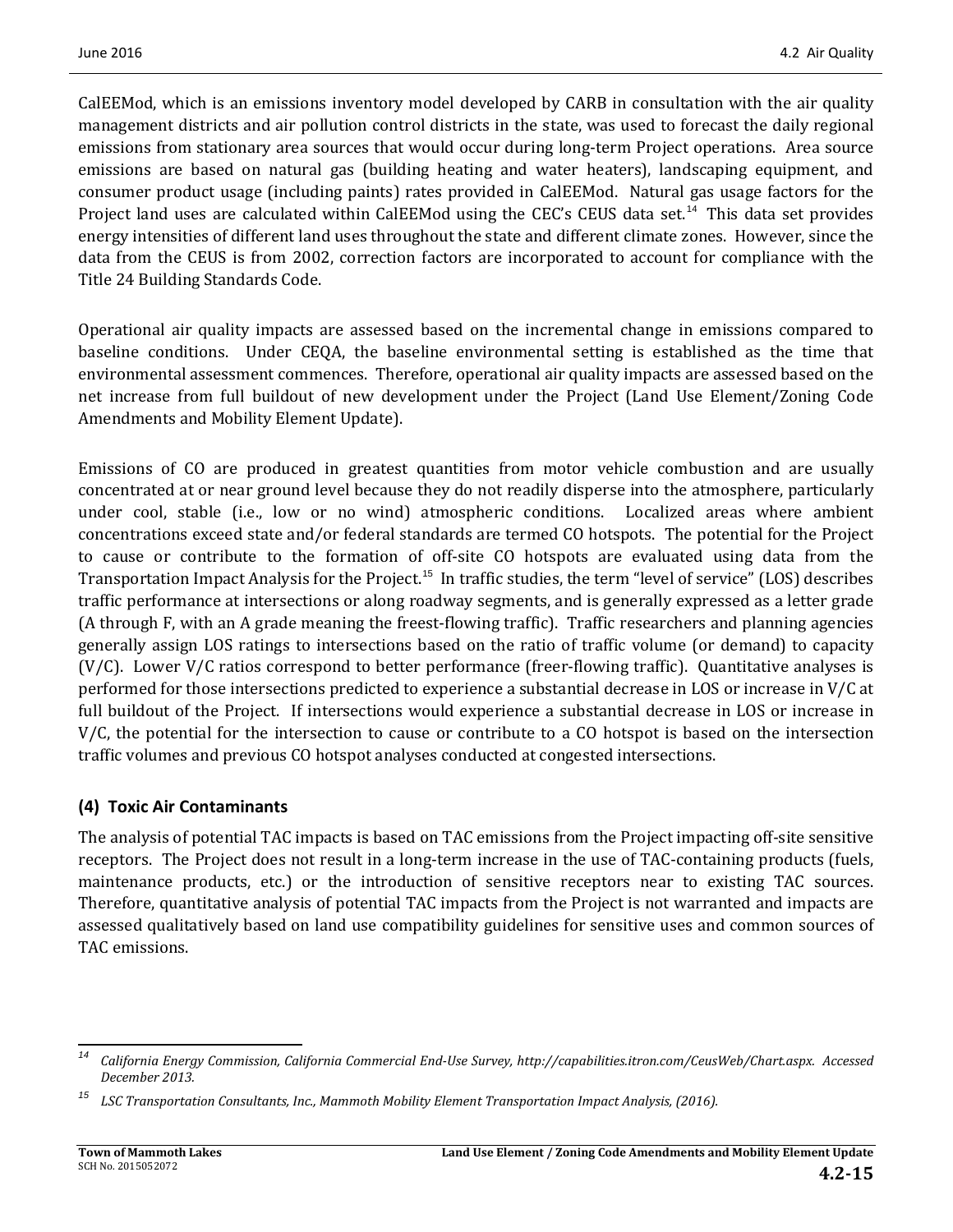## **b. Thresholds of Significance**

For purposes of this EIR, the Town of Mammoth Lakes has utilized the checklist questions in Appendix G of the *CEQA Guidelines* as thresholds of significance to determine whether a project would have a significant environmental impact regarding air quality. Based on applicable Project components and Appendix G questions, the Project would result in a significant impact with regard to traffic if the Project would:

- **AIR-1:** Conflict with or obstruct implementation of the applicable air quality plan.
- **AIR-2:** Violate any air quality standard or contribute substantially to an existing or projected air quality violation.
- **AIR-3:** Result in a cumulatively considerable net increase of any criteria pollutant for which the project region is non-attainment under an applicable federal or state ambient air quality standard (including releasing emissions which exceed quantitative thresholds for ozone precursors).
- **AIR-4:** Expose sensitive receptors to substantial pollutant concentrations.

Neither the Town of Mammoth Lakes nor the GBUAPCD have established numerical air quality significance thresholds for quantitatively determining air quality impacts in accordance with the criteria listed above. CEQA allows Lead Agencies to rely on standards or thresholds promulgated by other agencies. Projects in the GBVAB have previously used the numerical standards of the Mojave Desert Air Quality Management District (MDAQMD) in prior CEQA reviews (such as the Rock Creek Canyon Specific Plan EIR, Mono County, July 2010). Because the air quality and pollutant attainment status in portions of the Mojave Desert Air Basin (MDAB) are similar to those of the GBVAB, the numerical thresholds set for the MDAB by the MDAQMD are considered adequate to serve as significance thresholds for the Project. The significance criteria discussed below are currently recommended to translate the State *CEQA Guidelines* thresholds into numerical values or performance standards. Based on criteria set forth in the *MDAQMD CEQA and Federal Conformity Guidelines*, the Project would have a significant impact with regard to operational emissions under threshold AIR-2 if the following would occur:

 Operational emissions from both direct and indirect sources would exceed any of the following prescribed threshold levels: (1) 137 pounds per day for VOC; (2) 137 pounds a day for NO<sub>X</sub>; (3) 550 pounds per day for CO; (4) 137 pounds per day for  $SO<sub>2</sub>$ ; (5) 82 pounds per day for  $PM<sub>10</sub>$ ; and (6) 82 pounds per day for  $PM_{2.5}$ .<sup>[16](#page-15-0)</sup>

Appendix G issues pertaining to odors were determined to have less than significant impacts in the Initial Study and are, thus, not evaluated further in this analysis. Odors from construction activities would be temporary and short-lived and would not be noticeable beyond the immediate vicinity. Long-term odors are typically associated with industrial uses, such as sewage treatment facilities and landfills and therefore, would not occur. Components under the proposed Land Use Element/Zoning Code Amendments that would

<span id="page-15-0"></span>*<sup>16</sup> Mojave Desert Air Quality Management District, California Environmental Quality Act (CEQA) and Federal Conformity Guidelines, February 2009, http://www.mdaqmd.ca.gov/Modules/ShowDocument.aspx?documentid=1806. Accessed August 2015.*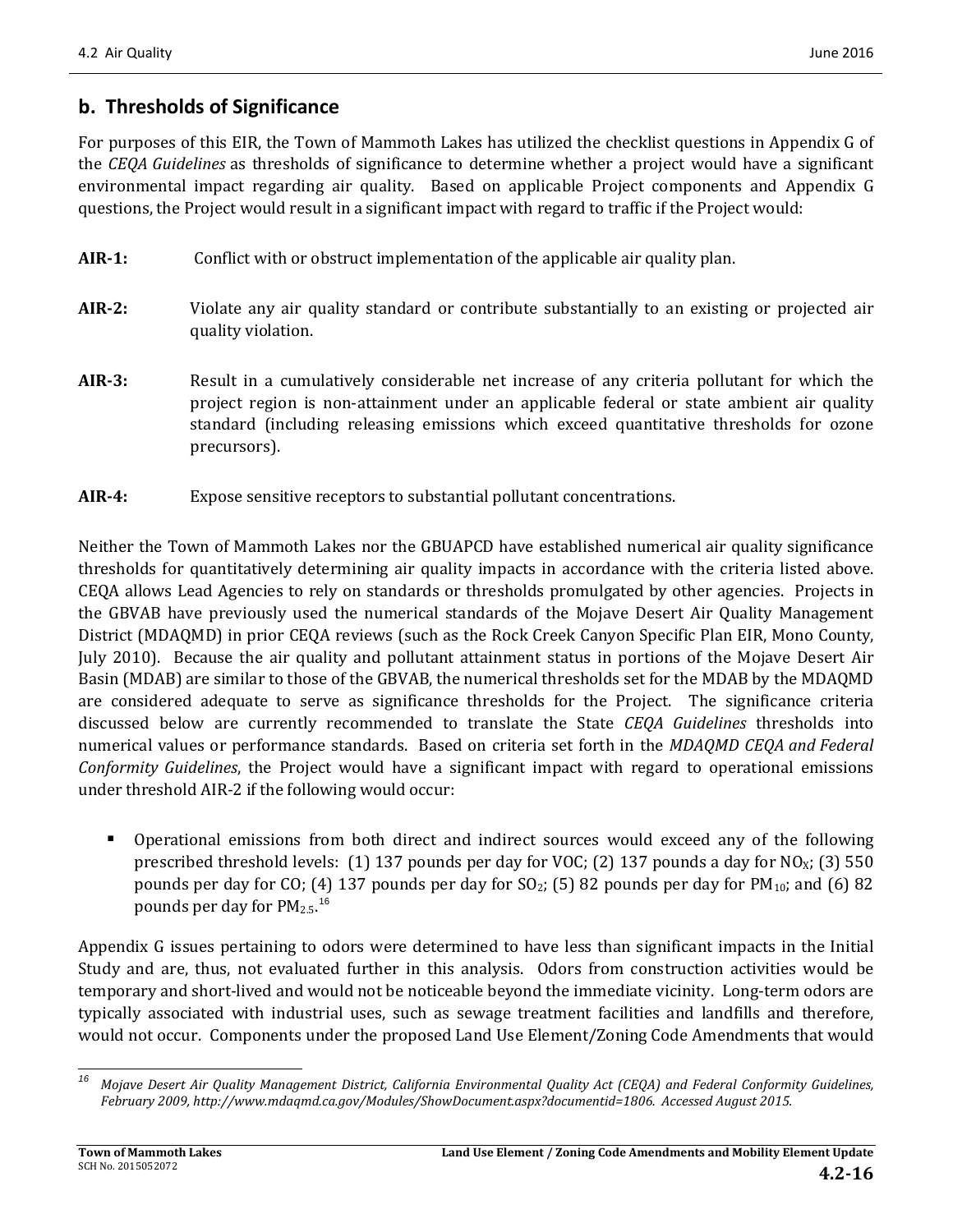not directly affect air quality are the changes in the commercially designated land use to match existing commercial zoning and deleting Land Use Element CBIZ and TDR policies. As a result, no further analysis of odors is required.

## **c. Applicable General Plan Goals/Policies and Adopted Mitigation Measures**

The Mammoth Lakes General Plan, last updated in 2007, is designed to promote the public health, safety and general welfare of the community. The Plan is a comprehensive, long term and an internally consistent document that sets forth goals and policies to govern decisions of the Town with respect to the community's future. The air quality goals and policies applicable to the Project include:

### **(1) General Plan**

#### **(a) Air Quality**

**GOAL R.10:** Protect health of community residents by assuring that the town of Mammoth Lakes remains in compliance with or improves compliance with air quality standards.

- **Policy R.10.A:** Support regional air quality improvement efforts.
- **Policy R.10.D:** Mitigate impacts on air quality resulting from development through design, participation in Town air pollution reduction programs, and/or other measures that address compliance with adopted air quality standards.
- **Policy R.10.E:** The Town of Mammoth Lakes will strive to attain and maintain the National Ambient Air Quality Standard (NAAQS) for PM<sub>10</sub>.
- **Action R.10.E.2:** The Town will continue to require project level environmental reviews (EIR's and Negative Declarations) to address the incremental increase in  $PM_{10}$  levels from the project(s).
- **Action R.10.E.3:** In the event that the project level reviews show that the Town is likely to exceed the NAAQS, permits will not be issued until mitigation is developed that demonstrate compliance with the NAAQS.
- **Policy R.10.G:** Reduce air pollutants during construction through implementation of Best Management Practices (BMPs).

#### **(2) Mitigation Monitoring and Reporting Program**

The Mitigation Monitoring and Reporting Program (MMRP) for the Town of Mammoth Lakes General Plan includes mitigation measures applicable to air quality. Since these are adopted measures, for purposes of this EIR, the following measures are applicable to the Project:

**GPMM 4.2-1:** The Town shall limit the total Town VMT to the level specified in Municipal Code Section 8.30.110. The Town shall require a VMT analysis for specific projects in those cases where the project would result in 500 daily vehicle trips for incorporation into the AQMP model. VMT analyses shall be conducted early in the environmental review process so that mitigation may be included in the project design.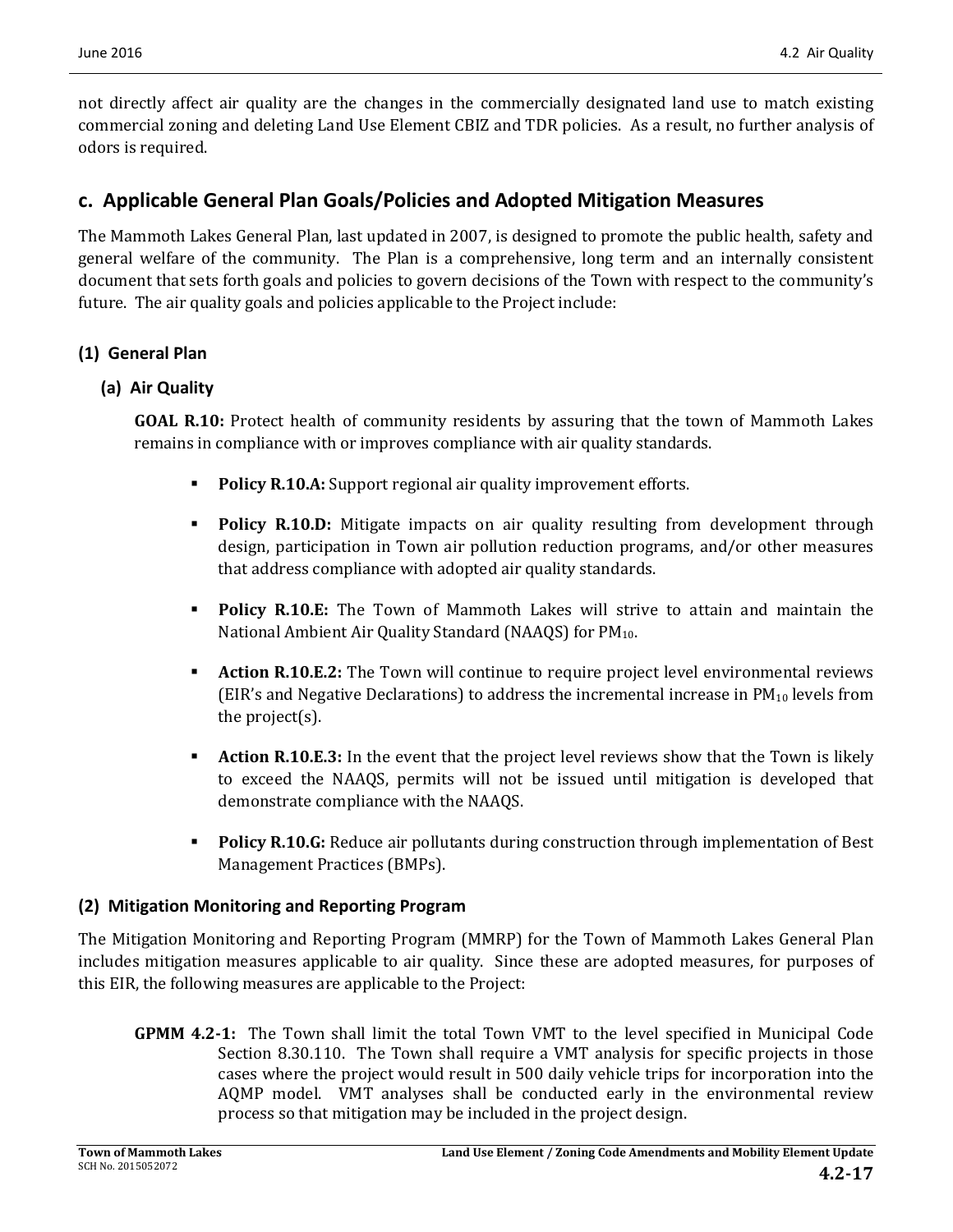**GPMM 4.2-2:** The Town shall evaluate PM10 levels on an annual basis using the AQMP model. The Town shall conduct surveys, as needed, to establish an accurate inventory of wood burning and pellet burning appliances, to validate assumptions regarding annual and daily wood and pellet usage patterns, to determine compliance rates with "No Burn" days, and to monitor effectiveness of VMT-reducing implementation measures. The Town shall condition or restrict future development as necessary to manage Town wide VMT at levels that ensure compliance with federal  $PM_{10}$  NAAQS. The Town shall limit the total Town VMT to a level that, when modeled, shows  $PM_{10}$  levels are less than the federal standard of  $150 \mu g/m^3$ .

The MMRP for the Town of Mammoth Lakes Trails System Master Plan (TSMP) includes mitigation measures applicable to air quality. Since these are adopted measures, for purposes of this EIR, the following measures are applicable to the Project:

- **TSMM 4.B-2.A:** All active portions of the construction site shall be watered to prevent excessive amounts of dust.
- **TSMM 4.B-2.B:** On-site vehicles' speed shall be limited to 15 miles per hour (mph).
- **TSMM 4.B-2.C:** All on-site roads shall be paved as soon as feasible or watered periodically or chemically stabilized.
- **TSMM 4.B-2.D:** All material excavated or graded shall be sufficiently watered to prevent excessive amounts of dust; watering, with complete coverage, shall occur at least twice daily, preferably in the late morning and after work is done for the day.
- **TSMM 4.B-2.E:** If dust is visibly generated that travels beyond the site boundaries, clearing, grading, earth moving or excavation activities that are generating dust shall cease during periods of high winds (i.e., greater than 25 mph averaged over one hour) or during Stage 1 or Stage 2 episodes.
- **TSMM 4.B-2.F:** All material transported off-site shall be either sufficiently watered or securely covered to prevent excessive amounts of dust.
- **TSMM 4.B-2.G:** The Town shall limit the extent of mass grading for all simultaneous TSMP construction and maintenance activities to no more than 5 acres of active disturbance daily.
- **TSMM 4.B-2.H:** The Town shall limit TSMP construction activities in the following manner so as to ensure exhaust emissions shall not exceed the established daily thresholds for gaseous pollutants: No more than 20 pieces of construction equipment operating simultaneously per 8-hour day, or 16 pieces operating 10 hours per day, averaging 200 hp rated engine capacity. Each on-road delivery or haul truck traveling approximately 200 miles per day equals one piece of non-road equipment, and shall be included in the daily limit.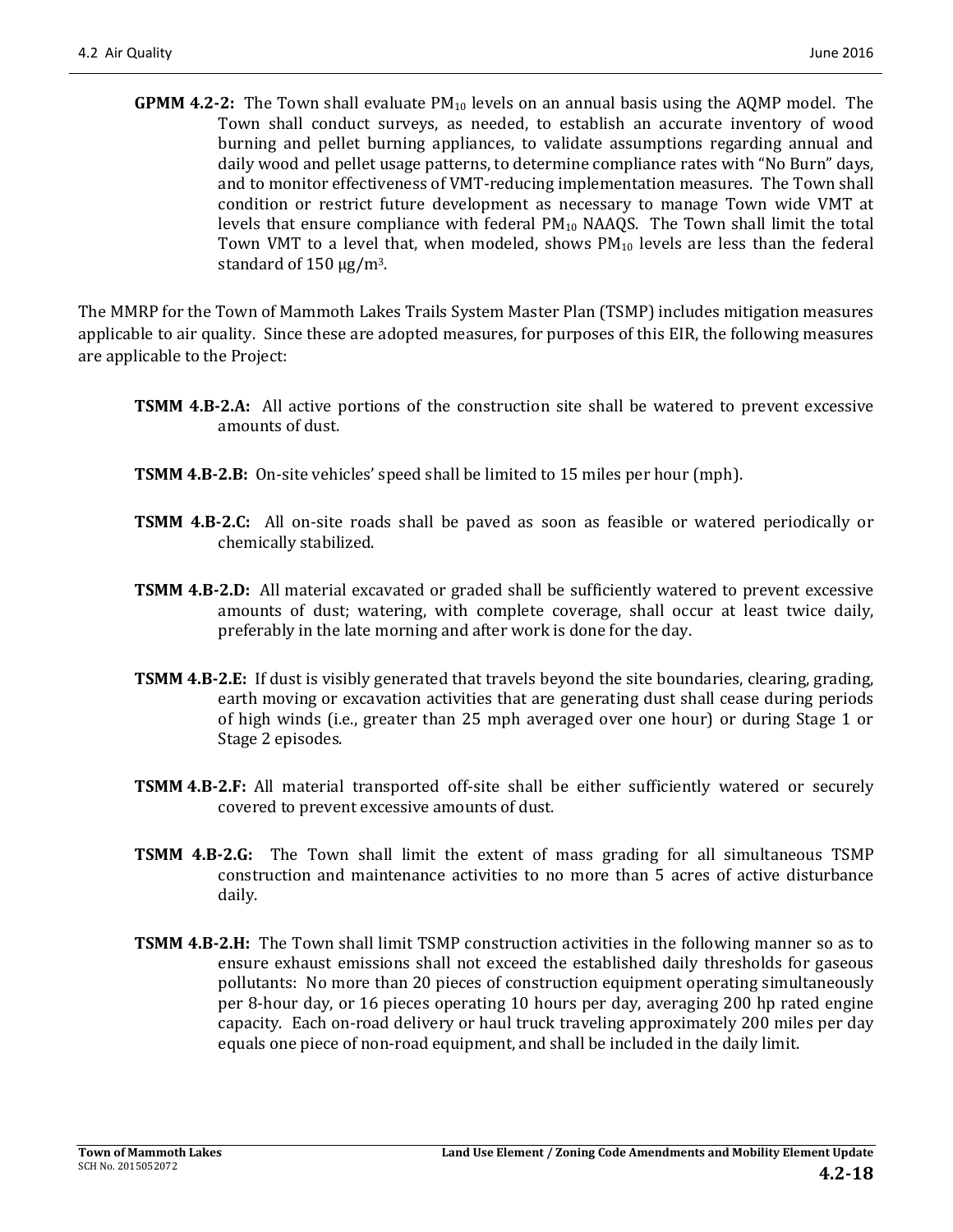## **3. ENVIRONMENTAL IMPACTS**

### **Threshold AIR-1** The project would result in a significant impact if the project would conflict with or obstruct implementation of the applicable air quality plan.

*Impact Statement AIR-1: Construction emissions associated with implementation of the combined Land Use Element/Zoning Code Amendments and Mobility Element Update, or the individual Land Use Element/Zoning Code Amendments or Mobility Element Update would not conflict with or obstruct implementation of the AQMP. Therefore, construction impacts would be less than significant. Operational emissions associated with implementation of the combined Land Use Element/Zoning Code Amendments and Mobility Element Update or the individual Mobility Element Update would comply with applicable AQMP regulations and would result in peak daily VMT that would not exceed the cap in the AQMP. Therefore, impacts would be less than significant. Operational emissions associated with implementation of the Land Use Element/Zoning Code Amendments with the existing roadway network would potentially result in peak daily VMT that exceeds the cap in the AQMP and potentially conflict with or obstruct implementation of the AQMP resulting in a potentially significant impact. Compliance with GPMM 4.2-1 and GPMM 4.2-2 would reduce impacts to a less than significant level.*

Pursuant to the Clean Air Act, the GBUAPCD is required to reduce emissions of criteria pollutants for which the Great Basin is in federal non-attainment. As established above, while Mono County is designated as nonattainment for ozone, there is no ozone AQMP applicable to the Town. As discussed previously, the CARB has determined that transport of emissions from the central portion of the San Joaquin Valley is responsible for ozone violations in Mammoth Lakes.<sup>[17](#page-18-0)</sup> As a result, sources of ozone and ozone pre-cursor emissions (i.e., VOC,  $NO<sub>x</sub>$ ) within the Town do not jeopardize the region's attainment of the ozone standards.

The Town of Mammoth Lakes was designated as an attainment area for the federal  $PM_{10}$  standards in 2015 and has an adopted Town of Mammoth Lake's PM<sub>10</sub> AQMP.<sup>18</sup> Therefore, certain Project-related activities may be subject to emission control strategies contained within the AQMP.[19](#page-18-2)

### **(a) Land Use Element/Zoning Code Amendments and Mobility Element Update Impacts**

Construction emissions associated with implementation of the combined Land Use Element/Zoning Code Amendments and Mobility Element Update would not be expected to occur on peak emissions inventory days for the Mammoth Lakes Planning Area. As stated in the AQMP, construction emissions are "seasonal and are absent during the winter when high  $PM_{10}$  concentrations occur."<sup>[20](#page-18-3)</sup> Further, "unpaved roads are either snow covered or muddy during the winter season and outdoor building and roadway construction activities generally do not take place until around May when the weather warms."<sup>[21](#page-18-4)</sup> When Project construction activities would occur during the warmer months, construction fleet equipment would be

<span id="page-18-0"></span>*<sup>17</sup> California Air Resources Board, Ozone Transport: 2001 Review, (April 2001) 45.*

<span id="page-18-1"></span>*<sup>18</sup> Great Basin Unified Air Pollution Control District and the Town of Mammoth Lakes, Air Quality Maintenance Plan and Redesignation Request for the Town of Mammoth Lakes, May 5, 2014.* 

<span id="page-18-2"></span>*<sup>19</sup> Great Basin Unified Air Pollution Control District and the Town of Mammoth Lakes, Air Quality Maintenance Plan and Redesignation Request for the Town of Mammoth Lakes, May 5, 2014.* 

<span id="page-18-3"></span>*<sup>20</sup> Ibid., p. 17.*

<span id="page-18-4"></span>*<sup>21</sup> Ibid., p. 17.*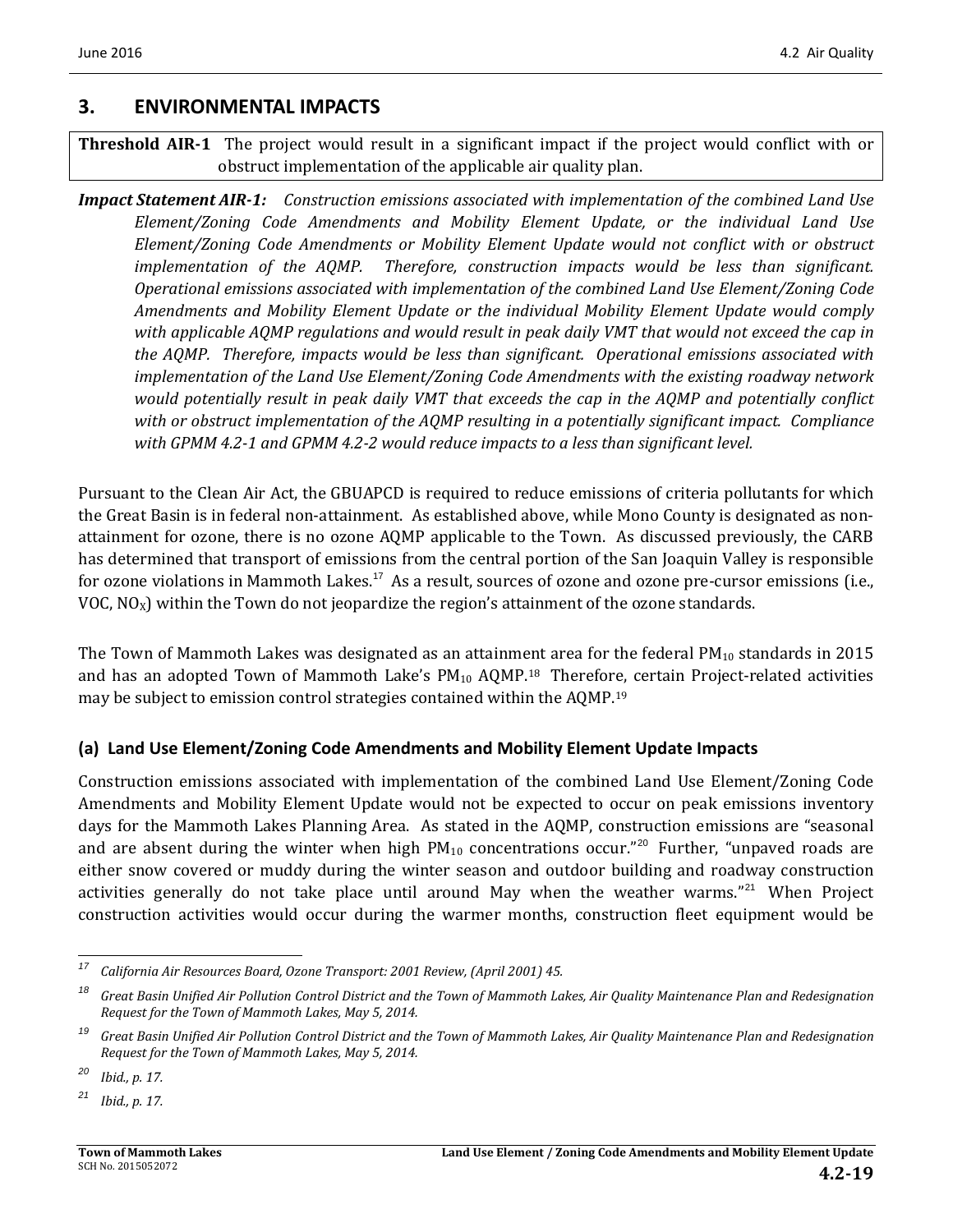required to comply with the CARB promulgated emission standards for off-road diesel construction equipment, which would minimize exhaust emissions of  $PM_{10}$  and  $PM_{2.5}$  as well as NO<sub>X</sub>. In addition, construction associated with facilities covered in the TSMP, which focuses on non-motorized facilities for alternative forms of transportation, including pedestrians, bicyclists, and cross country skiers, would be required to comply with the applicable air quality mitigation measures TSMM 4.B-2.A through 4.B-2.H as listed above. As a result, construction activities under the combined Land Use Element/Zoning Code Amendments and Mobility Element Update would not conflict with or obstruct implementation of the AQMP and construction impacts would be less than significant.

Operation of the Project would result in emissions associated with mobile sources traveling within the town of Mammoth Lakes, from area and stationary sources associated with building energy usage, landscaping equipment, and from evaporative sources such as architectural coatings, solvents, cleaners, and other household and commercial products. The major contributors to ambient  $PM_{10}$  concentrations in the town of Mammoth Lakes are particulate matter from residential wood combustion and re-suspended road dust from mobile sources. The Town of Mammoth Lakes adopted control measures for residential wood combustion and re-suspended road dust in the 1990 AQMP. Control measures for wood combustion include the following:

- Replacement or removal of existing uncertified residential wood combustion appliances at the time of sale of a property;
- Limit the maximum number of residential wood combustion appliances in new construction to one certified appliance plus one pellet fueled appliance;
- Institute voluntary and mandatory wood burning curtailment days; and
- Implement a public education program;

The 2014 AQMP amended the wood burning control measures as follows:

- Section 8.30.040 B. This section is modified to clarify that no new wood burning appliances may be installed in multi-family developments (one pellet-fueled heater per dwelling unit is allowed). Prohibition of new wood burning appliances in multi-family projects has been the policy of the Town. The proposed revision formalizes that practice and implements General Plan Policy R.10.3.
- Section 8.30.080, Mandatory Curtailment. This section has been modified to include all wood burning appliances, except pellet stoves, in the no-burn day program. Currently, EPA certified stoves are exempted under Town regulations, but are required to participate under the District regulations.

The Town of Mammoth Lakes also adopted measures for controlling re-suspended road dust in the 1990 AQMP, which included the establishment of a cap on VMT within the Town. The Town is required to evaluate development projects and other Town-approved activities that affect vehicle trips against the VMT cap. The 2014 AQMP incorporated revised traffic modeling and additional roadway segments and established an updated peak VMT cap of 179,708 miles on any given day. The air quality modeling demonstrates that this overall level of traffic would not cause an exceedance of the NAAQS.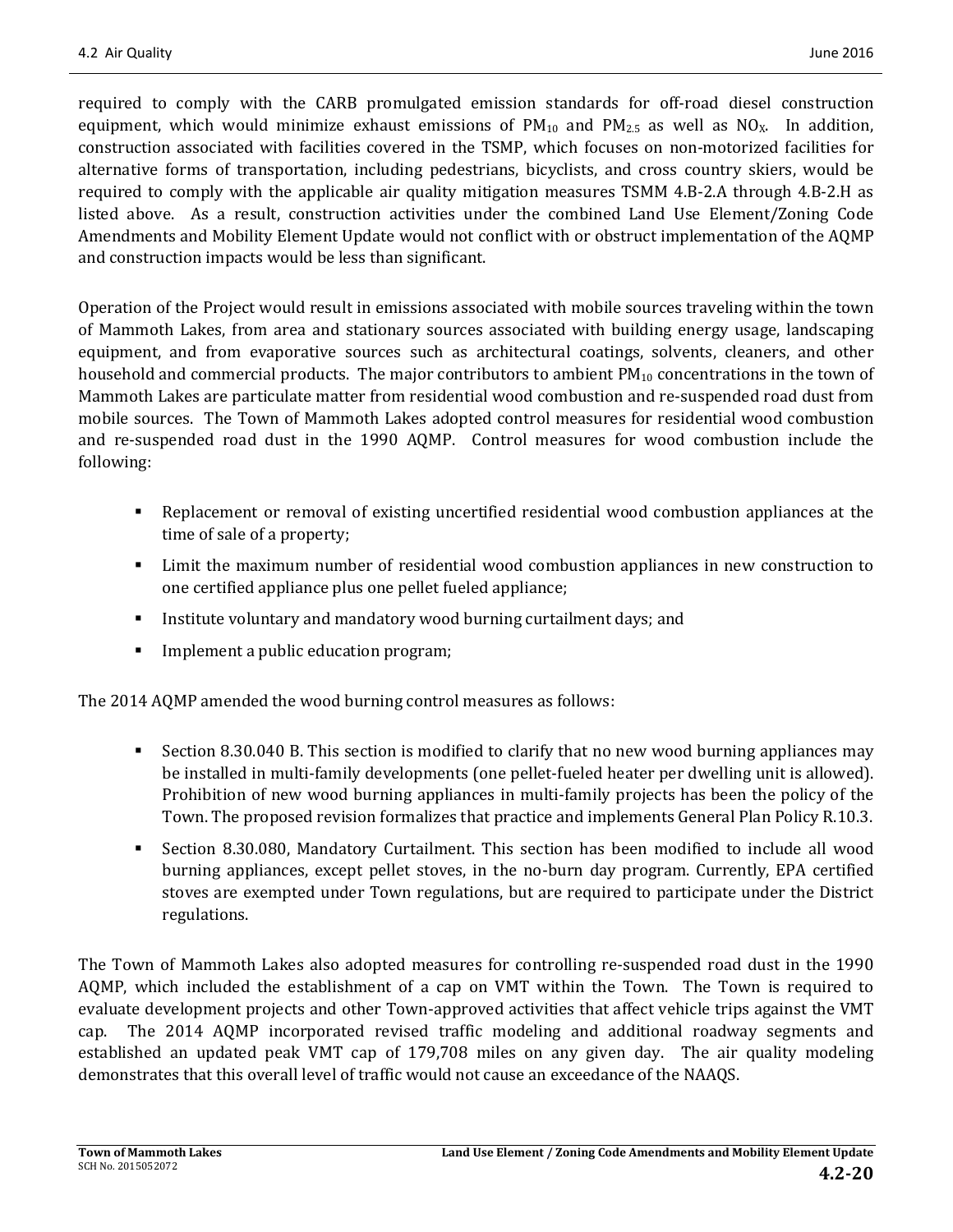Development that would occur as a result of the Land Use Element/Zoning Code Amendments and Mobility Element Update would comply with the applicable requirements in the AQMP. Implementation of the Land Use Element/Zoning Code Amendments and Mobility Element Update would result in an increase in daily VMT as compared to existing conditions. Based on the traffic impact analysis, the combined Land Use Element/Zoning Code Amendments and Mobility Element Update would result in an estimated peak daily VMT of 178,638 under full buildout conditions, which is greater than the existing peak daily VMT of 152,844 miles (see **Table 4.2-4**, *Vehicle Miles Traveled*, for the derivation of VMT estimates)<sup>[22](#page-20-0)</sup> but less than the VMT cap of 179,708 in the AQMP. In Mammoth Lakes, with the combined Land Use Element/Zoning Code Amendments and Mobility Element Update, a threefold increase in sidewalk coverage in the General Pedestrian Zone, which corresponds to commercial districts along Main Street and Old Mammoth Road is likely to result in a 4.2 percent decrease in VMT generated by trips within the pedestrian zone. The bike lanes would increase by 127 percent which would result in a 32 percent increase in bicycle mode share for a total bike mode share of 4.6 percent. As shown in Table 4.2-4, an increase in sidewalk development in the General Pedestrian Zone results in a decrease of 330 miles with implementation of the Mobility Element Update (Scenario 6). In addition, the higher mode split associated with the increase in bicycle lanes would reduce total miles by 1,932 (see Table 4.2-4 as well as additional information below under (c) for derivation of VMT estimates). As the Project would comply with applicable AQMP requirements and the VMT would not exceed the AQMP cap, the combined Land Use Element/Zoning Code Amendments and Mobility Element Update would not conflict with implementation of the AQMP and operational impacts would be considered less than significant.

## **(b) Land Use Element/Zoning Code Amendments Impacts**

Construction emissions associated with development that would occur as a result of the proposed Land Use Element/Zoning Code Amendments under the existing roadway network would not be expected to occur on peak emissions inventory days for the Mammoth Lakes Planning Area. As discussed previously, construction activities associated with land use development and roadway improvements would result in seasonal emissions and would not occur on days associated with high PM<sub>10</sub> concentrations. When Project construction activities would occur during the warmer months, construction fleet equipment would be required to comply with the CARB promulgated emission standards for off-road diesel construction equipment, which would minimize exhaust emissions of  $PM_{10}$  and  $PM_{2.5}$  as well as NO<sub>X</sub>. As a result, construction activities associated with development under the proposed Land Use Element/Zoning Code Amendments would not conflict with or obstruct implementation of the AQMP and construction impacts would be less than significant.

Operation of the Project would result in emissions associated with mobile sources traveling within the Town of Mammoth Lakes, from area and stationary sources associated with building energy usage, landscaping equipment, and from evaporative sources such as architectural coatings, solvents, cleaners, and other household and commercial products.

Development that would occur as a result of the Land Use Element/Zoning Code Amendments would comply with the applicable requirements in the AQMP. Based on the traffic impact analysis, full buildout under the proposed Land Use Element/Zoning Code Amendments with the existing roadway network could potentially exceed the VMT cap with an estimated peak daily VMT of 184,217, which is greater than the existing peak

<span id="page-20-0"></span>*<sup>22</sup> LSC Transportation Consultants, Inc., Mammoth Mobility Element Transportation Impact Analysis, (2016).*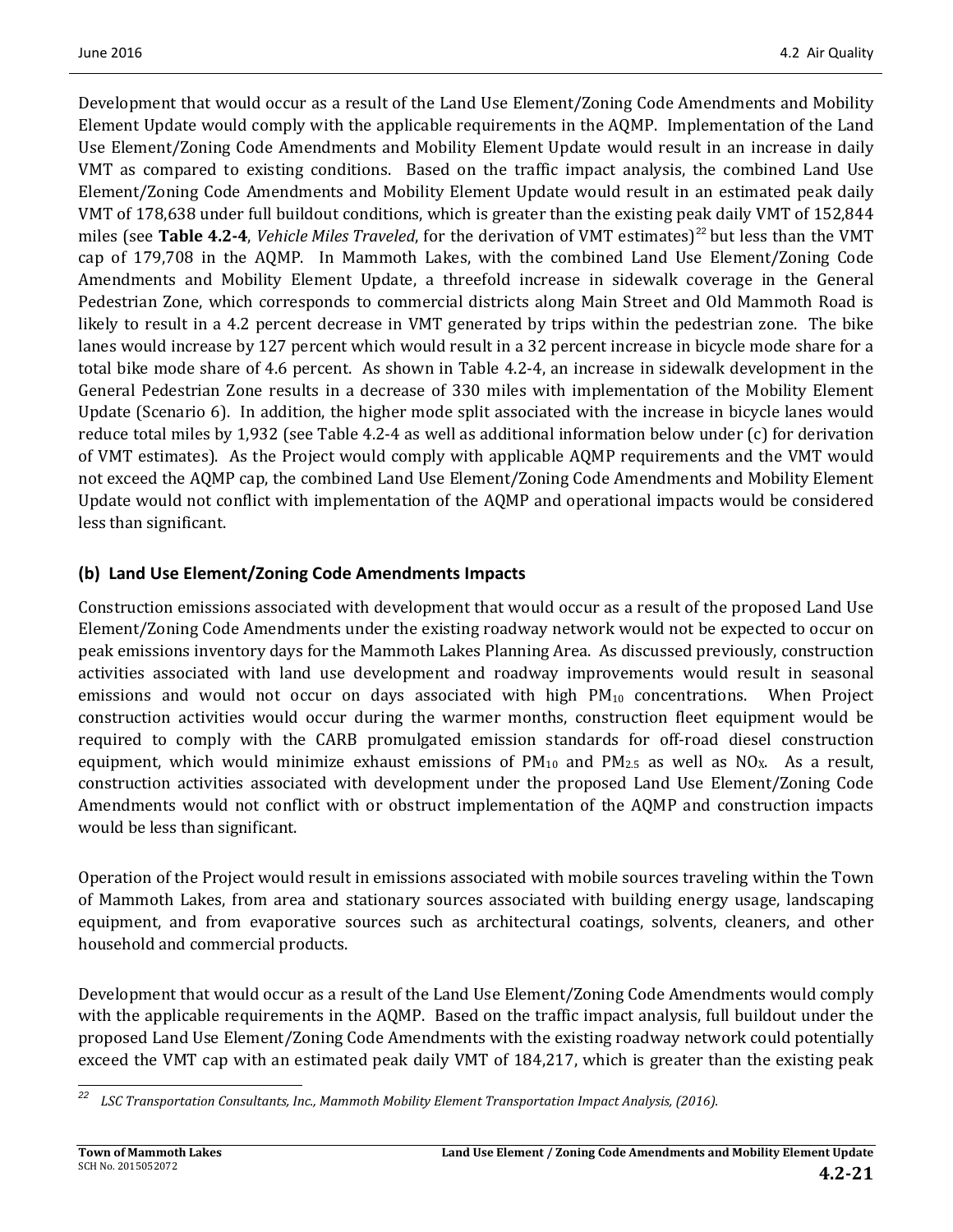#### **Table 4.2-4**

|                                                                 | Scenario 3-<br><b>General Plan</b><br><b>Buildout</b><br><b>With Existing</b><br>Roadway | Scenario 4-<br><b>General Plan</b><br><b>Buildout With</b><br><b>Mobility</b><br>Element | <b>Scenario 5-Land</b><br>Use Element/<br><b>Zoning Code</b><br><b>Amendments With</b><br><b>Existing Roadway</b> | Scenario 6- Land<br>Use Element/<br><b>Zoning Code</b><br><b>Amendments With</b><br><b>Mobility Element</b> | <b>VMT Cap</b> |
|-----------------------------------------------------------------|------------------------------------------------------------------------------------------|------------------------------------------------------------------------------------------|-------------------------------------------------------------------------------------------------------------------|-------------------------------------------------------------------------------------------------------------|----------------|
| <b>VMT Parameter</b>                                            | <b>Network</b>                                                                           | Update                                                                                   | <b>Network</b>                                                                                                    | Update                                                                                                      |                |
| Peak Daily VMT from Model                                       | 179,233                                                                                  | 179,826                                                                                  | 184,217                                                                                                           | 180,900                                                                                                     | 179,708        |
| VMT of Trips with both ends<br>within General Pedestrian Zone b |                                                                                          | 6,230                                                                                    |                                                                                                                   | 7,895                                                                                                       |                |
| <b>Mobility Element Update</b><br>Pedestrian Network Adjustment |                                                                                          | 4.2%                                                                                     |                                                                                                                   | 4.2%                                                                                                        |                |
| Pedestrian VMT Reduction<br>under Mobility Element Update       |                                                                                          | 260                                                                                      |                                                                                                                   | 330                                                                                                         |                |
| Miles of Bicycle Lanes                                          | 7.5                                                                                      | 17.0                                                                                     | 7.5                                                                                                               | 17.0                                                                                                        |                |
| Percent Bicycle Mode Share <sup>c</sup>                         | 3.5%                                                                                     | 4.6%                                                                                     | 3.5%                                                                                                              | 4.6%                                                                                                        |                |
| Bicycle VMT based on Mode<br>Share                              | 6,273                                                                                    | 8,144                                                                                    | 6,448                                                                                                             | 8,379                                                                                                       |                |
| Bicycle VMT reduction under<br><b>Mobility Plan Update</b>      |                                                                                          | 1,871                                                                                    |                                                                                                                   | 1,932                                                                                                       |                |
| <b>Adjusted VMT</b>                                             | 179,233                                                                                  | 173,695                                                                                  | 184,217                                                                                                           | 178,638                                                                                                     | 179,708        |
| Percent above/below VMT Cap                                     | $-0.3%$                                                                                  | $-3.3%$                                                                                  | 2.5%                                                                                                              | $-0.6%$                                                                                                     |                |

#### **Vehicle Miles Traveled**

*Scenario 1 (not shown): Existing Conditions with Existing Roadways with a VMT of 152,844.*

*Scenario 2 (not shown): Existing Conditions with Mobility Element Update Roadways with a VMT of 149,444. Scenario 3: Future General Plan with Existing Roadways.*

*Scenario 4: Future General Plan with Mobility Element Update Roadways.*

*Scenario 5: Future Land Use/Zoning Code Amendments with Existing Roadways.*

*Scenario 6: Future Land Use/Zoning Code Amendments with Mobility Element Update Roadways.*

- *<sup>a</sup> Town of Mammoth Lakes, Municipal Code, Chapter 8.30 (Town Particulate Matter Ordinance).*
- *<sup>b</sup> The "General Pedestrian Zone" is defined in the Mobility Element Update as extending from North Village along Main Street to Sierra Park Road and continuing along Old Mammoth Road to Chateau Road.*
- *<sup>c</sup> Increases in Mode Share are based on increases in bicycle lane miles and Inyo County Active Transportation Plan (LSC, 2016).*

*Source: LSC, Town of Mammoth Lakes Transportation Impact Analysis, April 2016.*

daily VMT of 152,844 miles (see Table 4.2-4 above as well as additional information below under (c) for derivation of VMT estimates)<sup>[23](#page-21-0)</sup> and greater than the VMT cap of 179,708 in the AQMP. As a result, the proposed Land Use Element/Zoning Code Amendments (without the Mobility Element Update) would potentially conflict with implementation of the AQMP and operational impacts would be considered potentially significant and would require mitigation.

### **(c) Mobility Element Update Impacts**

Construction emissions associated with the proposed Mobility Element Update under existing land use development conditions would not be expected to occur on peak emissions inventory days for the Mammoth

<span id="page-21-0"></span>*<sup>23</sup> LSC Transportation Consultants, Inc., Mammoth Mobility Element Transportation Impact Analysis, (2016).*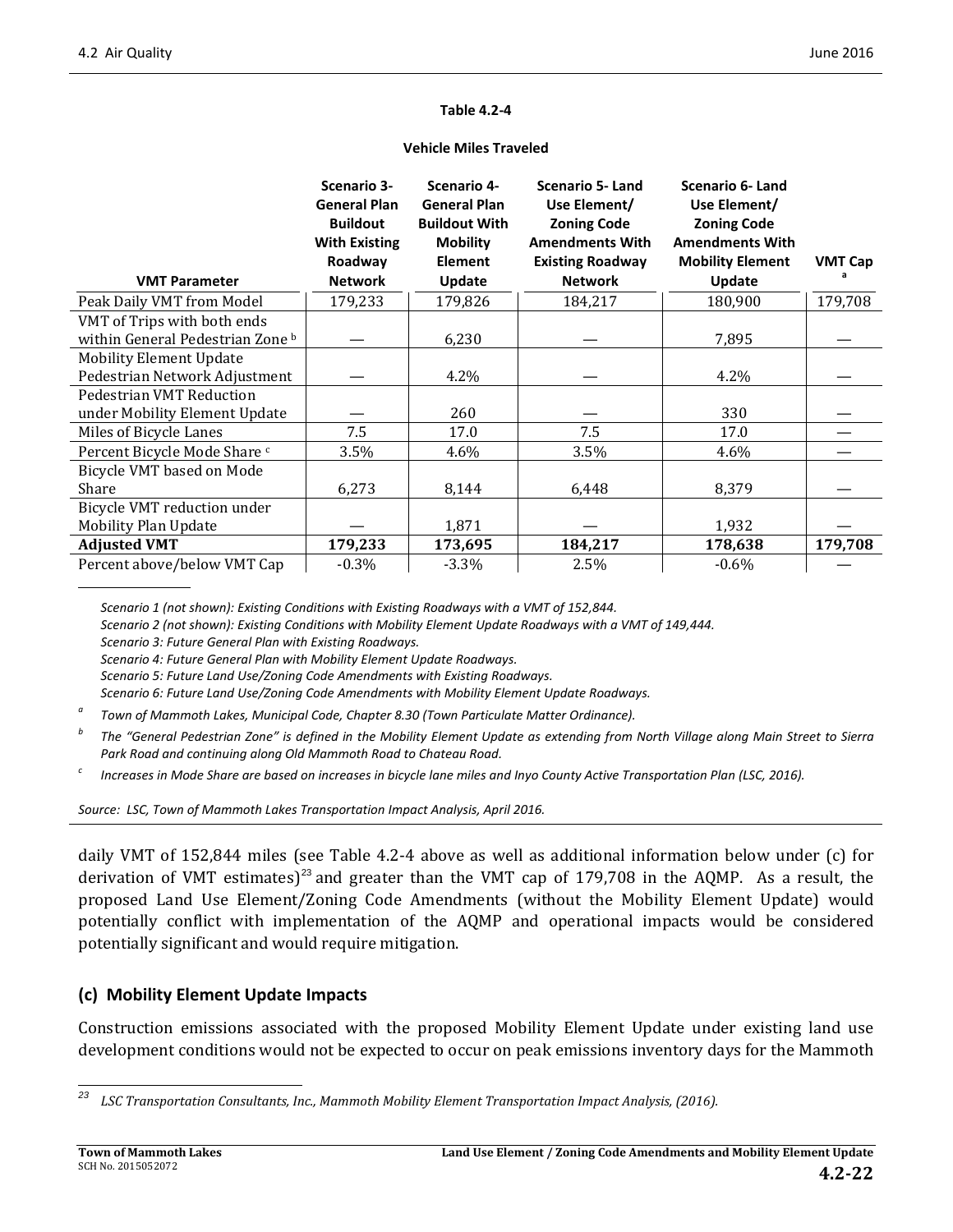Lakes Planning Area. Construction activities associated with roadway improvements would result in seasonal emissions and would not occur on days associated with high  $PM_{10}$  concentrations. When roadway construction activities would take place, construction fleet equipment would be required to comply with the CARB promulgated emission standards for off-road diesel construction equipment, which would minimize exhaust emissions of  $PM_{10}$  and  $PM_{2.5}$  as well as NO<sub>x</sub>. In addition, construction associated with facilities covered in the TSMP, which focuses on non-motorized facilities for alternative forms of transportation, including pedestrians, bicyclists, and cross country skiers, would be required to comply with the applicable air quality mitigation measures TSMM 4.B-2.A through 4.B-2.H as listed above. Construction sites associated with the proposed Mobility Element Update would be spread throughout the area and would occur over a span of several years. As a result, multiple construction projects are not likely to simultaneously impact the same local sensitive receptors. Therefore, construction activities under the proposed Mobility Element Update would not conflict with or obstruct implementation of the AQMP and construction impacts would be less than significant.

Implementation of the Mobility Element Update under existing land use development conditions would result in a reduction in daily VMT as compared to existing conditions without the Mobility Element Update. Based on the traffic impact analysis, the Mobility Element Update would result in an estimated peak daily VMT of 149,444 under existing conditions compared to a VMT of 152,844 under existing conditions without the Mobility Element Update. Similarly, implementation of the Mobility Element Update under future General Plan development conditions would result in a peak daily VMT of 173,695 compared to a VMT of 179,233 under future General Plan conditions without the Mobility Element Update.<sup>[24](#page-22-0)</sup> The trip generation rates account for existing bicycle and pedestrian use in that trip generation is lower than it would be if there were no bicycle or pedestrian trips.<sup>[25](#page-22-1)</sup> The effects of proposed improved pedestrian connectivity in the Town's commercial districts, an increase in Class II bicycle lanes, and future transit improvements under the Mobility Element Update are taken into account in the evaluation of total trips (expressed as VMT) that would occur under the various analysis scenarios. According to *An Assessment of Urban Form and Pedestrian and Transit Improvements as an Integrated GHG Reduction Strategy*, a direct correlation exists between increase in sidewalk coverage and reduction in traffic. A threefold increase in sidewalk coverage in the General Pedestrian Zone, which corresponds to commercial districts along Main Street and Old Mammoth Road is likely to result in a 4.2 percent decrease in VMT generated by trips within the pedestrian zone. A correlation also occurs between miles of bike lanes and increase in the bicycle mode in the overall mode split. The current bicycling mode split in Mammoth Lakes is 3.5 percent, based on *2010-2014 American Community Survey 5-Year Estimates*. [26](#page-22-2) According to the *Inyo County Active Transportation Plan* (ATP) 2016, a doubling of the miles of bike lanes would likely result in a 25 percent increase in bicycle mode share. In Mammoth Lakes, with the Mobility Element Update, the bike lanes would increase by 127 percent which would result in a 32 percent increase in bicycle mode share for a total bike mode share of 4.6 percent. The benefits of increased pedestrian activity and the bicycle mode split are illustrated in Table 4.2-4 for the various scenarios analyzed. As shown in Table 4.2-4, an increase in sidewalk development in the General Pedestrian Zone results in a decrease of 260 miles with implementation of the Mobility Element Update (Scenario 4). In addition, the higher mode split associated with the increase in bicycle lanes would reduce total miles by 1,871 (Scenario 4). As VMT would not exceed the AQMP cap, the proposed Mobility Element

<span id="page-22-0"></span>*<sup>24</sup> LSC Transportation Consultants, Inc., Mammoth Mobility Element Transportation Impact Analysis, (2016).*

<span id="page-22-1"></span>*<sup>25</sup> LSC Transportation Consultants, Inc., Mammoth Mobility Element Transportation Impact Analysis, (2016).*

<span id="page-22-2"></span>*<sup>26</sup> U.S. Census Bureau, American FactFinder, Data Set B08301 (Means of Transportation to Work, Mammoth Lakes, 2010-2014), http://factfinder.census.gov/faces/nav/jsf/pages/searchresults.xhtml?refresh=t. Accessed April 2016.*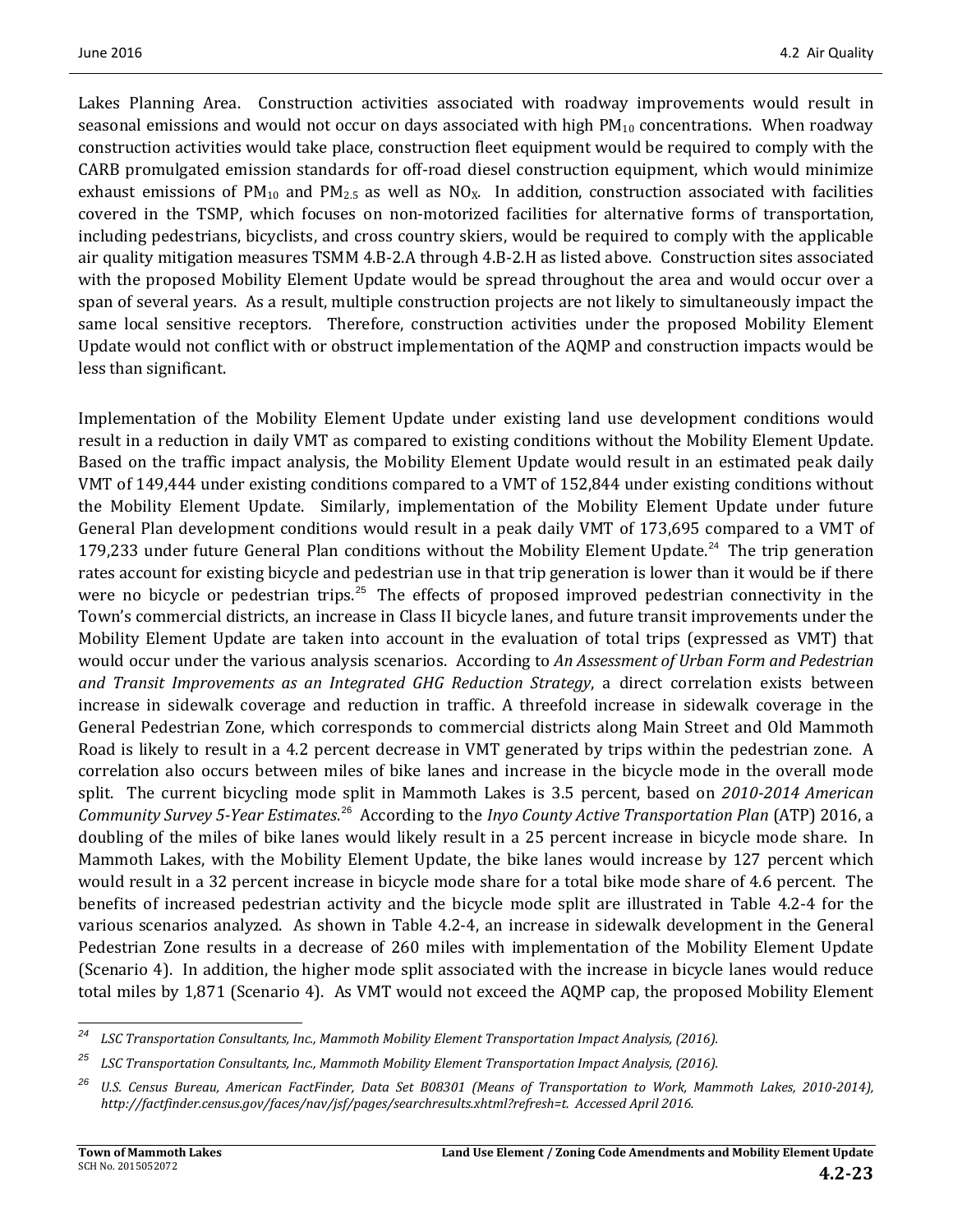Update would not conflict with implementation of the AQMP and operational impacts would be considered less than significant.

#### **Mitigation Measures**

Implementation of the Land Use Element/Zoning Code Amendments under the existing roadway network would potentially result in development that could exceed the daily VMT cap in the AQMP and potentially result in emissions of PM<sub>10</sub> that would cause an exceedance of the NAAQS. The MMRP for the Town is required to implement GPMM 4.2-1 and GPMM 4.2-2 as discussed previously. Compliance with GPMMs 4.2-1 and 4.2-2 would reduce impacts to less than significant levels. No additional feasible mitigation measures are identified or required.

**Threshold AIR-2** The project would result in a significant impact if the project would violate any air quality standard or contribute substantially to an existing or projected air quality violation.

*Impact Statement AIR-2: Construction emissions associated with implementation of the combined Land Use Element/Zoning Code Amendments and Mobility Element Update or the Land Use Element/Zoning Code Amendments under the existing roadway network could potentially result in temporary and short-term significant impacts. Compliance with Mitigation Measures AIR-1 and AIR-2 would reduce construction emissions; however, impacts would be potentially significant and unavoidable. Construction activities associated with implementation of the Mobility Element Update under existing land use development conditions would be required to comply with applicable State and GBUAPCD regulations and applicable air quality mitigation measures TSMM 4.B-2.A through 4.B-2.H and would result in less than significant impacts. The incremental change in peak daily operational emissions associated with implementation of the combined Land Use Element/Zoning Code Amendments and Mobility Element Update or the Land Use Element/Zoning Code Amendments under the existing roadway network would potentially exceed the significance thresholds and operational impacts would be considered potentially significant. Compliance with GPMM 4.2-1 and GPMM 4.2-2 and Mitigation Measure AIR-3 would reduce operational emissions; however, impacts would be potentially significant and unavoidable. The incremental change in peak daily operational emissions associated with implementation of the Mobility Element Update under existing land use development conditions would not exceed the significance thresholds and operational impacts would be considered less than significant.* 

### **(a) Land Use Element/Zoning Code Amendments and Mobility Element Update Impacts**

Construction activities that would occur as a result of the combined Land Use Element/Zoning Code Amendments and Mobility Element Update would cause temporary, short-term emissions of air pollutants such as VOCs and NO<sub>X</sub>, which are ozone precursors, and  $PM_{10}$  and  $PM_{2.5}$ . Construction activities in the Project Area would also occur without implementation of the Land Use Element/Zoning Code Amendments in accordance with existing land use zoning under the current General Plan. Emissions would be generated by construction equipment during various activities, such as grading and excavation, infrastructure construction, building demolition, and architectural coating activities. Information regarding specific development projects, soil conditions, and the location of sensitive receptors in relation to the various projects would be needed in order to quantify the level of impact associated with construction activity. However, given the amount of development associated with implementation of the Land Use Element/Zoning Code Amendments along with the Mobility Element Update, it is reasonable to assume that on a programmatic-level, some large-scale construction activity could exceed GBUAPCD thresholds. Actual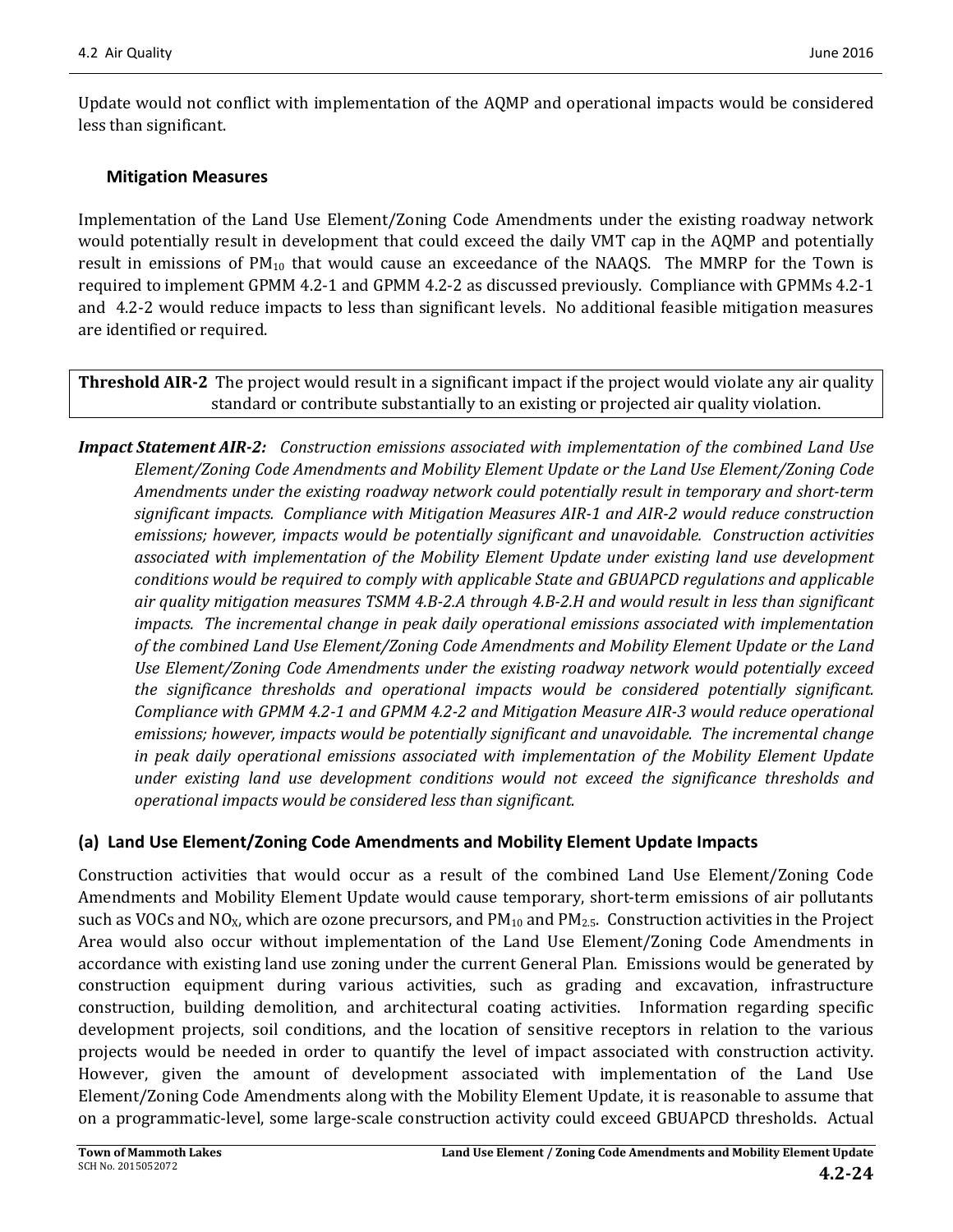significance would be determined on a project-level basis as future development applications are submitted and more detailed information regarding construction activity becomes available. Construction activities would be required to comply with applicable State and GBUAPCD regulations including the CARB on-road and off-road vehicle rules that limit idling to five minutes and require construction fleets to meet stringent  $NO<sub>X</sub>$ , PM<sub>10</sub>, and PM<sub>2.5</sub> exhaust standards, and GBUAPCD Rules 401 and 402 (Fugitive Dust and Nuisance) that limit fugitive dust emissions. However, even with compliance of these rules and regulations, construction of the land uses permitted by the Land Use Element/Zoning Code Amendments and mobility improvements under the Mobility Element Update would have the potential to contribute substantially to an existing or projected air quality violation. As a result construction impacts would be considered potentially significant.

Operation of the land uses developed pursuant to implementation of the Land Use Element/Zoning Code Amendments and the Mobility Element Update would result in area and mobile source emissions generated by future development and population growth. Full buildout under the proposed Land Use Element/Zoning Code Amendments and Mobility Element Update would result in a peak daily VMT of 178,638 miles per day. The incremental change from existing conditions in peak daily emissions of VOCs,  $NO<sub>X</sub>$ , CO, SO<sub>2</sub>, PM<sub>10</sub>, and PM<sub>2.5</sub> from the land uses under the Land Use Element/Zoning Code Amendments and implementation of the Mobility Element Update is provided in **Table 4.2-5**, *Incremental Change in Peak Daily Operational Emissions – Land Use Element/Zoning Code Amendments and Mobility Element Update*. As shown in Table 4.2-5, the incremental change in operational emissions associated with future growth in accordance with the Land Use Element/Zoning Code Amendments and Mobility Element Update compared to existing conditions would potentially exceed the thresholds for  $PM_{10}$  and  $PM_{2.5}$  and potentially to contribute substantially to an existing or projected air quality violation (CAAQS or NAAQS). Although buildout of the Land Use Element/Zoning Code Amendments and Mobility Element Update would result in an increase in the total amount of vehicle miles traveled, emissions of mobile source exhaust pollutants, in particular VOC,  $NO<sub>X</sub>$ , and CO, are expected to decline due to improved vehicle emission standards and fuel economy standards that have been adopted by the USEPA and State of California. Operational impacts from implementation of the Land Use Element/Zoning Code Amendments and Mobility Element Update would be potentially significant.

## **(b) Land Use Element/Zoning Code Amendments Impacts**

Construction activities that would occur as a result of the Land Use Element/Zoning Code Amendments under the existing roadway network would cause temporary, short-term emissions of air pollutants such as VOCs and NO<sub>X</sub>, which are ozone precursors, and PM<sub>10</sub> and PM<sub>2.5</sub>. Construction activities in the Project Area would also occur without implementation of the Land Use Element/Zoning Code Amendments in accordance with existing land use zoning under the current General Plan. Given the amount of development associated with implementation of the Land Use Element/Zoning Code Amendments, it is reasonable to assume that on a programmatic-level, some large-scale construction activity could occur. Actual significance would be determined on a project-level basis as future development applications are submitted and more detailed information regarding construction activity becomes available. Construction activities would be required to comply with applicable State and GBUAPCD regulations including the CARB on-road and off-road vehicle rules that limit idling to five minutes and require construction fleets to meet stringent  $NO<sub>X</sub>$ ,  $PM<sub>10</sub>$ , and  $PM<sub>2.5</sub>$ exhaust standards, and GBUAPCD Rules 401 and 402 (Fugitive Dust and Nuisance) that limit fugitive dust emissions. However, even with compliance of these rules and regulations, construction of the land uses permitted by the Land Use Element/Zoning Code Amendments would have the potential to contribute substantially to an existing or projected air quality violation (CAAQS or NAAQS). As a result construction impacts would be considered potentially significant.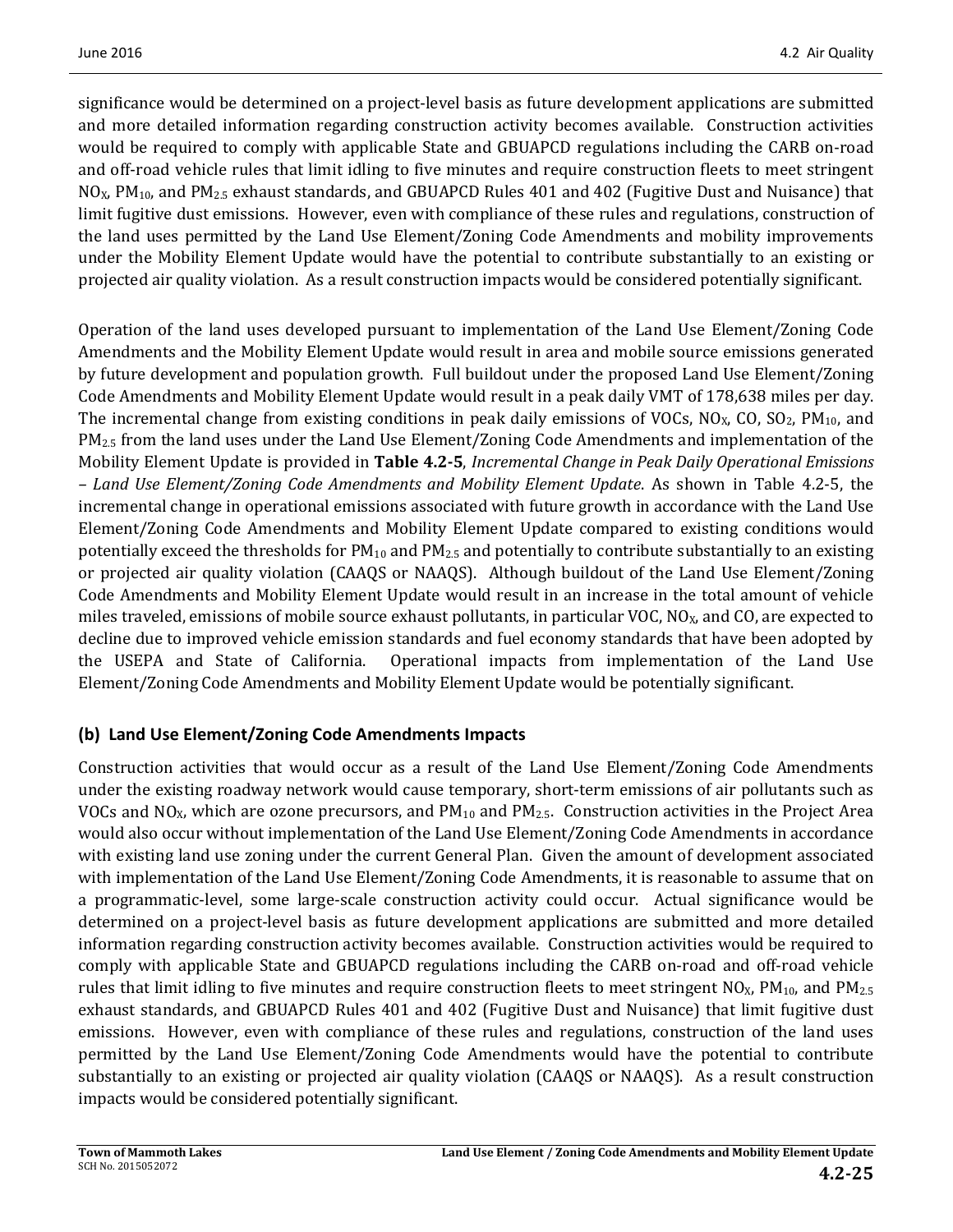#### **Table 4.2-5**

| II AMIINA KAI RAILI                                                           |                |          |                |                |           |            |
|-------------------------------------------------------------------------------|----------------|----------|----------------|----------------|-----------|------------|
| <b>Emission Source</b>                                                        | <b>VOC</b>     | $NO_{X}$ | <b>CO</b>      | $SO_{x}$       | $PM_{10}$ | $PM_{2.5}$ |
| Land Use Element/Zoning Code<br><b>Amendments and Mobility Element Update</b> |                |          |                |                |           |            |
| Entrained Road Dust - Cinders/Paved Road <sup>a</sup>                         |                |          |                |                | 992       | 244        |
| Mobile – Exhaust, Tire and Break Wear b                                       | $-16$          | $-22$    | $-137$         | $<$ 1          | 2         | 1<br>T     |
| Stationary – Area Sources                                                     | 9              | $<$ 1    | $<$ 1          | $<$ 1          | $<$ 1     | $<$ 1      |
| <b>Stationary - Energy Sources</b>                                            | $<$ 1          | 1        | $<$ 1          | $<$ 1          | $<$ 1     | $<$ 1      |
| <b>Incremental Change in Emissions</b>                                        | -7             | $-21$    | $-137$         | $\leq 1$       | 995       | 244        |
| <b>Significance Threshold</b>                                                 | 55             | 55       | 550            | 150            | 150       | 55         |
| <b>Exceed Threshold?</b>                                                      | N <sub>0</sub> | No.      | N <sub>0</sub> | N <sub>0</sub> | Yes       | <b>Yes</b> |

#### **Incremental Change in Peak Daily Operational Emissions – Land Use Element/Zoning Code Amendments and Mobility Element Update (Pounds per Day)**

*Energy and area emissions are calculated using the CalEEMod emissions model. Energy sources include natural gas consumption. Area sources include landscaping equipment fuel consumption, residential consumer products and miscellaneous sources (e.g., architectural coatings). Mobile source (exhaust, tire and break wear) emissions are calculated using EMFAC2014. Numbers may not add up exactly due to rounding.*

*<sup>a</sup> PM10 and PM2.5 emissions for these sources are based on the methodology in Great Basin Air Pollution Control District, 2014 Update Air Quality Maintenance Plan and Redesignation Request for the Town of Mammoth Lakes, (May 2014).*

*<sup>b</sup> The incremental change in emissions for this source is negative because mobile source exhaust pollutants are expected to decline in the future due to improved vehicle emission standards and fuel economy standards that have been adopted by the USEPA and State of California.*

#### *Source: ESA PCR, 2016*

Operation of the land uses developed pursuant to implementation of the Land Use Element/Zoning Code Amendments under the existing roadway network would result in area and mobile source emissions generated by future development and population growth. Full buildout under the proposed Land Use Element/Zoning Code Amendments would result in a peak daily VMT of 184,217 miles per day. The incremental change from existing conditions in peak daily emissions of VOCs,  $NO<sub>x</sub>$ , CO, SO<sub>2</sub>, PM<sub>10</sub>, and PM<sub>2.5</sub> from the development of new land uses under the Land Use Element/Zoning Code Amendments is provided in **Table 4.2-6**, *Incremental Change in Peak Daily Operational Emissions – Land Use Element/Zoning Code Amendments*. As shown in Table 4.2-6, the incremental change in operational emissions associated with future growth in accordance with the Land Use Element/Zoning Code Amendments compared to existing conditions would exceed the thresholds for  $PM_{10}$  and  $PM_{2.5}$  and potentially contribute substantially to an existing or projected air quality violation (CAAQS or NAAQS). Although buildout of the Land Use Element/Zoning Code Amendments would result in an increase in the total amount of vehicle miles traveled, emissions of mobile source exhaust pollutants, in particular VOC,  $NO<sub>x</sub>$ , and CO, are expected to decline due to improved vehicle emission standards and fuel economy standards that have been adopted by the USEPA and State of California. Operational impacts from implementation of the Land Use Element/Zoning Code Amendments would be potentially significant.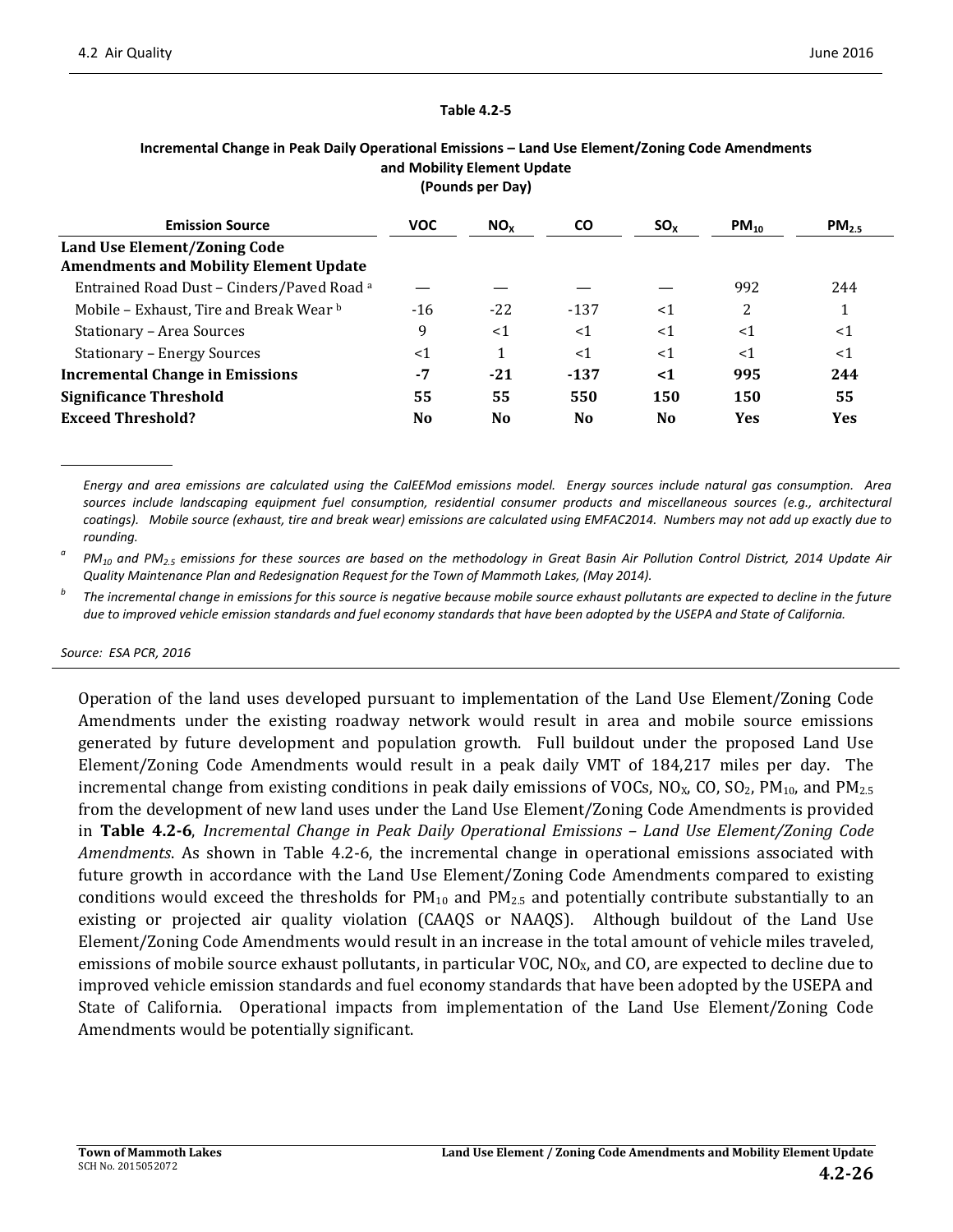#### **Table 4.2-6**

| <b>Emission Source</b>                            | <b>VOC</b>     | NO <sub>x</sub> | <b>CO</b>      | $SO_{X}$       | $PM_{10}$  | $PM_{2.5}$ |
|---------------------------------------------------|----------------|-----------------|----------------|----------------|------------|------------|
| Land Use Element/Zoning Code<br><b>Amendments</b> |                |                 |                |                |            |            |
| Entrained Road Dust – Cinders/Paved Road a        |                |                 |                |                | 1,207      | 296        |
| Mobile - Exhaust, Tire and Break Wear b           | $-16$          | $-21$           | $-135$         | $\leq$ 1       | 2          |            |
| Stationary - Area Sources                         | 9              | $<$ 1           | $<$ 1          | $<$ 1          | $<$ 1      | $<$ 1      |
| <b>Stationary - Energy Sources</b>                | <1             | 1               | $<$ 1          | $<$ 1          | <1         | $<$ 1      |
| <b>Incremental Change in Emissions</b>            | -6             | $-21$           | $-135$         | $\leq 1$       | 1.210      | 297        |
| <b>Significance Threshold</b>                     | 55             | 55              | 550            | 150            | 150        | 55         |
| <b>Exceed Threshold?</b>                          | N <sub>0</sub> | N <sub>0</sub>  | N <sub>0</sub> | N <sub>0</sub> | <b>Yes</b> | <b>Yes</b> |

#### **Incremental Change in Peak Daily Operational Emissions – Land Use Element/Zoning Code Amendments (Pounds per Day)**

*Energy and area emissions are calculated using the CalEEMod emissions model. Energy sources include natural gas consumption. Area sources include landscaping equipment fuel consumption, residential consumer products and miscellaneous sources (e.g., architectural coatings). Mobile source (exhaust, tire and break wear) emissions are calculated using EMFAC2014. Numbers may not add up exactly due to rounding.*

*<sup>a</sup> PM10 and PM2.5 emissions for these sources are based on the methodology in Great Basin Air Pollution Control District, 2014 Update Air Quality Maintenance Plan and Redesignation Request for the Town of Mammoth Lakes, (May 2014).*

*<sup>b</sup> The incremental change in emissions for this source is negative because mobile source exhaust pollutants are expected to decline in the future due to improved vehicle emission standards and fuel economy standards that have been adopted by the USEPA and State of California.*

*Source: ESA PCR, 2016*

### **(c) Mobility Element Update Impacts**

Construction activities that would occur as a result of the Mobility Element Update under existing land use development conditions would cause temporary, short-term emissions of air pollutants such as VOCs and  $NO<sub>x</sub>$ , which are ozone precursors, and  $PM<sub>10</sub>$  and  $PM<sub>2.5</sub>$  from roadway improvement activities. Emissions would be generated by construction equipment during various activities, such as demolition of existing asphalt, grading, and new asphalt paving. The scope of construction activities associated with implementation of the Mobility Element Update would generally be limited to roadway construction, sidewalks, trails, bicycle lanes, and reconfiguration of Main Street. Roadway construction activities would be required to comply with applicable State and GBUAPCD regulations including the CARB on-road and off-road vehicle rules that limit idling to five minutes and require construction fleets to meet stringent  $NQ_x$ ,  $PM_{10}$ , and PM2.5 exhaust standards, and GBUAPCD Rules 401 and 402 (Fugitive Dust and Nuisance) that limit fugitive dust emissions. Construction associated with facilities covered in the TSMP, which focuses on nonmotorized facilities for alternative forms of transportation, including pedestrians, bicyclists, and cross country skiers, would be required to comply with the applicable air quality mitigation measures TSMM 4.B-2.A through 4.B-2.H as listed above. Construction sites associated with the proposed Mobility Element Update would be spread throughout the area and would occur over a span of several years. As a result, construction activities would not likely be intensive are would not result in regional impacts. Therefore, it is reasonable to conclude that construction activity would likely not exceed significance thresholds. As a result construction impacts would be considered less than significant.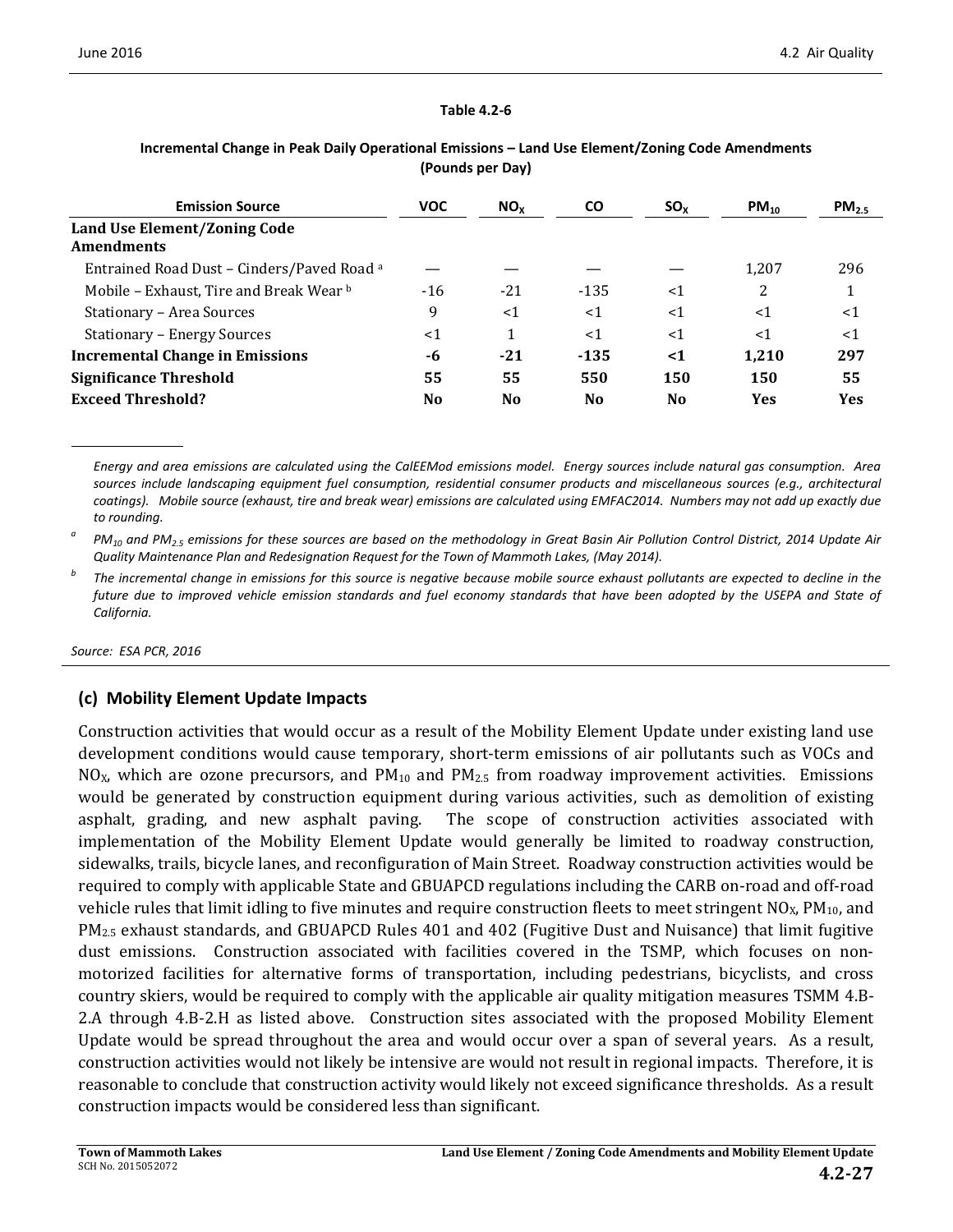Implementation of the Mobility Element Update under existing land use development conditions would result in reduced VMT as compared to existing or future conditions. Under the Mobility Element Update, peak daily VMT would be reduced from 152,844 miles to 149,444 miles under existing development conditions. Under future General Plan conditions, the Mobility Element Update would reduce peak daily VMT from 179,233 miles to 173,695 miles at full buildout. The incremental change from existing conditions in peak daily emissions of VOCs, NO<sub>x</sub>, CO, SO<sub>2</sub>, PM<sub>10</sub>, and PM<sub>2.5</sub> as a result of implementation of the Mobility Element Update is provided in **Table 4.2-7**, *Incremental Change in Peak Daily Operational Emissions – Mobility Element Update*. As shown in Table 4.2-7, the incremental change in operational emissions associated with the Mobility Element Update would not exceed the thresholds. Operational impacts from implementation of the Mobility Element Update would be less than significant.

#### **Table 4.2-7**

#### **Incremental Change in Peak Daily Operational Emissions – Mobility Element Update (Pounds per Day)**

| <b>Emission Source</b>                                | voc | NO <sub>v</sub> | CO             | $SO_{x}$       | $PM_{10}$ | $PM_{25}$      |
|-------------------------------------------------------|-----|-----------------|----------------|----------------|-----------|----------------|
| <b>Mobility Element Update</b>                        |     |                 |                |                |           |                |
| Entrained Road Dust - Cinders/Paved Road <sup>a</sup> |     |                 |                |                | $-131$    | $-32$          |
| Mobile - Exhaust, Tire and Break Wear b               | -1  | -1              | $\Omega$       | $\Omega$       | $-0.1$    | $\theta$       |
| <b>Incremental Change in Emissions</b>                | -1  | $-1$            | $\mathbf{0}$   | $\bf{0}$       | $-131$    | $-32$          |
| <b>Significance Threshold</b>                         | 55  | 55              | 550            | 150            | 150       | 55             |
| <b>Exceed Threshold?</b>                              | No  | N <sub>0</sub>  | N <sub>0</sub> | N <sub>0</sub> | No        | N <sub>0</sub> |

*Mobile source (exhaust, tire and break wear) emissions are calculated using EMFAC2014. Numbers may not add up exactly due to rounding.*

*<sup>a</sup> PM10 and PM2.5 emissions for these sources are based on the methodology in Great Basin Air Pollution Control District, 2014 Update Air Quality Maintenance Plan and Redesignation Request for the Town of Mammoth Lakes, (May 2014).*

*<sup>b</sup> The incremental change in emissions for this source is negative because the Mobility Element Update results in a decrease in VMT.*

*Source: ESA PCR, 2016*

#### **Mitigation Measures**

Implementation of the Land Use Element/Zoning Code Amendments or the combined Land Use Element/Zoning Code Amendments and Mobility Element Update could potentially result in construction and operational impacts that could exceed the thresholds. Therefore, the following mitigation measures are recommended:

- **MM AIR-1:** Prior to the issuance of a grading or building permit, individual proposed projects shall comply with the following land preparation, excavation, and/or demolition mitigation measures during construction activities:
	- I All soil excavated or graded should be sufficiently watered to prevent excessive dust. Watering should occur as needed with complete coverage of disturbed soil areas. Watering should be a minimum of twice daily on unpaved/untreated roads and on disturbed soil areas with active operations.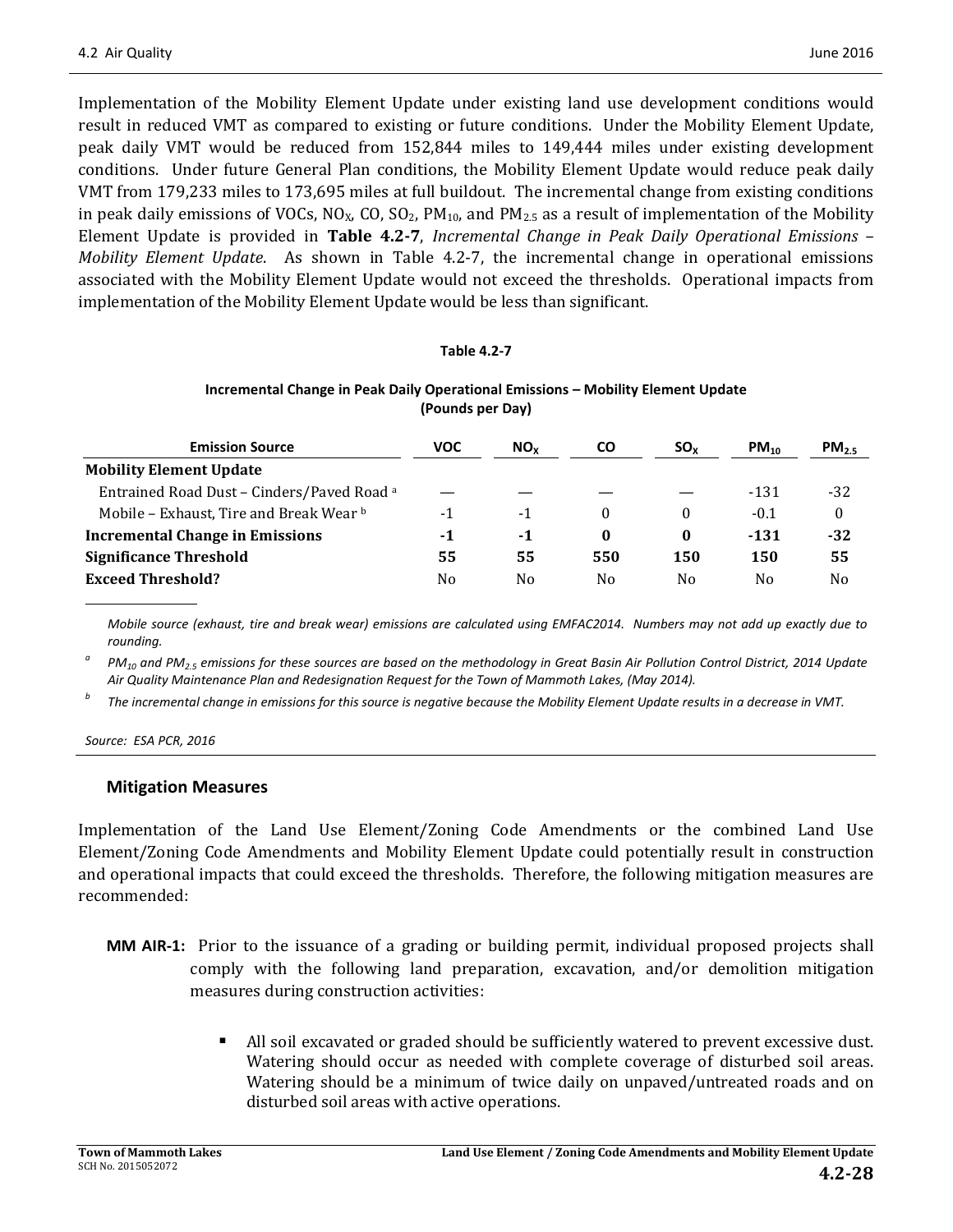- All clearing, grading, earth moving and excavation activities should cease: (a) during periods of winds greater than 20 mph (averaged over one hour), if disturbed material is easily windblown, or (b) when dust plumes of 20 percent or greater opacity impact public roads, occupied structures or neighboring property.
- Vehicles traveling over unpaved roadways shall be limited to 15 miles per hour or less. Signs shall be posted at construction sites enforcing the speed limit.
- All trucks hauling dirt, sand, soil, or other loose material shall be covered or maintain at least two feet or freeboards in accordance with the requirements of California Vehicle Code (CVC) Section 23114.
- If more than 5,000 cubic yards of fill material will be imported or exported from the site, then all haul trucks shall be required to exit the site via an access point where a gravel pad, rumble pad, or similar control has been installed.
- Streets adjacent to project construction areas shall be kept clean. Adjacent streets with visible dust, dirt, sand, or soil material accumulation shall be cleaned and the accumulated material removed using Town-approved street sweepers.
- Stockpiles of soil or other fine loose material shall be stabilized by watering or other appropriate method to prevent wind-blown fugitive dust.
- Where acceptable to the local fire department, weed control should be accomplished by mowing instead of discing, thereby, leaving the ground undisturbed and with a mulch covering.
- **MM AIR-2:** Prior to the issuance of a grading or building permit, individual proposed projects shall comply with the following construction equipment mitigation measures:
	- Construction equipment, on-road trucks, and emission control devices shall be properly maintained and tuned in accordance with manufacturer specifications.
	- Construction contractors shall be required to comply with California's on-road and off-road vehicle emissions regulations, including the CARB idling restrictions and the USEPA/CARB on-road and off-road diesel vehicle emissions standards.
- **MM AIR-3:** Prior to the issuance of a building permit, individual proposed projects shall comply with the following mitigation measures:
	- Provide direct pedestrian and bicycle access to off-site adjacent neighborhood amenities, parks, schools, shopping areas, existing bike paths, and transit stops in any residential development with a density of four or more residences per acre and in any mixed-use or commercial development. Low, medium, and high density mixed-use or commercial development. developments should have curbs and sidewalks on both sides of the street.
	- For medium to high density residential, mixed-use, or commercial developments where transit services exist but no transit stop is located within  $1/2$  mile of the site, projects shall provide plans indicating locations of bus turnouts and loading areas with shelters that are acceptable to the local transit provider. This area will provide for future easement for bus turnouts and shelters. If transit service does not exist, but the project is within a transit district's sphere of influence, provide a site at a location and size acceptable to the transit provider.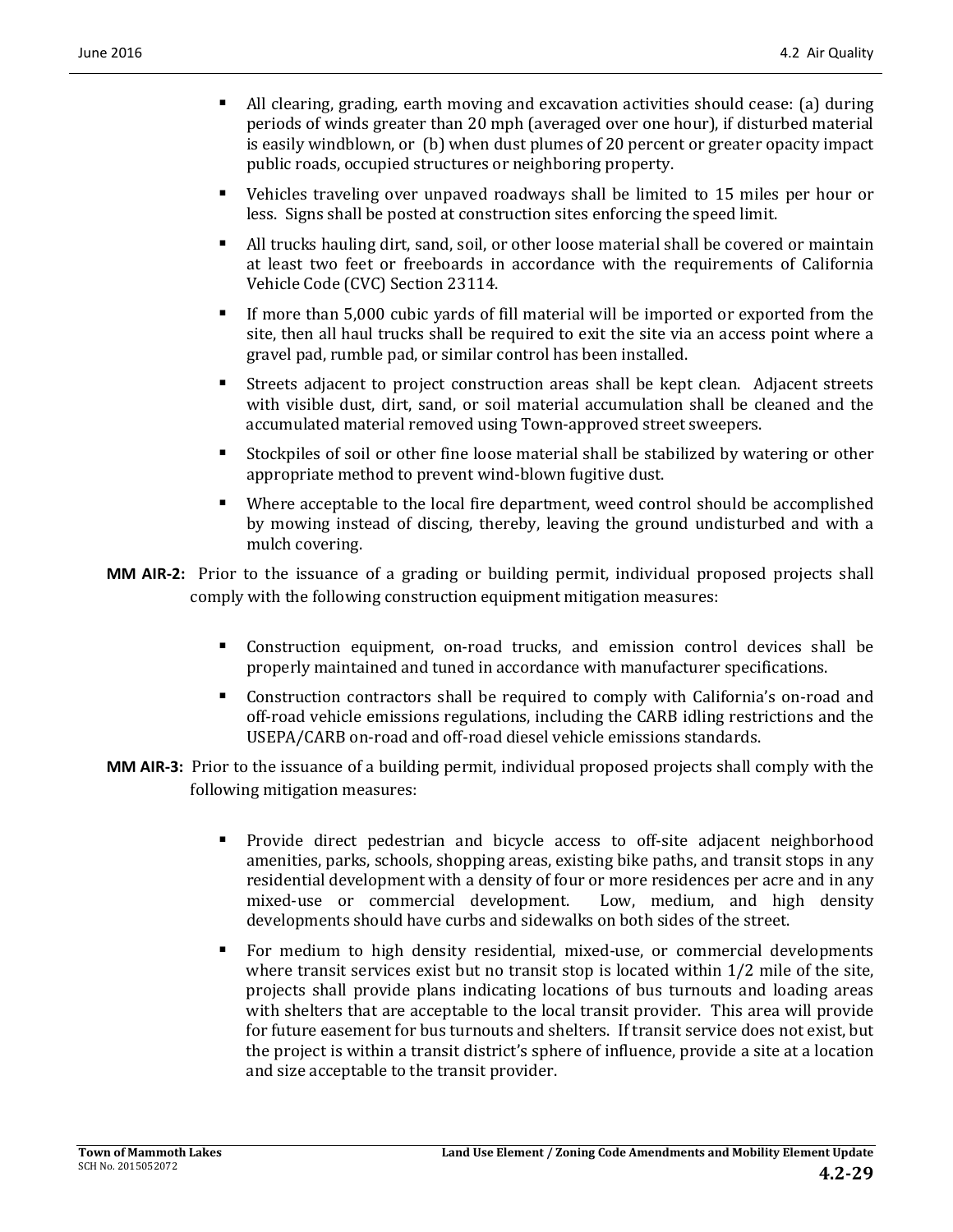- **Threshold AIR-3** The project would result in a significant impact if the project would result in a cumulatively considerable net increase of any criteria pollutant for which the project region is non-attainment under an applicable federal or state ambient air quality standard (including releasing emissions which exceed quantitative thresholds for ozone precursors).
- *Impact Statement AIR-3: Project implementation would potentially result in significant cumulative considerable net increases of a criteria pollutant for which the project region is non-attainment, based on the applicable federal or state ambient air quality standards (including ozone precursors). Compliance with GPMMs 4.2-1 and DF 4.2-2 and Mitigation Measures AIR-1 through AIR-3 would reduce construction and operational emissions; however, impacts would be potentially significant and unavoidable.*

## **(a) Land Use Element/Zoning Code Amendments and Mobility Element Update Impacts**

The Mammoth Lakes portion of the GBVAB is designated as nonattainment for ozone (State standard only) and a nonattainment area for  $PM_{10}$  (State standard only). The area was previously designated as nonattainment for the federal  $PM_{10}$  standard, but the USEPA approved the redesignation to attainment request in October 2015. The GBUAPCD does not have numerical thresholds for criteria pollutants to determine whether implementation of the Land Use Element/Zoning Code Amendments would result in a cumulatively considerable net increase of ozone precursors or  $PM_{10}$  emissions. However, as discussed previously, CARB has determined that the ozone exceedance in the Mammoth Lakes Planning Area is the result of pollution generated in the San Joaquin Valley. Implementation of the Land Use Element/Zoning Code Amendments and Mobility Element Update would not result in a cumulatively considerable increase in ozone and ozone pre-cursor emissions during construction or operations (i.e., VOC,  $NO<sub>X</sub>$ ) and ozone impacts would be less than significant.

Implementation of the Land Use Element/Zoning Code Amendments and Mobility Element Update would result in PM<sub>10</sub> emissions, primarily from re-entrained road dust. As discussed previously, full buildout of the Land Use Element/Zoning Code Amendments and Mobility Element Update would result in peak daily VMT that would not exceed the cap in the AQMP. However, as shown previously in Table 4.2-5, the incremental change in emissions of  $PM_{10}$  would exceed the numeric daily emission thresholds. Therefore, development under the Land Use Element/Zoning Code Amendments and Mobility Element Update would potentially result in a cumulatively considerable net increase of a criteria pollutant for which the project region is nonattainment (i.e., State standard for  $PM_{10}$ ) and impacts would be considered potentially significant.

### **(b) Land Use Element/Zoning Code Amendments Impacts**

As discussed previously, CARB has determined that the ozone exceedance is the result of pollution generated in the San Joaquin Valley, transported by air currents and winds over the Sierra Nevada's into the Mammoth Lakes Planning Area and is not a condition substantially generated by Town activities or policies. Implementation of the Land Use Element/Zoning Code Amendments would not result in a cumulatively considerable increase in ozone and ozone pre-cursor emissions during construction or operations (i.e., VOC,  $NO<sub>x</sub>$ ) and ozone impacts would be less than significant.

Implementation of the Land Use Element/Zoning Code Amendments would result in PM<sub>10</sub> emissions, primarily from re-entrained road dust. As discussed previously, full buildout of the Land Use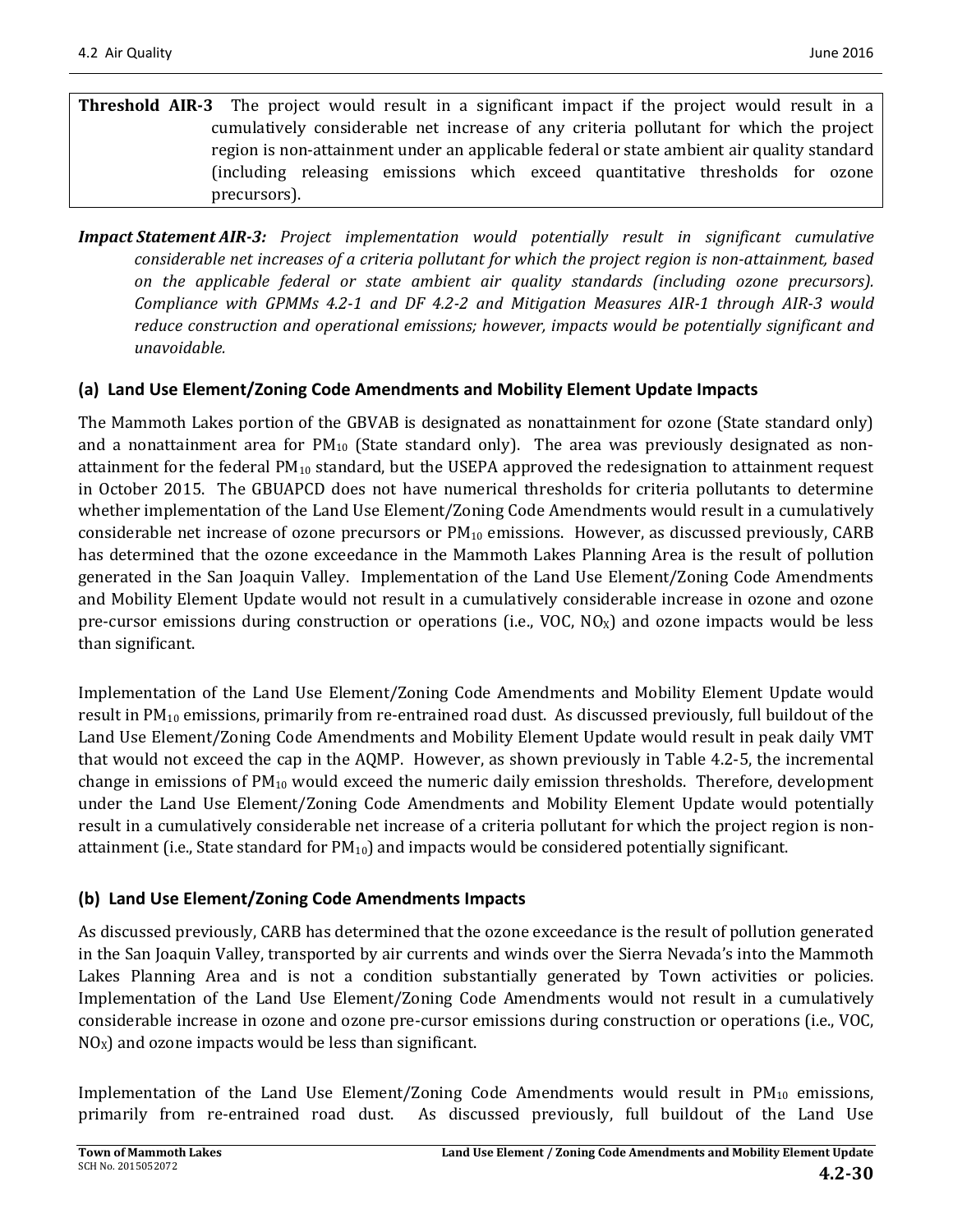Element/Zoning Code Amendments would result in peak daily VMT that exceeds the cap in the AQMP. Further, as shown previously in Table 4.2-6, the incremental change in emissions of  $PM_{10}$  would exceed the numeric daily emission thresholds. Therefore, development under the Land Use Element/Zoning Code Amendments would potentially result in a cumulatively considerable net increase of a criteria pollutant for which the project region is non-attainment (i.e., State standard for  $PM_{10}$ ) and impacts would be considered potentially significant.

## **(c) Mobility Element Update Impacts**

CARB has determined that the ozone exceedance in the Mammoth Lakes Planning Area is the result of pollution generated in the San Joaquin Valley. Implementation of the Mobility Element Update would not result in a cumulatively considerable increase in ozone and ozone pre-cursor emissions during construction or operations (i.e.,  $VOC$ ,  $NO<sub>x</sub>$ ) and ozone impacts would be less than significant.

Implementation of the Mobility Element Update would result in reduced daily VMT as compared to existing conditions and future General Plan buildout conditions. Therefore, the Mobility Element Update would not result in a cumulatively considerable net increase of a criteria pollutant for which the project region is nonattainment and impacts would be considered less than significant.

### **Mitigation Measures**

Implementation of GPMM 4.2-1 and GPMM 4.2-2 and compliance with Mitigation Measures AIR-1 through AIR-3 would reduce construction and operational emissions. No additional feasible mitigation measures are identified.

**Threshold AIR-4** The project would result in a significant impact if the project would expose sensitive receptors to substantial pollutant concentrations.

*Impact Statement AIR-4: Construction activities associated with implementation of the combined Land Use Element/Zoning Code Amendments and Mobility Element Update or the Land Use Element/Zoning Code Amendments under the existing roadway network could potentially result in significant impacts with regard to incremental increase in cancer risks. Compliance with Mitigation Measure AIR-4 would reduce impacts to less than significant. Implementation of the combined Land Use Element/Zoning Code Amendments and Mobility Element Update or the Land Use Element/Zoning Code Amendments under the existing roadway network could potentially expose sensitive receptors or populations in the Project Area to substantial pollutant concentrations. Compliance with applicable State and GBUAPCD regulations as well as TSMM 4.B-2.A through 4.B-2.H and Mitigation Measure AIR-4 would reduce impacts to less than significant. Construction and operation of the Mobility Element Update under existing land use development conditions would be less than significant.*

### **(a) Land Use Element/Zoning Code Amendments and Mobility Element Update Impacts**

Construction activities that would occur as a result of the Land Use Element/Zoning Code Amendments and Mobility Element Update would cause temporary, short-term emissions of TACs. In addition, incidental amounts of toxic substances such as oils, solvents, and paints would be used during construction. These sources of TAC emissions would comply with applicable CARB and GBUAPCD rules for their manufacture and use. Construction equipment would be required to comply with the CARB Air Toxics Control Measure that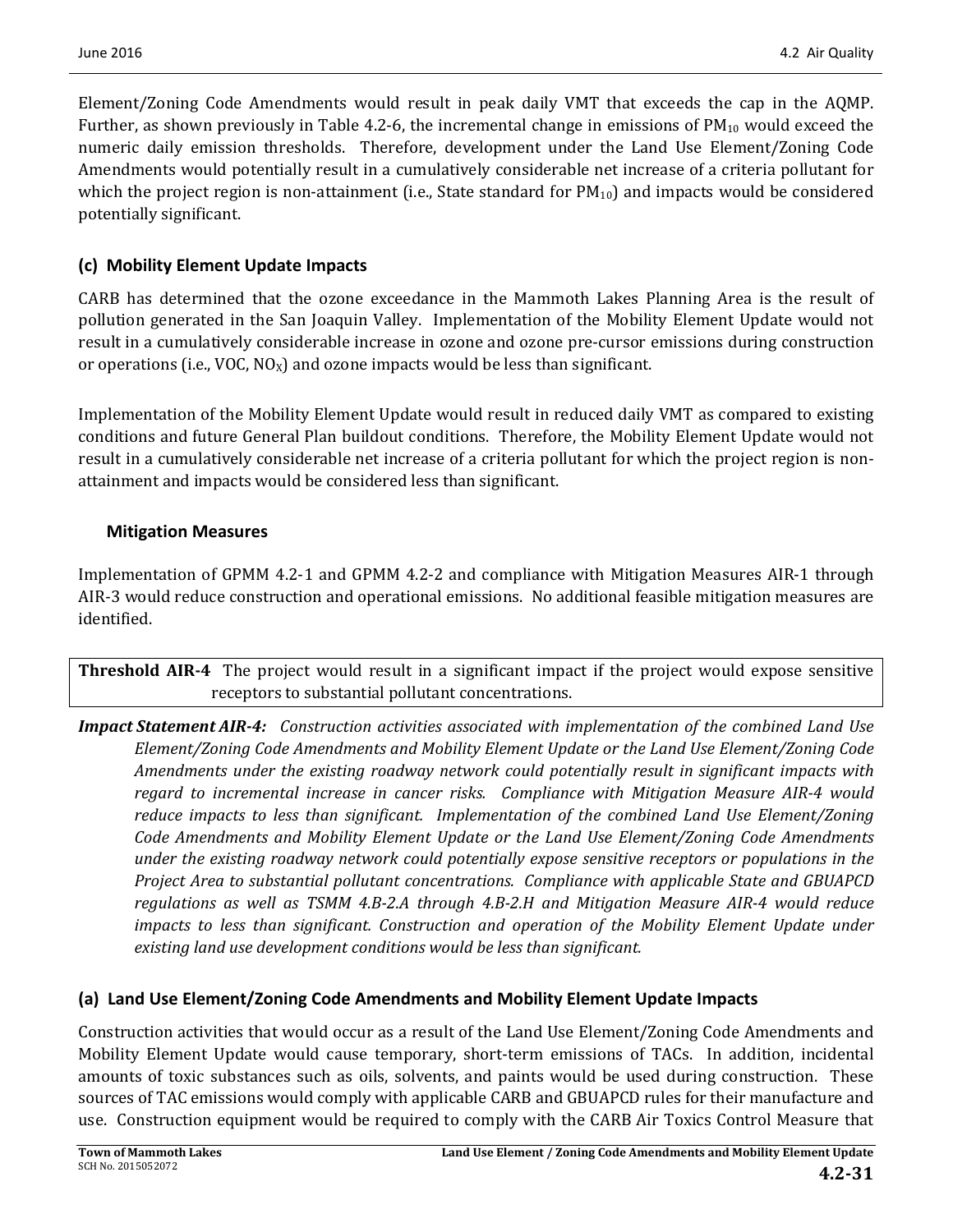limits diesel powered equipment and vehicle idling to no more than five minutes at a location, and the CARB In-Use Off-Road Diesel Vehicle Regulation which requires construction equipment meet the USEPA/CARB certified Tier 4 standards by 2023 for large and medium fleets and 2028 for small fleets.

The Office of Environmental Health and Hazard Assessment (OEHHA) is responsible for developing guidelines for performing health risk assessments (HRAs). In March 2015, OEHHA adopted new guidelines which results in numeric life-time health risk values to be approximately two to three times higher than those calculated under the previous guidelines. The GBUAPCD, the responsible air quality regulatory agency for the Mammoth Lakes Planning Area, has not provided guidance on the March 2015 OEHHA guidelines. However, another air quality regulatory agency, the South Coast Air Quality Management District (SCAQMD), has stated that a typical one-acre office project with a six-month construction duration could result in a significant health risk impact with regard to construction emissions.<sup>[27](#page-31-0)</sup> Given the amount of development associated with implementation of the Land Use Element/Zoning Code Amendments and Mobility Element Update, it is reasonable to assume that on a programmatic-level, some large-scale construction activity could occur, which could potentially result in significant impacts with regard to incremental increase in cancer risks. The GBUAPCD, the responsible air quality regulatory agency for the Mammoth Lakes Planning Area, has not provided guidance on the March 2015 OEHHA guidelines. Therefore, it is conservatively assumed that, based on SCAQMD's estimated health risk impacts for typical construction activities, implementation of the Land Use Element/Zoning Code Amendments could result in a potentially significant incremental increase in health risk during construction. Therefore, impacts related to construction TAC emissions would be considered potentially significant.

Development permitted under the Land Use Element/Zoning Code Amendments and Mobility Element Update could place sensitive land uses or populations near local intersections or heavily traveled roadways associated with air pollutant emissions, including TACs. In addition, a variety of TAC emissions could be released from various operational activities (i.e., diesel equipment and vehicles) associated with implementation of the Land Use Element/Zoning Code Amendments. Emissions are controlled at the local and regional level through the Town's planning process and the GBUAPCD permitting process. Specifically, any stationary sources associated with implementation of the Land Use Element/Zoning Code Amendments would be subject to further study prior to the issuance of any necessary air quality permits.

The CARB *Air Quality and Land Use Handbook* provides recommendations for siting sensitive land uses near the following specific sources of air pollution: high traffic freeways and roads; distribution centers; rail yards; ports; refineries; chrome plating facilities; dry cleaners; and large gas dispensing facilities. The allowed land uses in the Land Use Element/Zoning Code Amendments would not include rail yards, ports, refineries, or chrome plating facilities; therefore, these uses are not discussed further. Advisory recommendations for the remaining land uses are provided in **Table 4.2-8**, *CARB Recommendations on Siting New Sensitive Land Uses*. CARB considers these recommendations to be advisory. The recommendations are not mandated by State law, but only serve as a general guidance to lead agencies when considering land use projects. The *Air Quality and Land Use Handbook* states that it is up to lead agencies to balance other

<span id="page-31-0"></span>*<sup>27</sup> South Coast Air Quality Management District, Presentation – Potential Impacts of New OEHHA Risk Guidelines on SCAQMD Programs. http://www.aqmd.gov/docs/default-source/Agendas/Governing-Board/2014/may-specsess-8b.pdf. Accessed May 2015.*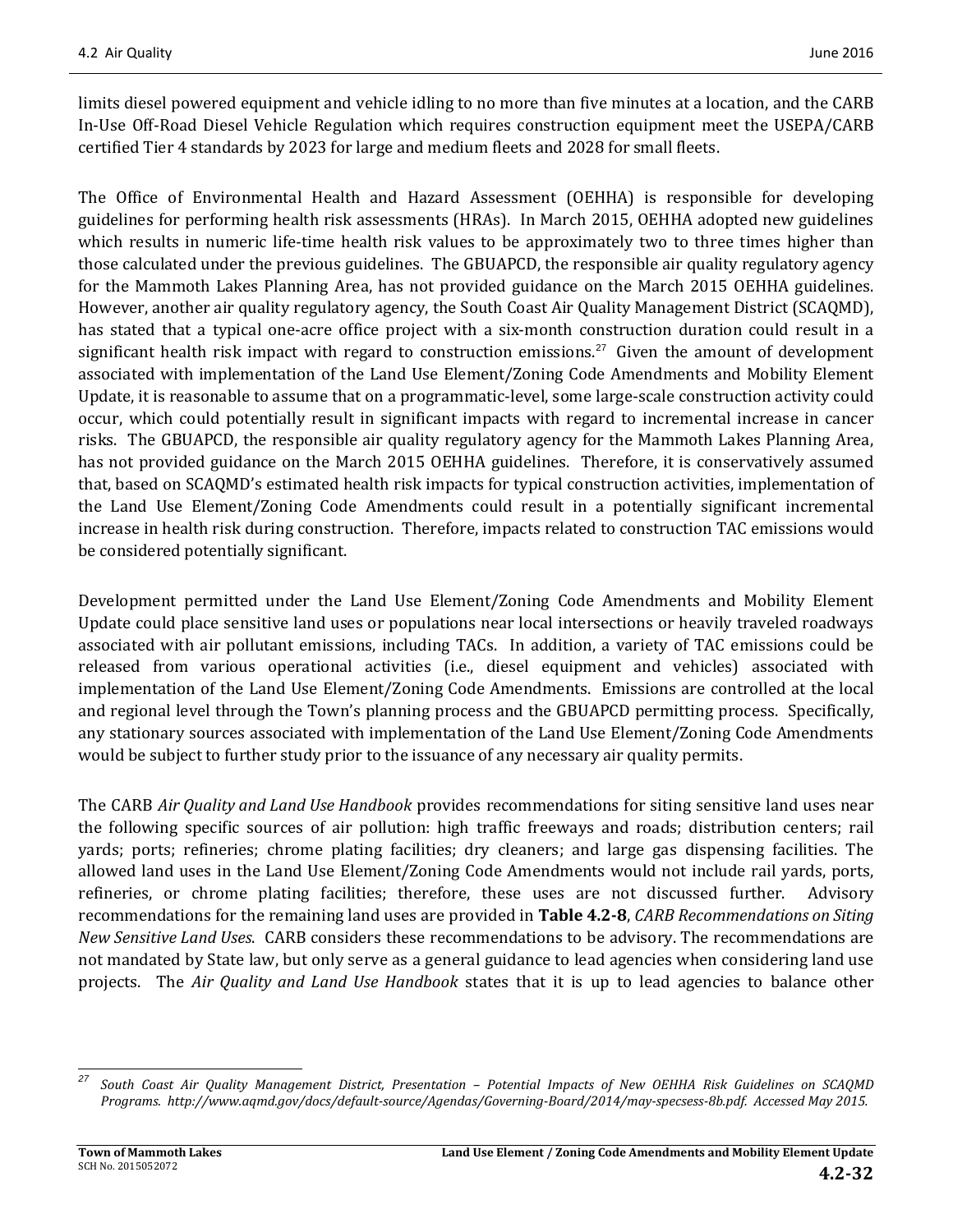#### **Table 4.2-8**

#### **CARB Recommendations on Siting New Sensitive Land Uses**

| <b>Source Category</b>                     | <b>Advisory Recommendations</b>                                                                                                                                                                                                                                                          |
|--------------------------------------------|------------------------------------------------------------------------------------------------------------------------------------------------------------------------------------------------------------------------------------------------------------------------------------------|
| Freeways and High-<br><b>Traffic Roads</b> | Avoid siting new sensitive land uses within 500 feet of a freeway, urban roads with<br>٠<br>100,000 vehicles per day, or rural roads with 50,000 vehicles per day.                                                                                                                       |
| Distribution Centers                       | Avoid siting new sensitive land uses within 1,000 feet of a distribution center (that<br>٠<br>accommodates more than 100 trucks per day, more than 40 trucks with operating<br>transport refrigeration units (TRUs) per day, or where TRU unit operations exceed<br>300 hours per week). |
|                                            | Take into account the configuration of existing distribution centers and avoid<br>٠<br>locating residences and other new sensitive land uses near entry and exit points                                                                                                                  |
| Dry Cleaners using<br>Perchloroethylene    | Avoid siting new sensitive land uses within 300 feet of any dry cleaning operation.<br>٠<br>For operations with two or more machines, provide 500 feet. For operations with<br>3 or more machines, consult with the local air district.                                                  |
|                                            | Do not site new sensitive land uses in the same building with perchloroethylene<br>٠<br>dry cleaning operations.                                                                                                                                                                         |
| <b>Gasoline Dispensing</b><br>Facilities   | Avoid siting new sensitive land uses within 300 feet of a large gas station (defined<br>п<br>as a facility with a throughput of 3.6 million gallons per year or greater).                                                                                                                |
|                                            | A 50-foot separation is recommended for typical gas dispensing facilities.<br>Е                                                                                                                                                                                                          |

*Source: California Air Resources Board, Air Quality and Land Use Handbook: A Community Health Perspective, (2005).*

considerations, including housing and transportation needs, economic development priorities, and other quality of life issues.<sup>[28](#page-32-0)</sup>

Development under the Land Use Element/Zoning Code Amendments would generally result in an increase in density in the Town's center. Therefore, it is possible that sensitive uses could be located near sources of TAC emissions within the distances specified in the CARB advisory recommendations (see Table 4.2-8). As a result, impacts related to operational TAC emissions would be considered potentially significant.

The potential for implementation of the Land Use Element/Zoning Code Amendments and Mobility Element Update to cause or contribute to CO hotspots is based on the change in the LOS at roadway intersections. The Transportation Impact Analysis for the Project<sup>[29](#page-32-1)</sup> indicates that development under the Land Use Element/Zoning Code Amendments and Mobility Element Update could result in traffic conditions that would exceed the LOS standards at several of the analyzed roadway intersections, primarily along Main Street and Old Mammoth Road. Under the Land Use Element/Zoning Code Amendments and Mobility

<span id="page-32-0"></span>*<sup>28</sup> California Air Resources Board, Air Quality and Land Use Handbook: A Community Health Perspective, (2005) 4.*

<span id="page-32-1"></span>*<sup>29</sup> LSC Transportation Consultants, Inc., Mammoth Mobility Element Transportation Impact Analysis, (2016).*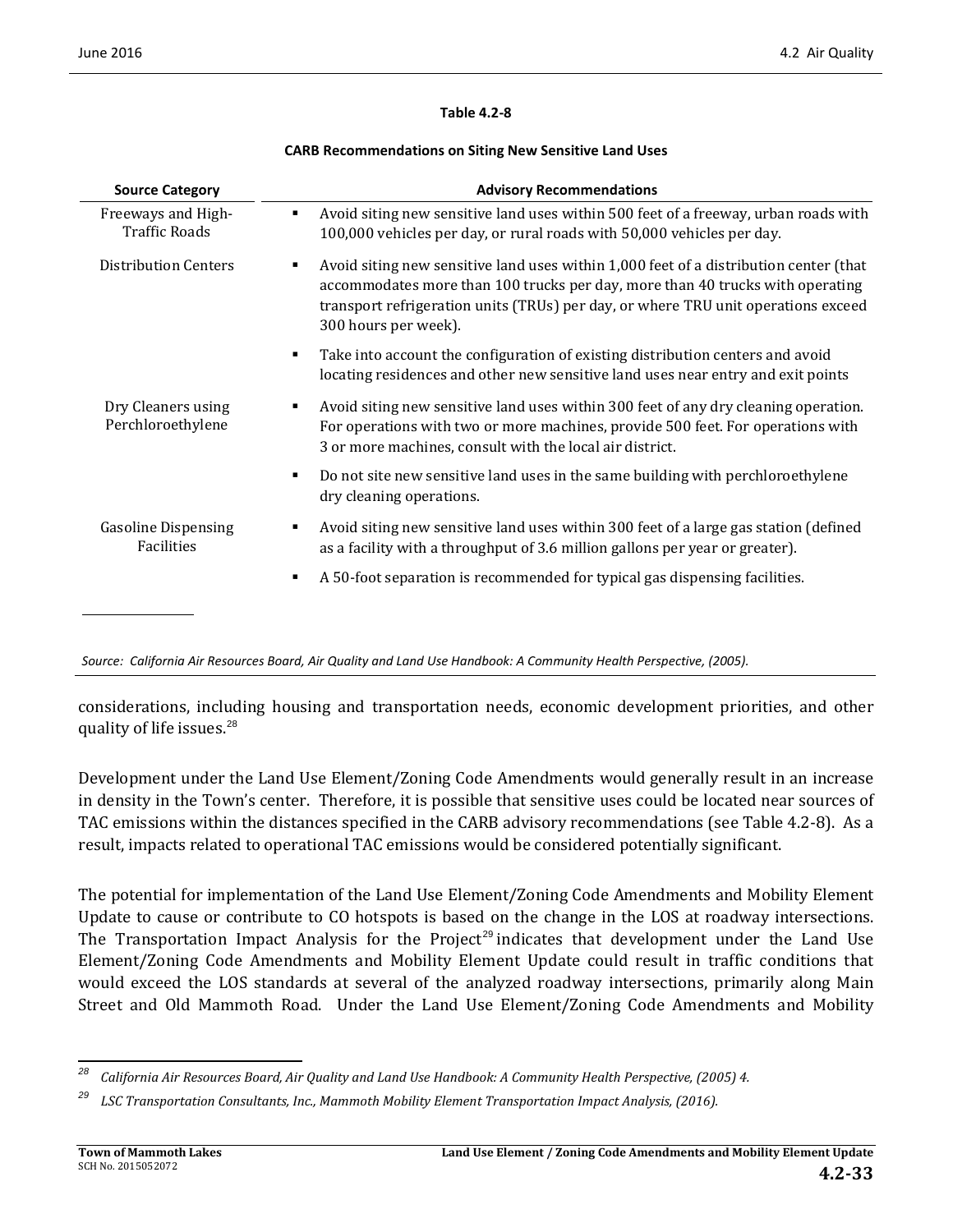Element Update, the highest traffic volume at these intersections would be approximately 27,300 vehicles per day.

The GBUAPCD is in attainment of the CO standards and does not monitor CO. The nearest CO monitoring station to the Town is located in Fresno County, which recorded peak values between years 2013 through 2015 of 2.4 parts per million (ppm) over a one-hour average and 1.7 ppm over an eight-hour average. The potential for CO hotspot impacts is based on a comparative analysis from CO hotspots modeling conducted by the SCAQMD its 2003 AQMP for the four worst-case intersections in areas under its jurisdiction (i.e., South Coast Air Basin). The maximum impacted intersection had an average daily traffic volume of about 100,000 vehicles per day.<sup>[30](#page-33-0)</sup> The evidence provided in Table 4-10 of Appendix V of the SCAQMD 2003 AQMP shows that the peak modeled CO concentration due to vehicle emissions was 4.6 ppm (one-hour average) and 3.2 ppm (eight-hour average).<sup>[31](#page-33-1)</sup> Based on this information and the peak daily traffic volumes under the Land Use Element/Zoning Code Amendments and Mobility Element Update, the CO hotspot concentrations (vehicle emissions plus background) would be expected to be approximately 3.7 ppm (one-hour average) and 2.6 ppm (eight-hour average) or less, which is less than the thresholds of 20 ppm (one-hour average) and 9.0 ppm (eight-hour average). Thus, implementation of the Land Use Element/Zoning Code Amendments and Mobility Element Update would not cause or contribute to the formation of CO hotspots and no further CO analysis is warranted or required. Impacts would be considered less than significant.

### **(b) Land Use Element/Zoning Code Amendments Impacts**

As discussed previously, construction activities that would occur as a result of the Land Use Element/Zoning Code Amendments would cause temporary, short-term emissions of TACs. Construction equipment would be subject to USEPA and CARB regulations designed to limit exposure to TACs during construction activities, including the CARB anti-idling Air Toxics Control Measure and the In-Use Off-Road Diesel Vehicle Regulation. Given the amount of development associated with implementation of the Land Use Element/Zoning Code Amendments, it is reasonable to assume that on a programmatic-level, some large-scale construction activity could occur, which could potentially result in significant impacts with regard to incremental increase in cancer risks. The GBUAPCD, the responsible air quality regulatory agency for the Mammoth Lakes Planning Area, has not provided guidance on the March 2015 OEHHA guidelines. Therefore, it is conservatively assumed that, based on SCAQMD's estimated health risk impacts for typical construction activities, implementation of the Land Use Element/Zoning Code Amendments could result in a potentially significant incremental increase in health risk during construction. Therefore, impacts related to construction TAC emissions would be considered potentially significant.

Development permitted under the Land Use Element/Zoning Code Amendments could place sensitive land uses or populations near local intersections or heavily traveled roadways associated with air pollutant emissions, including TACs. In addition, a variety of TAC emissions could be released from various operational activities (i.e., diesel equipment and vehicles) associated with implementation of the Land Use Element/Zoning Code Amendments. As discussed previously, development under the Land Use Element/Zoning Code Amendments would generally result in an increase in density in the Town's center. Therefore, it is possible that sensitive uses could be located near sources of TAC emissions within the

<span id="page-33-0"></span>*<sup>30</sup> South Coast Air Quality Management District, 2003 Air Quality Management Plan, Appendix V: Modeling and Attainment Demonstrations, (2003) V-4-24.*

<span id="page-33-1"></span>*<sup>31</sup> The eight-hour average is based on a 0.7 persistence factor, as recommended by the SCAQMD.*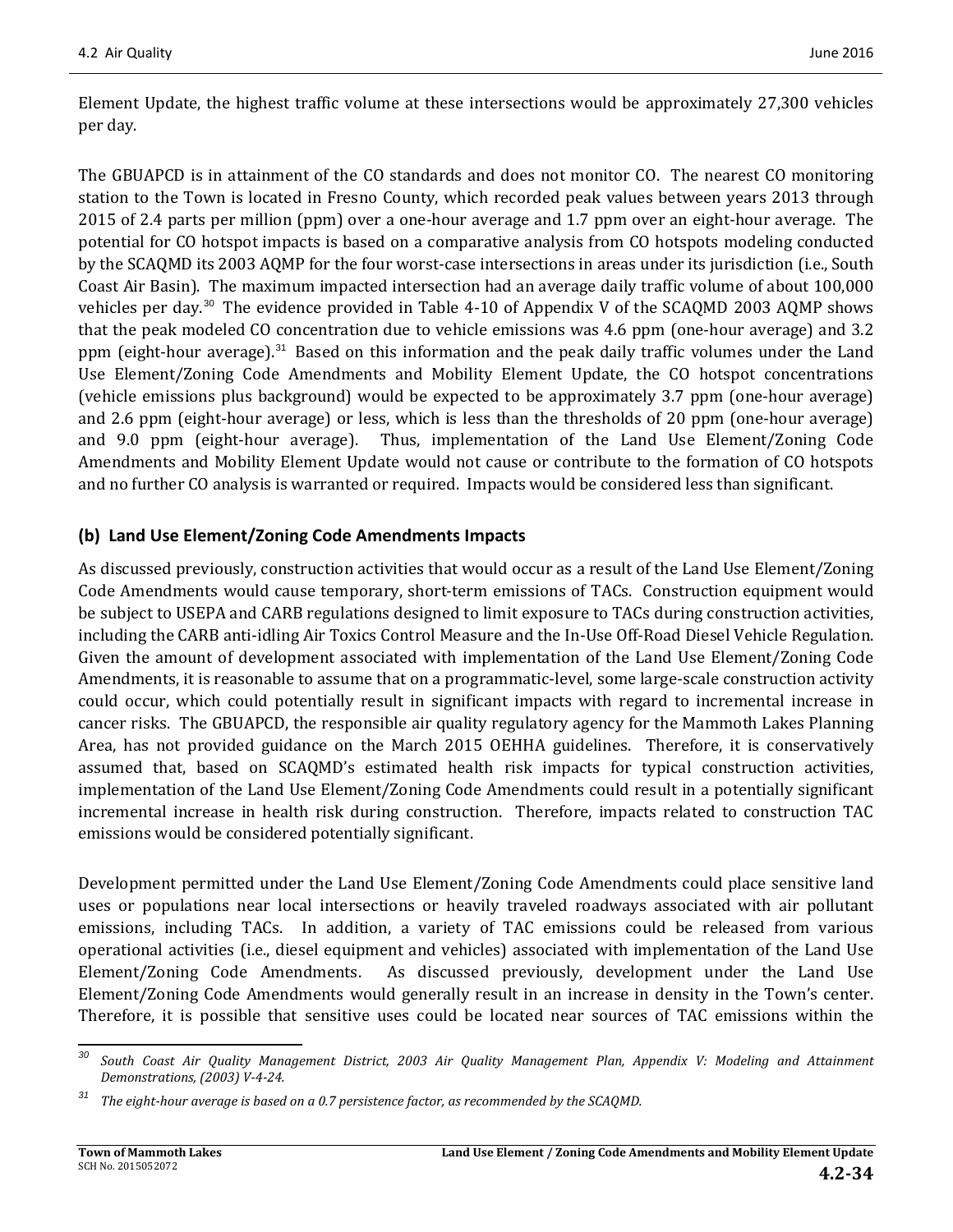distances specified in the CARB advisory recommendations (see Table 4.2-8). As a result, impacts related to operational TAC emissions would be considered potentially significant.

The potential for implementation of the Land Use Element/Zoning Code Amendments to cause or contribute to CO hotspots is based on the change in the LOS at roadway intersections. The Transportation Impact Analysis for the Project<sup>[32](#page-34-0)</sup> indicates that development under the Land Use Element/Zoning Code Amendments could result in traffic conditions that would exceed the LOS standards at several of the analyzed roadway intersections, primarily along Main Street and Old Mammoth Road. Under the Land Use Element/Zoning Code Amendments, the highest traffic volume at these intersections would be approximately 23,400 vehicles per day.

The CO hotspot concentrations (vehicle emissions plus background) would be expected to be approximately 3.5 ppm (one-hour average) and 2.4 ppm (eight-hour average) or less, which is less than the thresholds of 20 ppm (one-hour average) and 9.0 ppm (eight-hour average). Thus, implementation of the Land Use Element/Zoning Code Amendments would not cause or contribute to the formation of CO hotspots and no further CO analysis is warranted or required. Impacts would be considered less than significant.

## **(c) Mobility Element Update Impacts**

Construction activities that would occur as a result of the Mobility Element Update would cause temporary, short-term emissions of TACs. The scope of construction activities associated with implementation of the Mobility Element Update would generally be limited to roadway construction, sidewalks, trails, bicycle lanes, and reconfiguration of Main Street and would generally not require prolonged and intensive use of heavyduty equipment. Construction equipment would be subject to USEPA and CARB regulations designed to limit exposure to TACs during construction activities, including the CARB anti-idling Air Toxics Control Measure and the In-Use Off-Road Diesel Vehicle Regulation. Construction associated with facilities covered in the TSMP would be required to comply with the applicable air quality mitigation measures TSMM 4.B-2.A through 4.B-2.H as listed above. Construction sites associated with the proposed Mobility Element Update would be spread throughout the area and would occur over a span of several years. As a result, multiple construction projects are not likely to simultaneously impact the same local sensitive receptors. Therefore, construction TAC impacts would be considered less than significant.

Implementation of the Mobility Element Update would result in reduced VMT as compared to existing or future conditions. Under the Mobility Element Update, peak daily VMT would be reduced from 152,844 miles to 149,444 miles under existing development conditions. Under future General Plan conditions, the Mobility Element Update would reduce peak daily VMT from 179,233 miles to 173,695 miles. Therefore, operational mobile source TACs would generally be reduced and impacts from implementation of the Mobility Element Update would be less than significant.

Similarly, implementation of the Mobility Element Update would be expected to reduce overall CO concentrations from vehicle emissions. While some roadway intersections may see an incremental increase in traffic volumes, compared to existing conditions or existing General Plan buildout conditions, the effect on CO hotspot concentrations would be minor and would not result in exceedances of the standards. Therefore,

<span id="page-34-0"></span>*<sup>32</sup> LSC Transportation Consultants, Inc., Mammoth Mobility Element Transportation Impact Analysis, (2016).*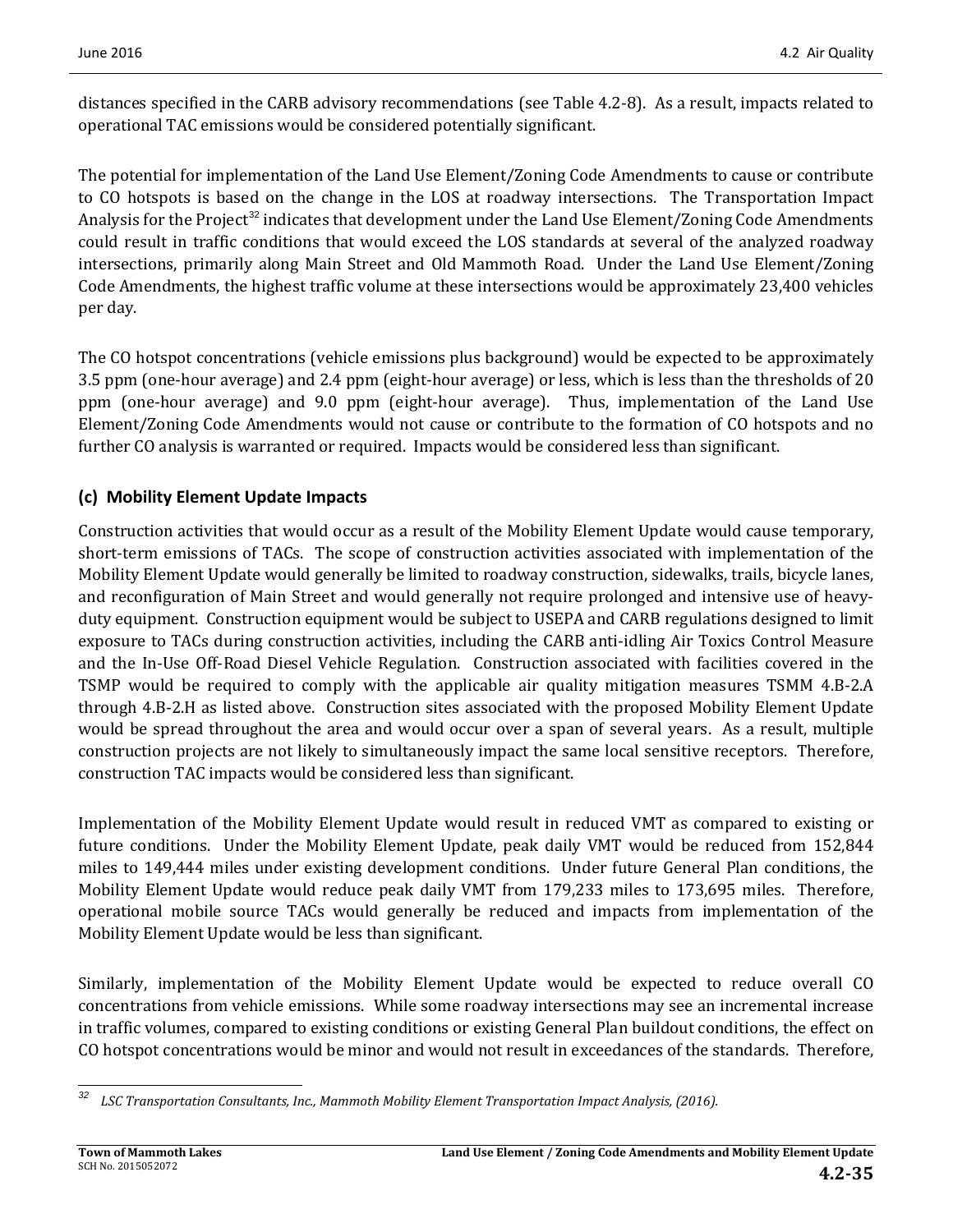operational CO hotspot impacts from implementation of the Mobility Element Update would be less than significant.

#### **Mitigation Measures**

Implementation of GPMM 4.2-1 and GPMM 4.2-2 and compliance with Mitigation Measures AIR-1 through AIR-3 would reduce construction and operational emissions. The following mitigation measure is recommended:

- **MM AIR-4:** Prior to the issuance of a grading or building permit, individual proposed projects shall comply with the following mitigation measures to reduce TAC impacts:
	- Projects locating sources of TAC emissions near sensitive receptors within the advisory guideline recommendations in the CARB *Air Quality and Land Use Handbook* (or future adopted subsequent document) shall conduct a screening or refined health risk assessment to sufficiently demonstrate that impacts would not exceed the adopted significance thresholds inclusive of project-level design features, as appropriate and feasible.
	- Projects requiring the use of substantial numbers of diesel-fueled heavy-duty construction equipment within 500 feet of sensitive receptors shall conduct a screening or refined health risk assessment to sufficiently demonstrate that impacts would not exceed the adopted significance thresholds inclusive of project-level design features, as appropriate and feasible.

## **4. CUMULATIVE IMPACTS**

The air quality analyses included in this section evaluates the future development scenario as a whole, with development permitted by the proposed Land Use Element/Zoning Code Amendments and Mobility Element Update. Therefore, analysis of air quality from implementation of the proposed Land Use Element/Zoning Code Amendments and Mobility Element Update represents both the project impacts and cumulative effects. As a result of adding the proposed Land Use Element/Zoning Code Amendments and Mobility Element Update to the regional land use and transportation baseline, the associated air emissions produced under proposed Land Use Element/Zoning Code Amendments and Mobility Element Update are considered identical to the cumulative condition for CEQA purposes.

### **a. Construction**

The GBUAPCD does not have numerical thresholds to determine whether the Project would result in a cumulatively considerable net increase of  $PM_{10}$  or ozone precursors. However, as discussed above,  $O_3$ impacts are primarily the result of pollution generated in the San Joaquin Valley. The Town does not have control over the timing or sequencing of the related projects. Therefore, any quantitative analysis to ascertain daily construction emissions that assumes multiple and concurrent construction projects would be highly speculative.

With respect to the project's construction-period air quality emissions and cumulative Basin-wide conditions, the GBUAPCD has developed strategies to reduce criteria pollutant emissions pursuant to Clean Air Act mandates. Accordingly, the project and the related projects would comply with GBAUPCD Rule 200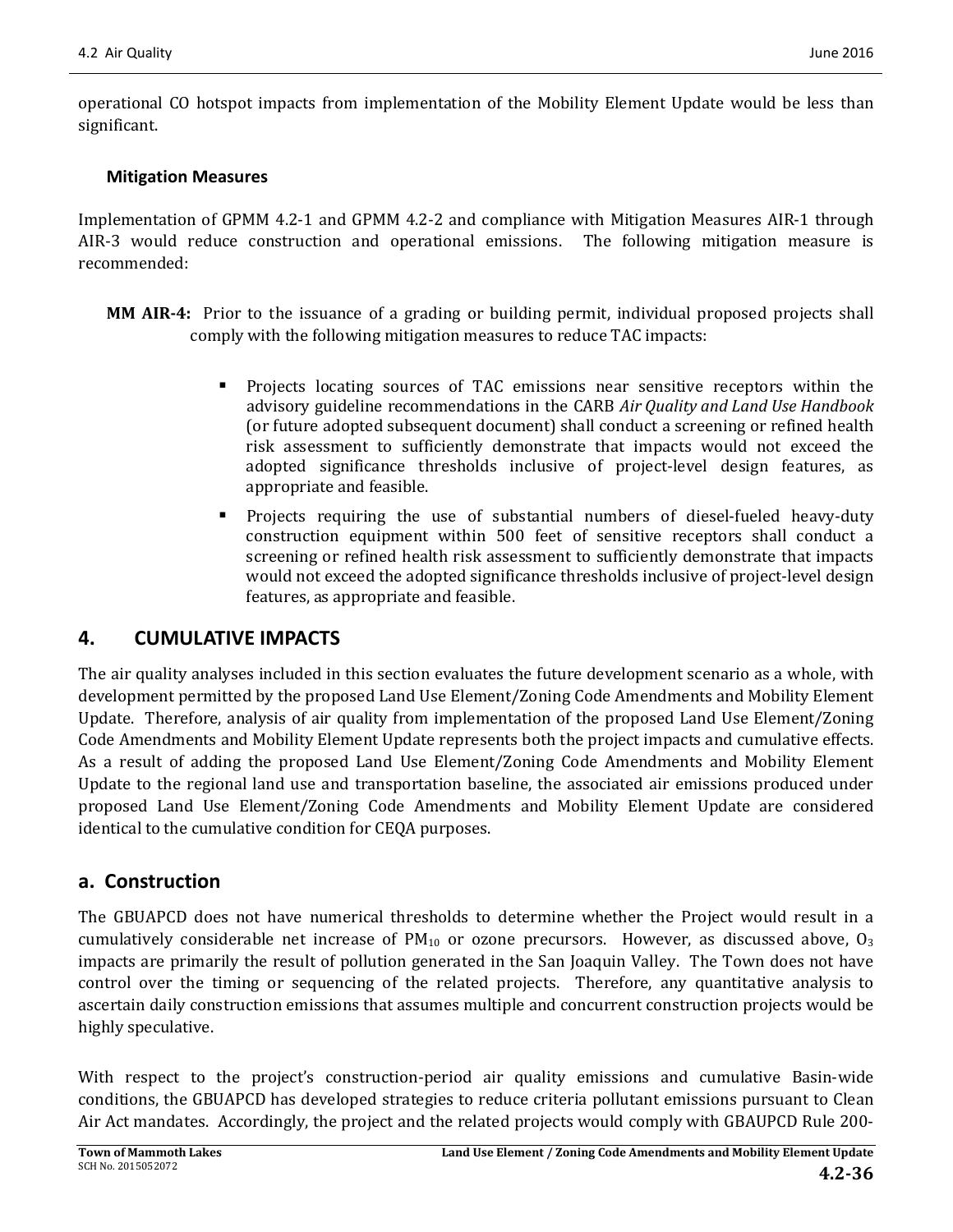A, 200-B, Rules 401 and 402, and implement all feasible mitigation measures including TSMM 4.B-2.A through 4.B-2.H, as applicable. In addition, the project and related projects would comply with adopted AQMP emissions control measures. Nonetheless, as discussed previously, even with compliance of these rules and regulations, as well as with Mitigation Measures AIR-1 and AIR-2, construction of land uses permitted by the combined Land Use Element/Zoning Code Amendments and Mobility Element Update or the Land Use Element/Zoning Code Amendments under the existing roadway network would have the potential to contribute substantially to an existing or projected air quality violation of the State standards. As a result construction impacts would be considered potentially cumulatively considerable and impacts would be significant and unavoidable.

## **b. Operation**

The GBUAPCD's approach for assessing cumulative impacts related to operations is based on the attainment of ambient air quality standards in accordance with the requirements of the Federal and State Clean Air Acts. A significant impact may occur if a project would add a cumulatively considerable contribution of a federal or State non-attainment pollutant. Because the Basin is currently in nonattainment for the State ozone and PM<sub>10</sub> standards, related projects could exceed an air quality standard or contribute to an existing or projected air quality exceedance. Cumulative impacts to air quality are evaluated under two sets of thresholds for CEQA. In particular, CEQA Guidelines Sections 15064(h)(3) provide guidance in determining the significance of cumulative impacts. Specifically, Section 15064(h)(3) states in part that:

*A lead agency may determine that a project's incremental contribution to a cumulative effect is not cumulatively considerable if the project will comply with the requirements in a previously approved plan or mitigation program which provides specific requirements that will avoid or substantially lessen the cumulative problem (e.g., water quality control plan, air quality plan, integrated waste management plan) within the geographic area in which the project is located. Such plans or programs must be specified in law or adopted by the public agency with jurisdiction over the affected resources through a public review process to implement, interpret, or make specific the law enforced or administered by the public agency…*

For purposes of the cumulative air quality analysis with respect to CEQA Guidelines Section 15064(h)(3), the project's incremental contribution to cumulative air quality impacts is determined based on compliance with the Town of Mammoth Lakes AQMP.

A project is deemed inconsistent with air quality plans if it results in population and/or employment growth that exceeds growth estimates in the applicable air quality plan. The AQMP relies upon growth projections adopted by the General Plan. Consequently, implementation of DF 4.2-1 and DF 4.2-2 would result in compliance with the AQMP. Because traffic generated by the Project with implementation of DF 4.2-1 and DF 4.2-2 would not exceed the Town's VMT cap, the Project would not conflict with or obstruct implementation of the applicable air quality plan under the AQMP.

Nonetheless, as shown previously in Table 4.2-5 and Table 4.2-6, the incremental change in emissions of  $PM_{10}$  would exceed the numeric daily emission thresholds. Therefore, development under the combined Land Use Element/Zoning Code Amendments and Mobility Element Update or the Land Use Element/Zoning Code Amendments under the existing roadway network would potentially result in a cumulatively considerable net increase of a criteria pollutant for which the project region is non-attainment (i.e.,  $PM_{10}$ )